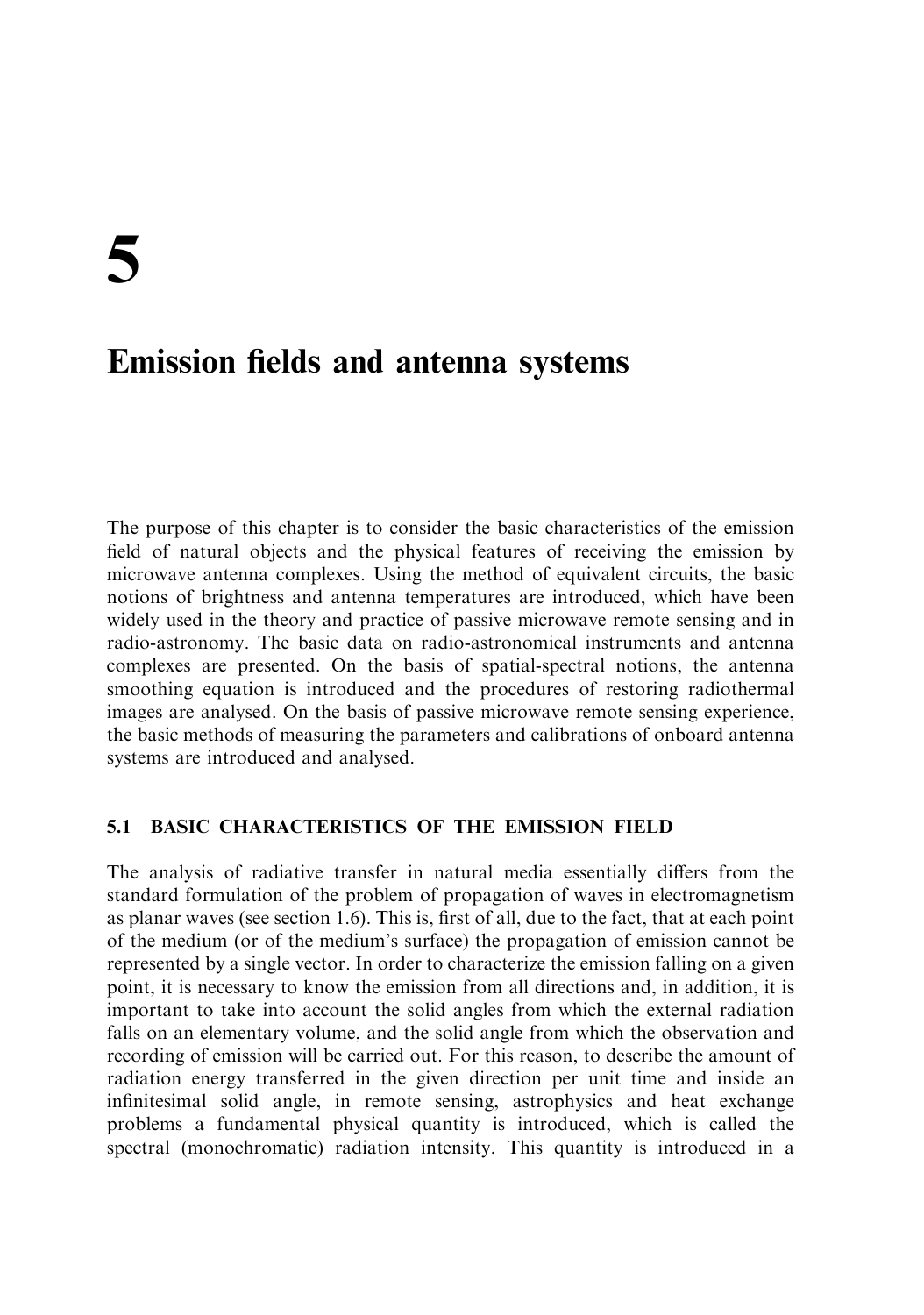strictly differential form, and then, on its basis, a spectrum of integral quantities is introduced which are widely used in the theory and practice of remote sensing, in astrophysics and radio-astronomy, as well as in heat exchange problems (Troitskii, 1954; Chandrasekhar, 1960; Sobolev, 1963; Siegel and Howell, 1972; Ozisik, 1973; Marchuk, 1976; Ulaby et al., 1981, 1982, 1986; Kondratyev et al., 1995; Apresyan and Kravtsov, 1996; Thomas and Stamnes, 1999).

#### $5.1.1$ **Spectral intensity**

For the determination of spectral intensity we shall consider the elementary area  $dA$ around the point of space with coordinate r, which is characterized by unit vector n in the direction to a normal (Figure 5.1). Let  $dE<sub>\nu</sub>$  be the quantity of the energy of radiation in the frequency band between  $\nu$  and  $\nu + d\nu$ , which propagates inside an infinitesimal solid angle  $d\Omega$  in the direction of vector  $\Omega$  and passes through the elementary area  $dA$  (here we have in mind the total radiation, i.e. the external radiation passing through the area and the thermal radiation of the object, as well as the radiation reflected by the area) for the time interval from t to  $t + dt$ . Designate by  $\theta$  the polar angle between the unit vector **n** and the radiation propagation direction  $\Omega$ . The spectral radiation intensity  $I_{\nu}(\mathbf{r}, \Omega, t)$  is defined as the following limit:

$$
I_{\nu}(\mathbf{r}, \mathbf{\Omega}, t) = \lim_{\mathrm{d}A, \mathrm{d}\Omega, \mathrm{d}\nu, \mathrm{d}t \to 0} \left[ \frac{\mathrm{d}E_{\nu}}{\mathrm{d}A \cos \theta \,\mathrm{d}\Omega \,\mathrm{d}\nu \,\mathrm{d}t} \right]. \tag{5.1}
$$



Figure 5.1. System of axes for the determination of spectral intensity. See explanations of designations in the text.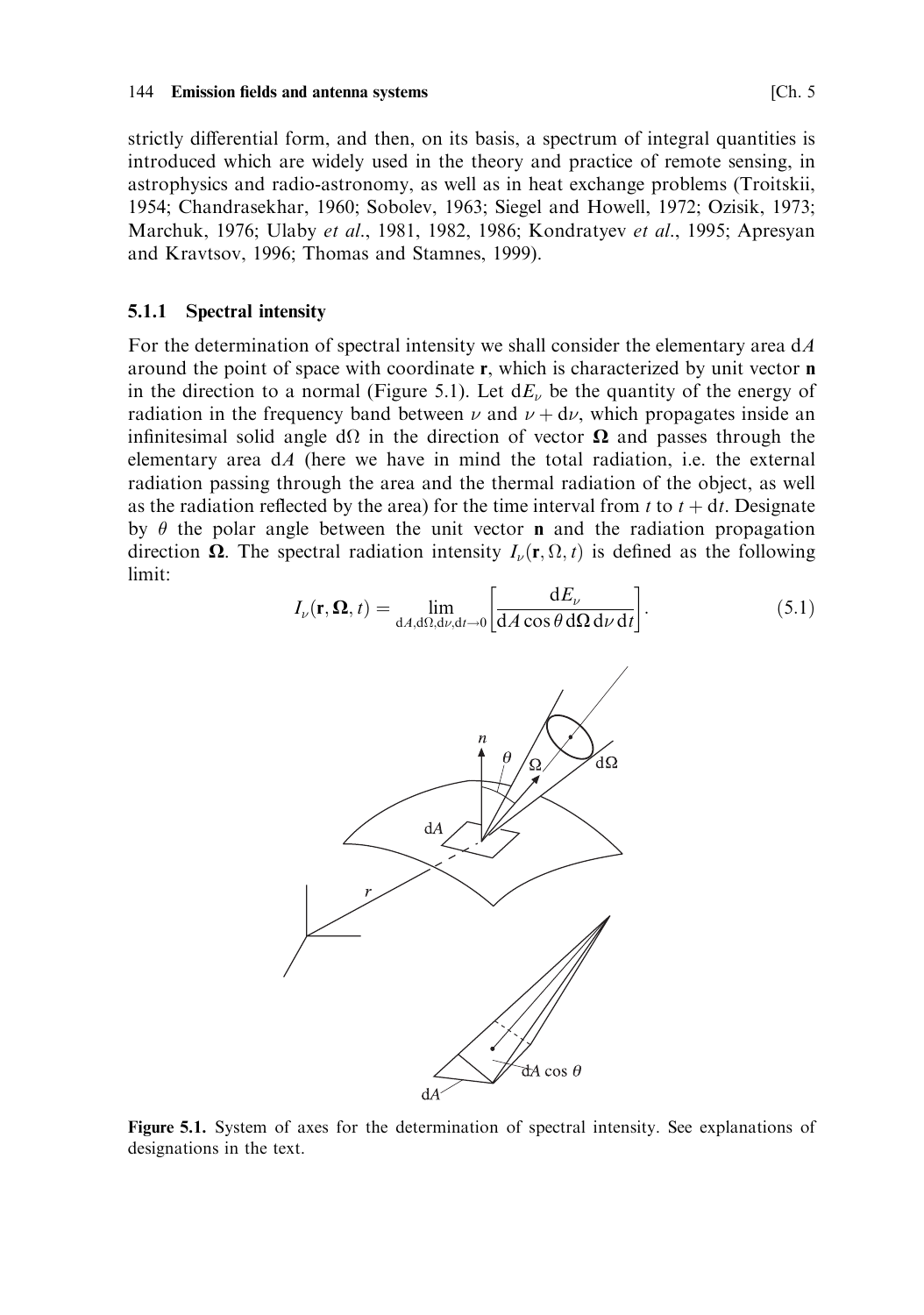In this expression  $dA \cos \theta$  is the projection of surface  $dA$  on the plane perpendicular to direction  $\Omega$ . Note that in this definition the intensity is determined in terms of a surface projection on the observation direction  $\Omega$ . The determination of radiation intensity with respect to the surface element area (as was done here) has an important physical advantage, namely, the equal intensity of emission of an ideal black body in all directions (see, for example, Siegel and Howell, 1972). Of course, the intensity of natural objects depends on the radiation propagation direction, and for this reason the functional dependence on the observation direction  $\Omega$  is introduced into definition (5.1). Generally speaking, the angular dependencies of radiation intensity are, as we shall see soon, a very important information parameter for determining the physical properties of objects from remote measurement data.

According to expression (5.1), the spectral intensity is equal to the amount of radiation energy (in appropriate units, see Appendix A) passing through a unit area perpendicular to the propagation direction  $\Omega$ , inside a unit solid angle whose axis coincides with direction  $\Omega$ , in a unit frequency band which includes the working frequency  $\nu$ , and per the unit of time.

The dimension of the quantity considered in the SI system is  $W m^{-2} Hz^{-1} sr$ .

If the radiation intensity emitted by the surface element or falling on it, is considered within the finite frequency band, lying between  $\nu_1$  and  $\nu_2$  and inside the solid angle concluded between  $\Omega_1(\theta_1, \varphi_1)$  and  $\Omega_2(\theta_2, \varphi_2)$ , then the quantity

$$
\int_{\nu_1}^{\nu_2} \int_{\varphi_1}^{\varphi_2} \int_{\theta_1}^{\theta_2} I_{\nu}(\mathbf{r}, \theta, \varphi, t) \cos \theta \sin \theta \, d\theta \, d\varphi \, d\nu \tag{5.2}
$$

represents the amount of radiation energy, falling on a unit surface area or emitted by it per unit time, within the frequency band from  $\nu_1$  to  $\nu_2$  inside the solid angle from  $\Omega_1$  to  $\Omega_2$ . The elementary solid angle d $\Omega$  in polar coordinates equals

$$
d\Omega = \sin \theta \, d\theta \, d\varphi,\tag{5.3}
$$

where  $\theta$  is the polar angle between the emission direction and the normal to the surface, and  $\varphi$  is the azimuthal angle around the normal. Then expression (5.2) can be presented in the following standard form:

$$
\int_{\nu_1}^{\nu_2} \int_{\varphi_1}^{\varphi_2} \int_{\mu_1}^{\mu_2} I_{\nu}(r, \mu, \varphi, t) \mu \, d\mu \, d\varphi \, d\nu, \tag{5.4}
$$

where  $\mu = \cos \theta$ .

In optics, astronomy and radio-astronomy the considered characteristic is called the brightness of a physical object (Prochorov, 1984).

If this characteristic is considered throughout the range of positive frequencies, then it is called the total radiation intensity.

#### $5.1.2$ **Spectral radiation flux**

In determining this quantity, of importance is the radiation flux vector (or power flux vector)  $\mathbf{q}_{\nu}(\mathbf{r})$ , which is obtained by integrating the quantity  $\Omega I_{\nu}(\mathbf{r}, \Omega)$  over the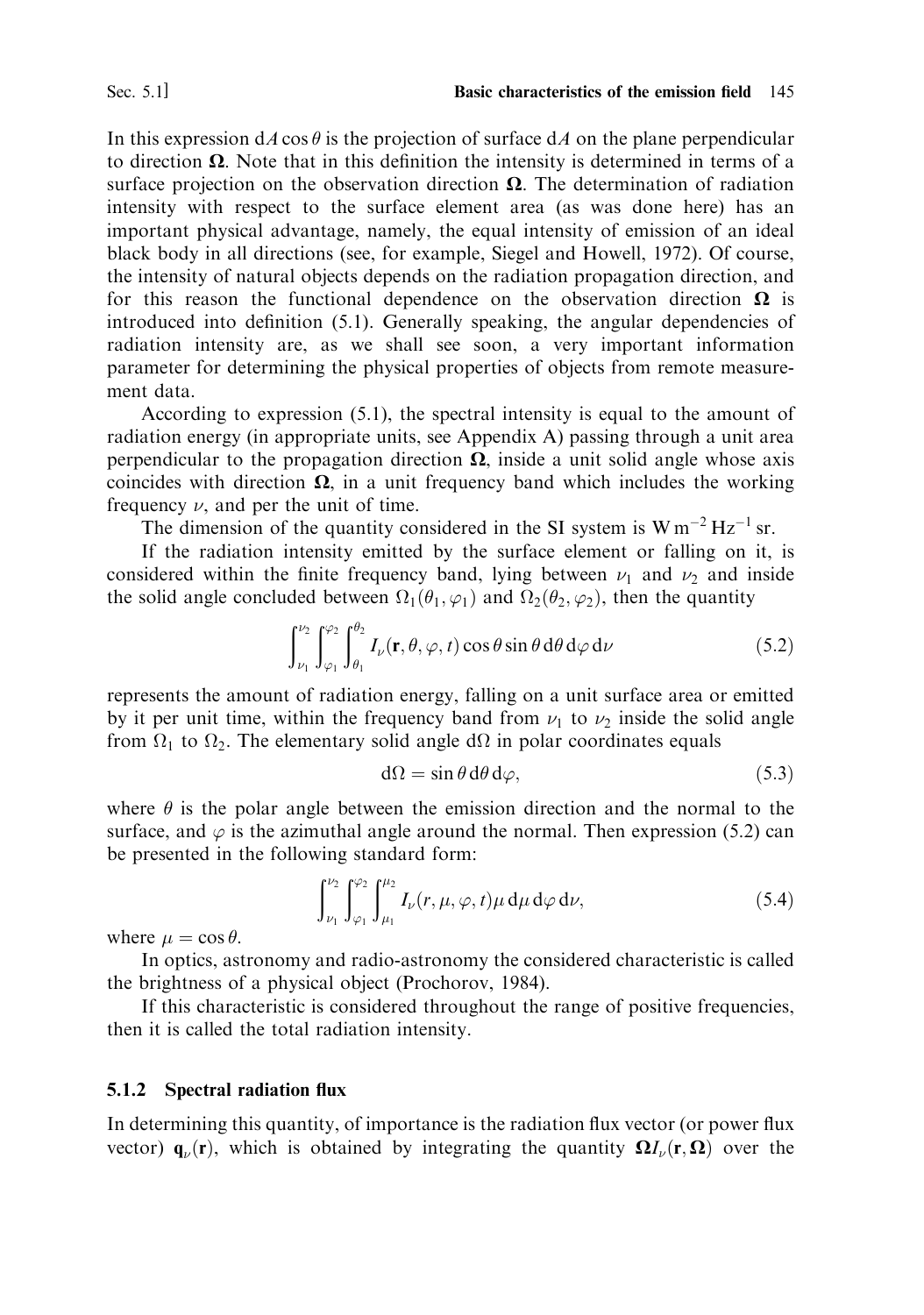

Figure 5.2. System of axes for resulting emission flow. See text for explanations of the designations.

spherical solid angle

$$
\mathbf{q}_{\nu}(\mathbf{r}) = \int_{\Omega = 4\pi} I_{\nu}(\mathbf{r}, \Omega) \Omega \, d\Omega. \tag{5.5}
$$

In studying natural surfaces and making various types of antenna measurements, of importance is the knowledge of a component of this vector in the given particular direction  $\mathbf n$ . This quantity is called the net radiation flux in the given direction **n** and is determined as a scalar product of vectors  $\mathbf{q}_{\nu}(\mathbf{r})$  and **n**:

$$
q_{\nu n}(\mathbf{r}) = \mathbf{n} \cdot \mathbf{q}_{\nu}(\mathbf{r}) = \int_{\Omega = 4\pi} I_{\nu}(\mathbf{r}, \Omega) (\Omega \cdot \mathbf{n}) \, d\Omega \tag{5.6}
$$

Let  $\theta$  be the polar angle between directions  $\Omega$  and **n** (Figure 5.2). Then the scalar product of vectors is equal to the cosine of polar angle, and expression (5.6) will take the form:

$$
q_{\nu n}(r) = \int_{\varphi=0}^{2\pi} \int_{\mu=-1}^{+1} I_{\nu}(\mathbf{r}, \mu, \varphi) \mu \, \mathrm{d}\mu \, \mathrm{d}\varphi. \tag{5.7}
$$

Here  $q_{\nu n}(\mathbf{r})$  is the density of the net radiation flux through the unit of area perpendicular to direction  $\mathbf{n}$ , per time unit, in a unit frequency band, formed by radiation falling from all directions within the limits of a spherical solid angle. Recalling the physical interpretation of Poynting's vector (Stratton, 1941; and see also section 1.6) as the density of the energy flux at any point of the field intersecting a unit area, whose normal is oriented in the direction of vector [EH], the quantity  $q_{\mu m}(\mathbf{r})$  can be interpreted as the magnitude of Poynting's vector of resulting radiation intersecting a unit area with the normal n.

In studying the radiation of natural surfaces and various types of radio sources, the 'radiation flux' term is often used to characterize a unidirectional flux of electromagnetic energy. It corresponds to expression  $(5.7)$ , in which the integral is taken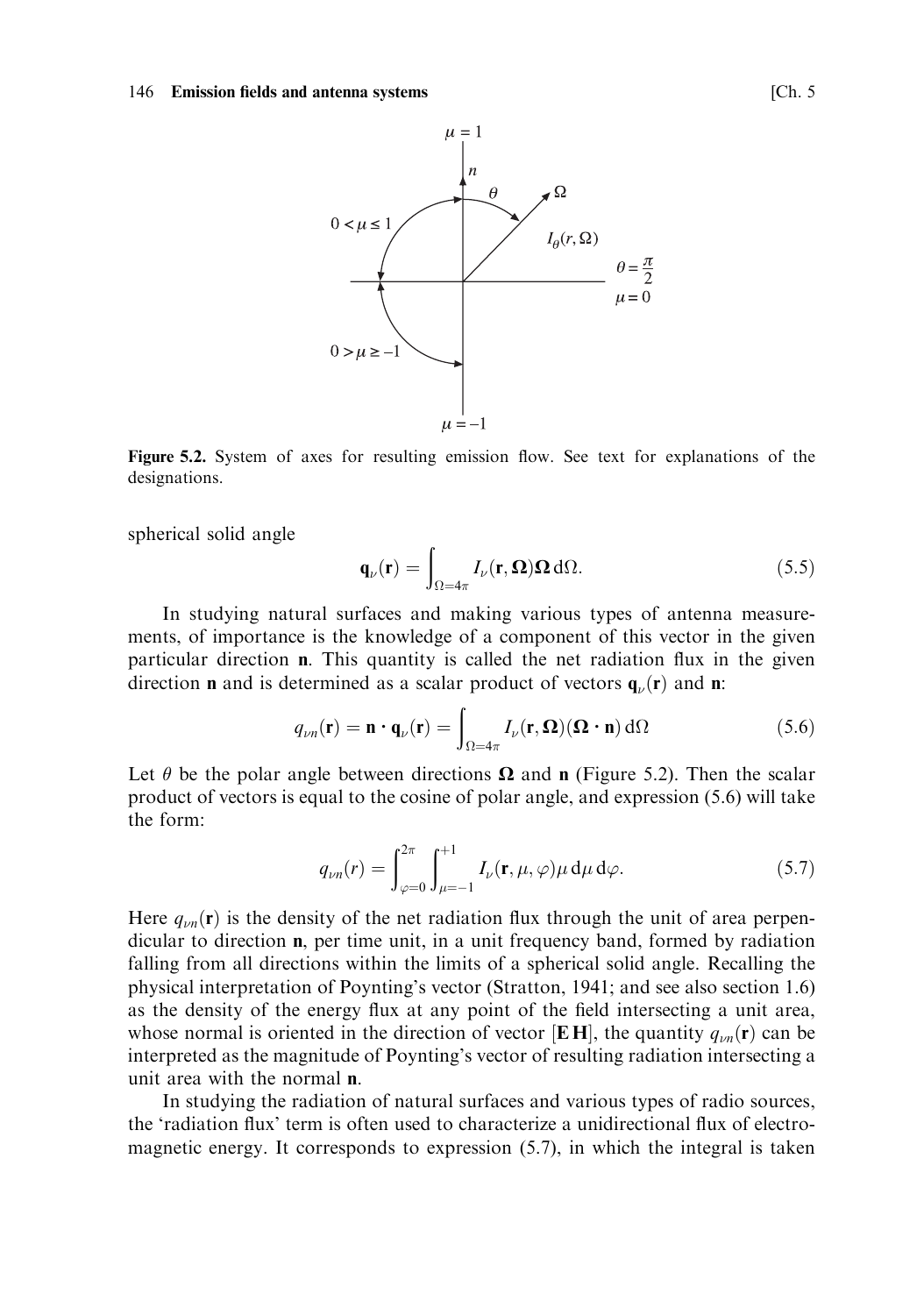over the directions lying on the same side of an area (one-sided ozone-directional flux). In astronomy such a quantity is called the brightness in a unit frequency band, and the net flux through an area equals the difference of one-sided fluxes on both sides of an area.

The dimension of the considered quantity is  $Wm^{-2} Hz^{-1}$ . In radio-astronomy the quantity equal to  $10^{-26}$  Wm<sup>-2</sup> Hz<sup>-1</sup> is called the flux unit, or jansky = Jy (see Appendix A).

In the equilibrium radiation field (for example, inside the thermostat) the net radiation flux through any surface area is zero. This result can easily be obtained from expression  $(5.7)$ , if we substitute there the value of intensity which does not depend on the direction.

If the question is of the one-directional flux of the black-body radiation into free space from a unit surface, then in this case the expression for a flux will be written as

$$
q_{\nu n}(\mathbf{r}) = \int_{\varphi=0}^{2\pi} \int_{\mu=0}^{+1} I_{\nu}(\mathbf{r}, \mu, \varphi) \mu \, \mathrm{d}\mu \, \mathrm{d}\varphi, \tag{5.8}
$$

and in the case where the radiation does not depend on direction, i.e.  $I_{\nu}(\mathbf{r}, \mathbf{\Omega}, t) = I_{\nu 0}$ , the expression for one-directional flux will be equal to

$$
q_{\nu n}(\mathbf{r}) = \pi I_{\nu 0}(\mathbf{r}).\tag{5.9}
$$

The relation obtained is called Lambert's cosine law. It has been widely applied both in theoretical works (the ideal light-scattering scheme and the ideal black-body radiation scheme), and in microwave remote sensing practice as the characteristic of an ideal black-body emitter in calibration operations.

We pay attention to one more important circumstance. On the basis of a reciprocity theorem, proved in Maxwellian electromagnetism (Stratton, 1941; Slater, 1942; Alpert *et al.*, 1953), it can be shown that the electromagnetic characteristics of emitting objects have the same form and quantitative values as if the same objects were to absorb the electromagnetic energy. Thus, the characteristics considered above can equally be related both to emitting objects (the terrestrial surfaces and radio sources) and to the objects absorbing the external electromagnetic energy (antenna systems, for instance).

If this characteristic is considered throughout the range of positive frequencies, then it is called the total intensity flux.

#### 5.1.3 Spectral radiant energy density

The element of the medium's volume, in which the complicated radiation processes take place, contains at each time instant some particular amount of radiation energy, which falls on it from all directions within the limits of a spherical solid angle. The amount of electromagnetic radiation energy contained in a unit volume, in a unit frequency band, is called the spectral radiant energy density and is designated by symbol  $u_{\nu}(\mathbf{r})$ .

The relationship between the spectral radiant energy density of the electromagnetic field and Poynting's vector has already been established by ourselves for the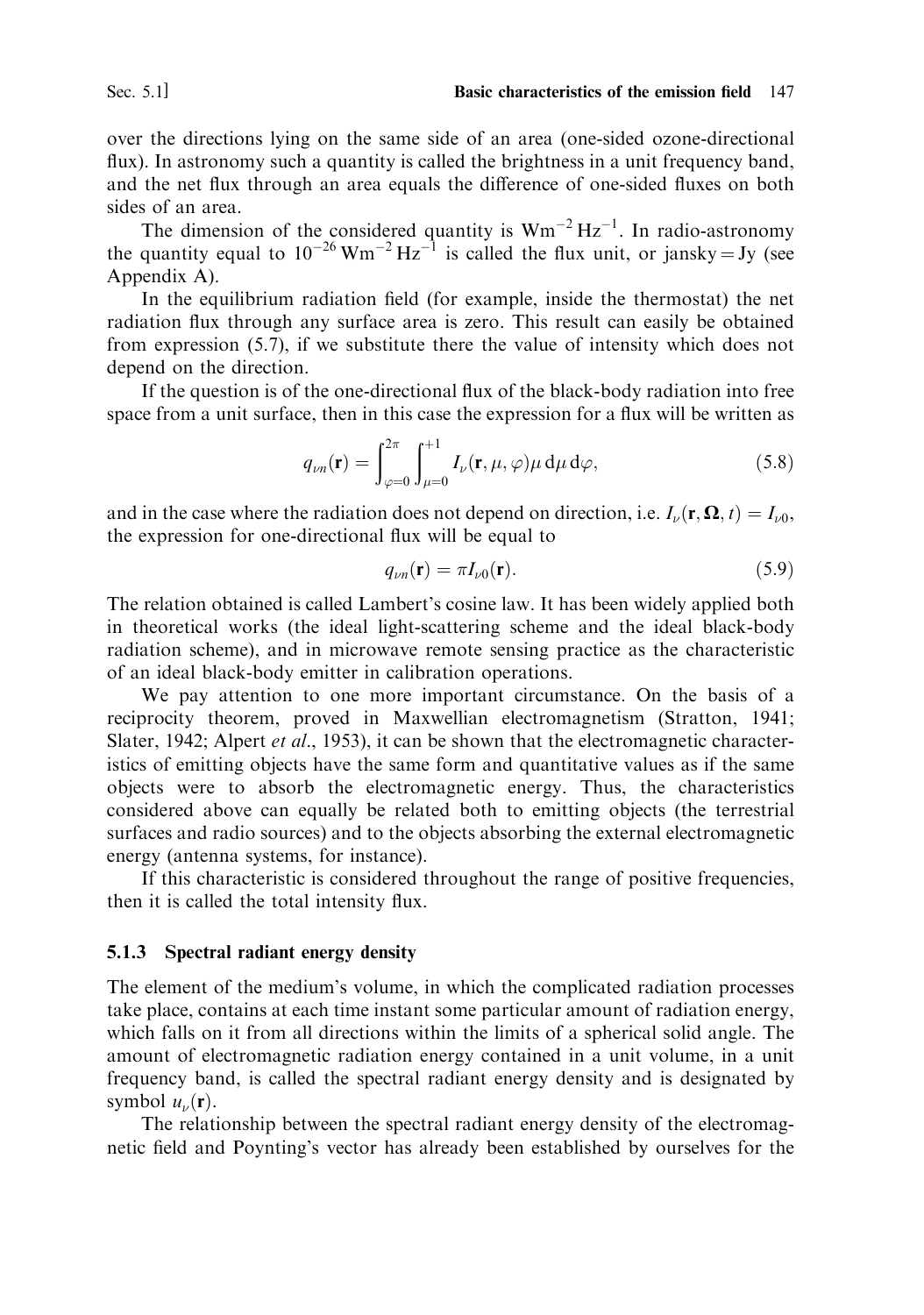mode of planar waves in the form of  $(1.19)$ . Using this relationship and taking into account the circumstance that the radiation of intensity  $I(\mathbf{r}, \Omega)$  falls on the volume's element from all directions, the spectral radiant energy density is determined by the following expression:

$$
u_{\nu}(\mathbf{r}) = \frac{1}{c} \int_{\varphi'=0}^{2\pi} \int_{\mu'=-1}^{+1} I_{\nu}(\mathbf{r}, \mu', \varphi') d\mu' d\varphi', \qquad (5.10)
$$

where  $c$  is the radiation propagation velocity in a medium. For dielectric transparent media with the index of refraction *n* the expression  $(5.10)$  takes the form:

$$
u_{\nu}(\mathbf{r}) = \frac{n}{c_0} \int_{\varphi'=0}^{2\pi} \int_{\mu'=-1}^{+1} I_{\nu}(\mathbf{r}, \mu', \varphi') d\mu' d\varphi'.
$$
 (5.11)

In an equilibrium radiation field (for example, the radiation inside the thermostat) expression (5.11) is reduced to the well-known form:

$$
u_{\nu}(\mathbf{r}) = \frac{4\pi n}{c_0} I_{\nu}(\mathbf{r}).
$$
\n(5.12)

We shall repeatedly use this expression hereafter in considering the thermal radiation laws (Planck's formula and Kirchhoff's law) (Chapter 6).

The integral spectral radiant energy density  $u(\mathbf{r})$  is obtained by integration of  $u_{\nu}(\mathbf{r})$  over positive frequencies:

$$
u(\mathbf{r}) = \int_0^\infty u_\nu(\mathbf{r}) \, \mathrm{d}\nu. \tag{5.13}
$$

In general, we note, that the processes of scattering, absorption and emission by the element of volume and by the element of surface of natural media are very complicated. Therefore, in the scientifice and technical literature different approaches and definitions are used for describing the processes of the interaction of electromagnetic waves with volume and surface elements of the medium under study. The discussion of these concepts is beyond the framework of this book. We shall introduce and consider some additional definitions as they are required. An in-depth analysis of basic concepts can be found in a series of fundamental works (Chandrasekhar, 1960; Sobolev, 1963; Siegel and Howell, 1972; Ozisik, 1973).

### $5.2$ MICROWAVE ANTENNAS AND THEIR CHARACTERISTICS

As we have noted, the most important function of the antenna system consists in forming the radiation with strictly defined and prespecified characteristics. According to the reciprocity theorem, in electrodynamics any antenna system can be used both for receiving the electromagnetic signal, and for emitting it with the same spatial-angular characteristics. We shall utilize this circumstance quite often hereafter, without additional explanation.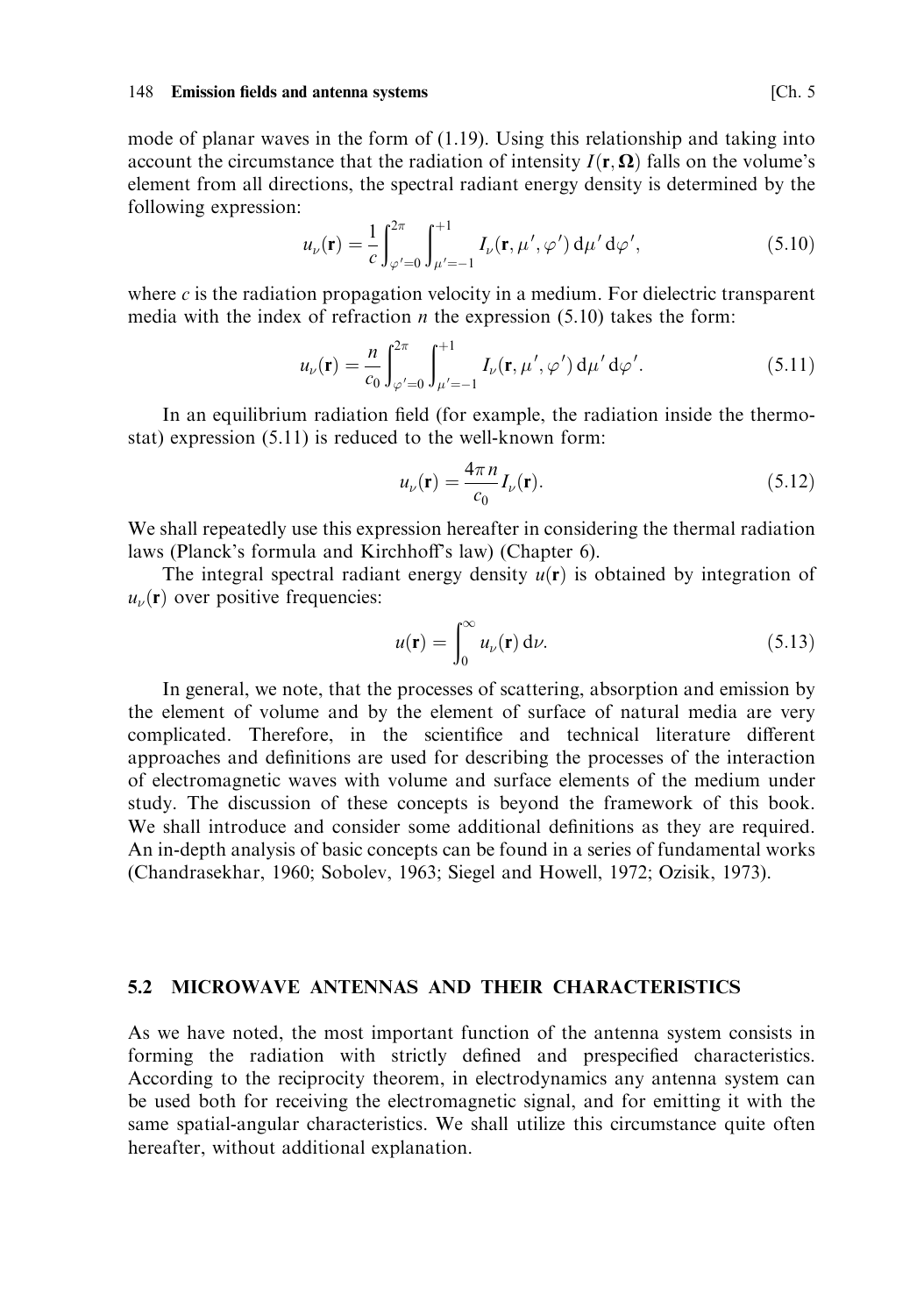### $5.2.1$ **Emission of radiowaves**

The emission of electromagnetic waves is associated with the process of emission by oscillating electrical charges, the simplest emitter being the electrical (or magnetic) dipole of length  $l \ll \lambda$  and oscillation frequency  $\omega$ .

At distances  $r < \lambda$  the field can be considered to be quasi-static and rapidly decreasing with distance as  $r^{-2}$  and  $r^{-3}$  (the induction fields). The emission of energy cannot be associated with such fields. The energy flux, flowing through the unit area per unit time, is expressed by Poynting's vector component perpendicular to this area. In quasi-static fields **E** and **H** are shifted in phase by  $\pi/2$ , as it takes place in standing waves. As a result, Poynting's vector, while oscillating with a double frequency, time-averaged in the period is exactly equal to zero. As we have noted above (section 1.6), the distinction of Poynting's vector from zero can be caused only by fields **E** and **H**, which oscillate with equal phase (as in running waves) and decrease in proportion to  $1/r$  (and, accordingly, the Poynting's vector magnitude decreases as  $1/r^2$ ). It is interesting to note that the latter conclusion follows directly from the energy conservation law, since in the absence of losses in a medium the total energy flux in space (the source power) should not change with the distance. And since the area of closed surfaces, enveloping the source of electromagnetic radiation, grows as  $r^2$ , it is necessary, that the magnitude of Poynting's vector be proportional to  $r^{-2}$ . Thus, the field of a source in the near zone is some kind of a preliminary phase under generation of running fields responsible for radiation and carrying remote information about a physical object.

One more important point is associated with the representation of the total power which is absorbed by the antenna element from incident radiation. Using the impedance method (section 1.6), the total power received by an antenna element can be presented as the power absorbed in some active resistance, which is called the radiation resistance. As we have already noted, the increase of antenna operation efficiency, and, accordingly, the maximum power received from ambient space, can be assured under the regime of 'match' between the wave resistance of space and the input resistance of a measuring device. It is just this procedure which is performed by the antenna system.

## 5.2.2 Antenna directional pattern (ADP)

The important function of the antenna system consists in forming the radiation with particular and prespecified characteristics and, first of all, with the specified directional pattern, i.e. with the angular distribution (in three-dimensional space) of the radiation field amplitude. Along with the amplitude pattern, the power gain pattern is often used. This is the angular distribution of the radiation energy flux density (the Poynting's vector magnitude or the intensity of emission in the given direction) of the antenna in the far zone (the emission zone). For antennas of complicated configuration both these directional patterns have a multi-lobed structure, which is caused by the interference of waves emitted and scattered by various antenna elements. If the fields of all elements are added in synchronous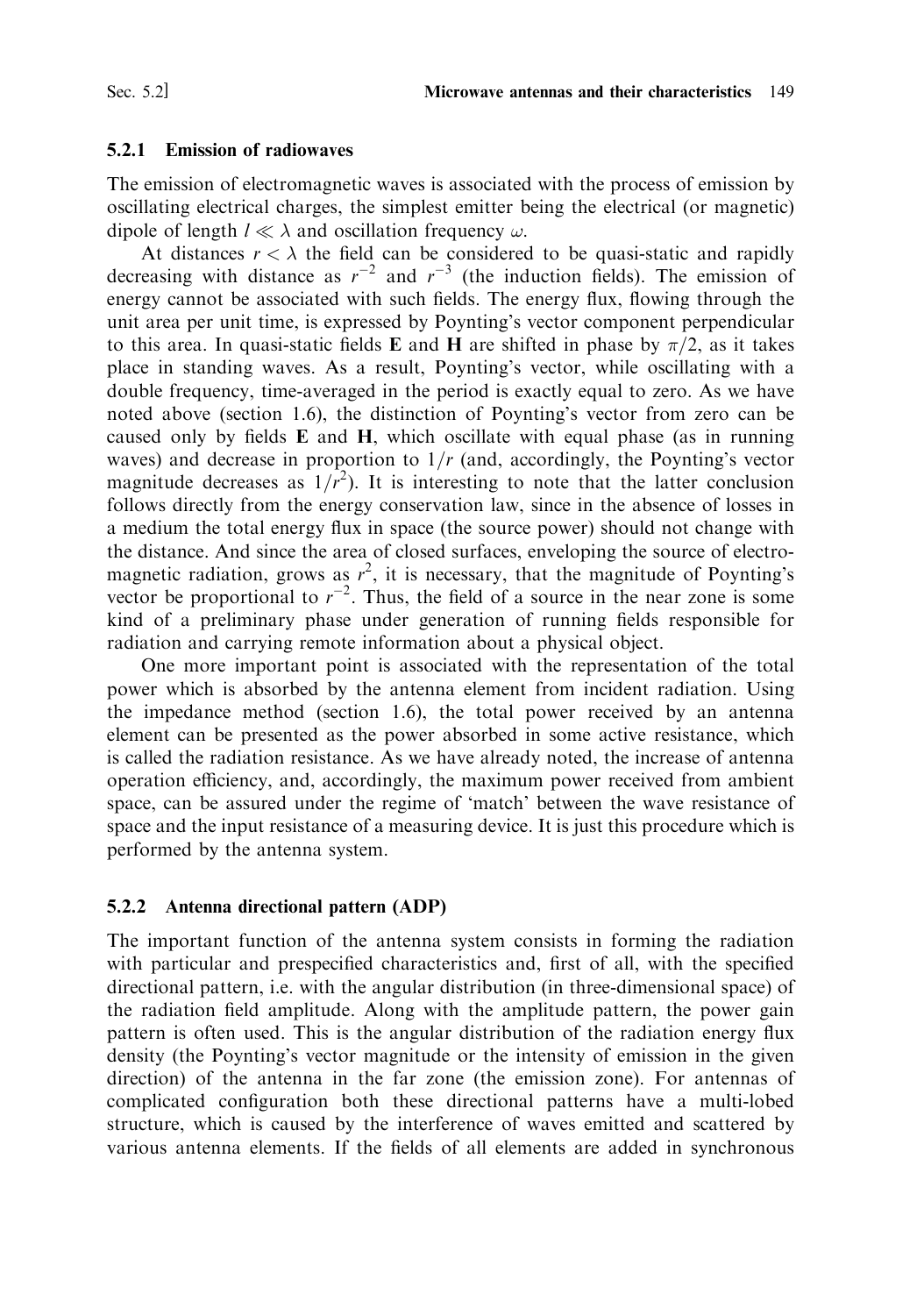phase, then the corresponding maximum is called the main lobe. The directional pattern is depicted in various forms – as a three-dimensional, relief picture; as a planimetric map with the lines of equal levels, or by means of separate planar crosssections, or more often by two orthogonal cross-sections passing through the direction of a major maximum and E and H vectors. Since the main part of the power emitted or received by an antenna is localized within the main lobe, the antenna emission directivity is characterized by the antenna beamwidth at halfmaximum points (the 3dB width) at the half power level  $\theta_{0.5}$  (or  $\theta_{3dB}$ ) or at zero level  $\theta_0$  (at zero points). The majority of beam antennas are shown to satisfy the  $\theta_0 \approx 2.5 \theta_{0.5}$  relation, which is widely used in observational practice. The  $\theta_{0.5}$ quantity determines the linear angular resolution of an antenna and can be approximately estimated by the following formula (in radians):

$$
\theta_{3\text{dB}} \approx 1.22 \frac{\lambda}{D},\tag{5.14}
$$

where  $D$  is the geometric size (the aperture) of the antenna at the given cross-section of the directional pattern. This relation coincides with Rayleigh's criterion, which is used in optics for evaluating the resolution capability of optical systems (Born and Wolf, 1999; Mandel and Wolf, 1995). This criterion makes it possible to determine numerically the resolution capability of an instrument by using a sample double source: at the angular distance between components, lower than  $\theta_0$ , the diffraction images of components merge into a single maximum. The quantitative characteristic considered is purely geometrical and only testifies to the possibility of obtaining the appropriate detailed structure of an image. However, the possibility of restoring the true brightness distribution over a studied object from the smoothed images obtained by an antenna represents a separate specific problem, which is stipulated, first of all, by the relation between the useful signal and noise components. In the socalled super-beam antennas this limitation is overcome either by producing some specific, sharply oscillating background distribution in the aperture (unstable to the lowest fluctuations), or by introducing some additional model presentations of a studied object into the restoration procedure. As the  $D/\lambda$  ratio decreases, the antenna directional pattern broadens. However, even for an extremely small antenna (the elementary emitter) the directional pattern is not fully isotropic (unlike the elementary acoustic emitters). For example, the directional pattern of electrical and magnetic dipoles has the form of a toroid whose axis coincides with the dipole axis (Born and Wolf, 1999).

In order to quantitatively understand the situation with the angular resolution in a microwave band, we shall estimate the diameter of an antenna aperture (at the working wavelength of 1 cm) required for obtaining, with its help, a resolution capability equal to the resolution of the human eye (1 minute of arc). Substituting these values into formula  $(5.14)$ , we obtain that the aperture diameter must be very great, namely, 42 m. The design and manufacture of antennas of such a size is a very complicated and costly procedure.

When it is necessary to obtain higher resolutions (than those determined by Rayleigh's criterion), investigators resort to a method which differs from the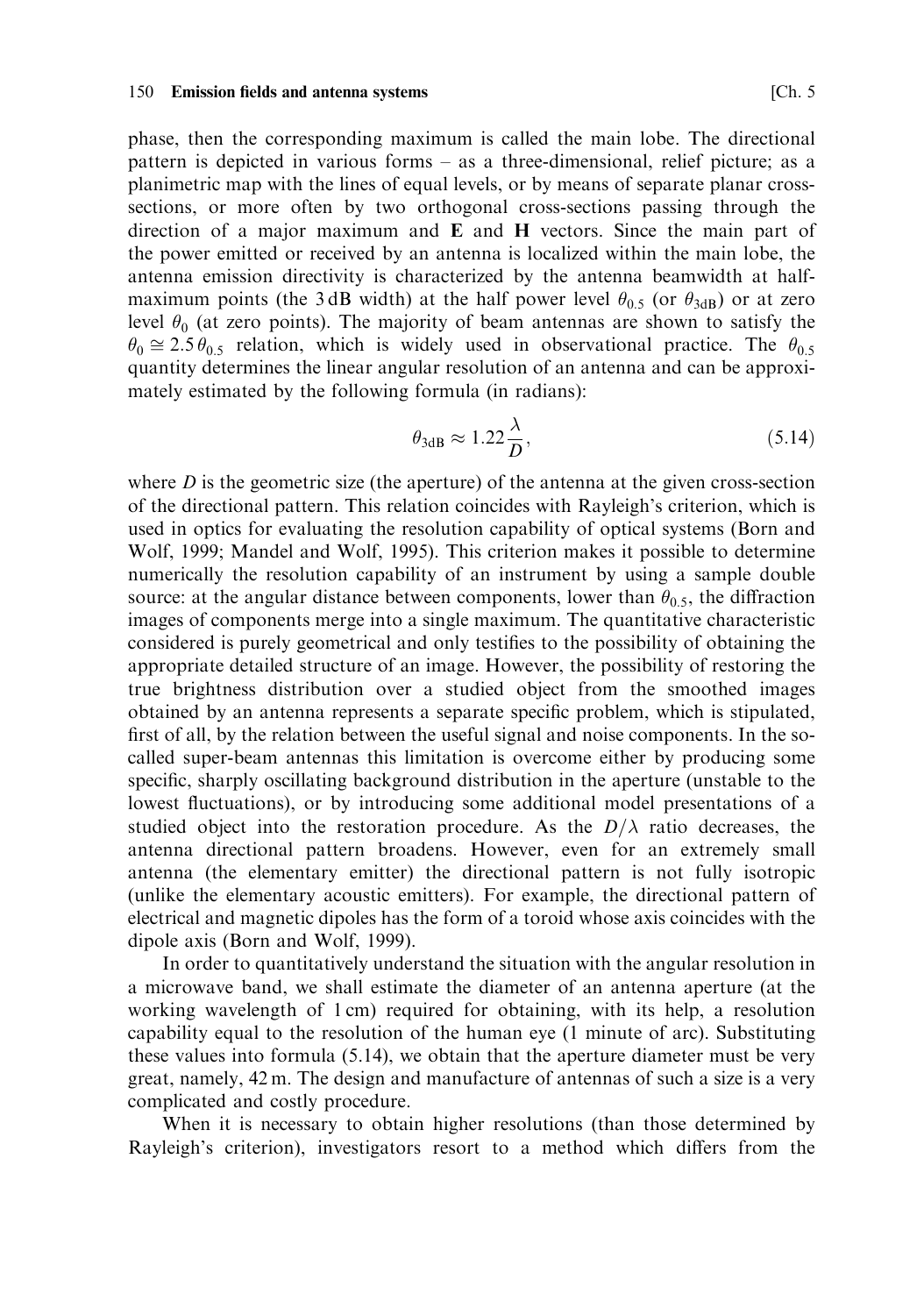mechanical increase of the aperture size. This method consists in producing a set of sparse-aperture antennas with a specialized system of processing. Such systems are called radio interferometers; they can be manufactured both in ground-based, and in onboard versions (Esepkina et al., 1973; Matveenko et al., 1983; Ruf, 1999; Kardashiov, 2000; Rosolen et al., 1999). Under ground conditions another approach is also applied, namely, the arranging of a set of a great number of closely placed small antennas with a complex (and rigid) system of electrical linkage between them. Such systems are called cophased beam arrays, and they are, apparently, a major modern development in ground-based radio-astronomy (Feder, 2000; Parfitt et al., 2000). There have also been some attempts at producing very large (up to 500 metres in diameter) mechanical mirrors situated in geological folds of the Earth's surface (the so-called Arecibo-style dish) (Peng and Nan, 2002). As far as onboard systems are concerned, then, taking into account the flying vehicle's motion over the surface being investigated, it is also possible to sharply increase the resolution capability by accumulating the thermal signal received; i.e. some kind of a synthetic aperture microwave radiometry is formed in this case (Milman, 1988; Ruf et al., 1988; Camps et al., 1998; Goutoule and de Boer, 2000; Dong et al., 2000; Wu et al., 2000).

The structure of the field of systems of emitters depends on their mutual position, on the general configuration of a system, on phase and amplitude relations between the currents in elementary emitters, on the availability and arrangement of non-emitting (passive, structural) components, etc. However, a common factor is the circumstance that, at a distance from the aperture plane equal to several wavelengths (in the wave zone), the rapidly decreasing fields of induction become insignificant, and the radiation field is determined by a superposition of fields excited by emitters. It is important to note that the presence of structural components in the radiation field of antenna systems greatly influences the side-lobe area, whereas the shape of a main lobe is not sensitive to the form of the basic aperture or to the presence of various structural components. Physically, this is associated with the fact that the formation of side lobes is the result of the interference of edge waves (in accordance with the Huygens–Fresnel principle) over the directions which represent the lines of constant value of the phase difference of edge waves (a hyperbola). It is important to note also that the formation of side lobes already takes place in the near field of antenna emission (the Fresnel zone), whereas the main lobe is formed in the far zone (the Fraunhofer zone) only. This pattern is demonstrated qualitatively in Figure 5.3.

The spatial evolution of the antenna emission field, generated by the broad synphase aperture, is shown conventionally in Figure 5.3 under an assumption of sufficient angular 'narrowness' of the directional pattern. At close distances (actually, within the limits of  $\lambda < r \leq (D^2/n\lambda)$ , where  $n > 10-20$  is an integer) the synphase property of the front is not yet violated, and the wave behaves as if it were almost planar. This is the geometric optics zone, or the so-called searchlight ray zone, in which virtually the whole power emitted by an antenna is concentrated. Then, in the range of distances  $r \approx D^2/n\lambda$  (10 > n > 1) the synphase property is essentially violated, which is accompanied by strong oscillations of the field amplitudes (and,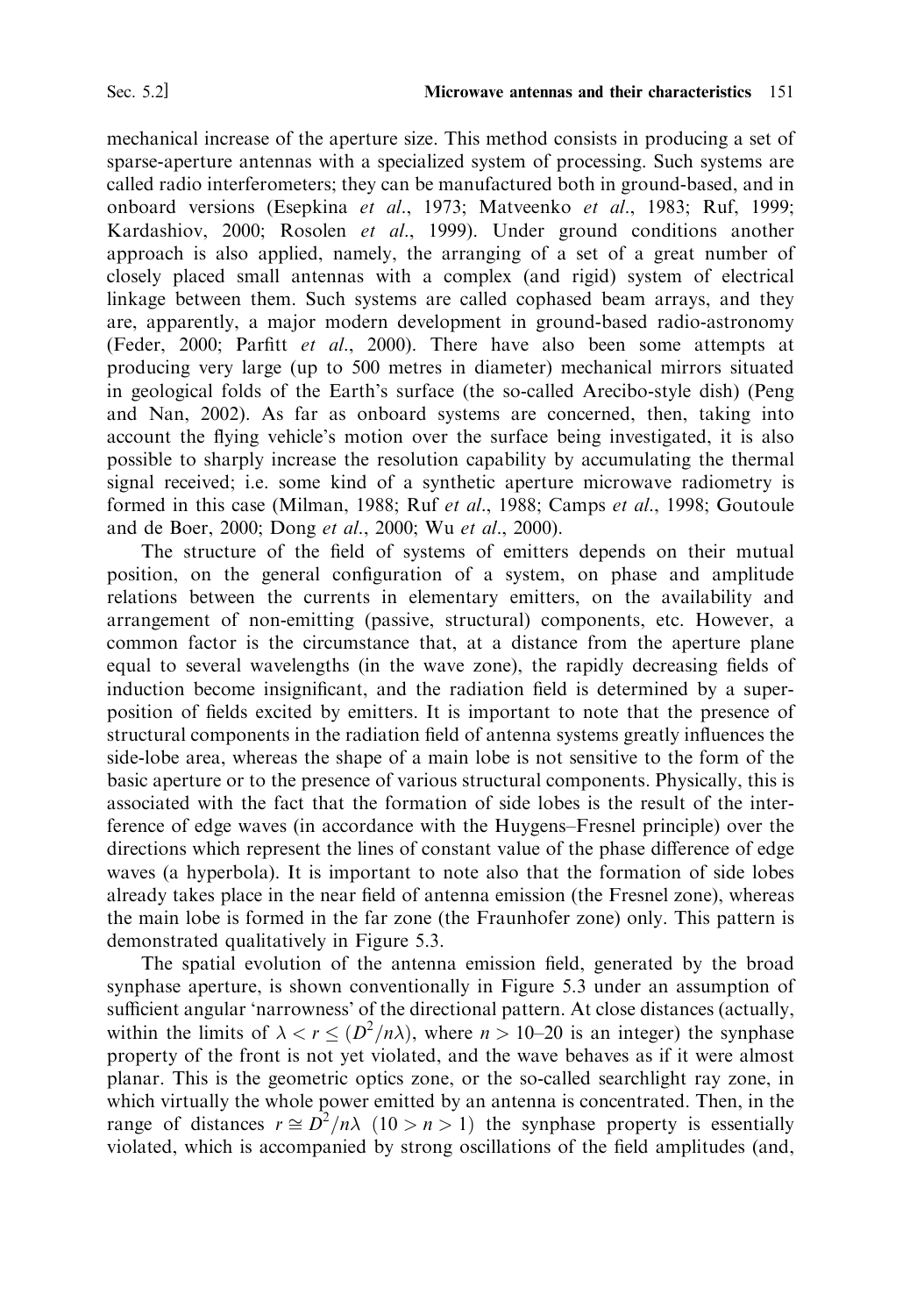

Figure 5.3. Schematic presentation of an antenna directional pattern (ADP) formation. (a) ADP is in plane polar coordinates. AB is an antenna (main) beam; SBZ is side beam zone. (b) ADP section is in Cartesian coordinates. (c) Special evolution of emergent wave beam. GOZ is geometrical optics zone; FZ is Fresnel zone (pulsed beam zone); FrZ is Fraunhofer zone (far zone). (d) ADP in Fresnel zone. (e) ADP in Fraunhofer zone.

accordingly, of Poynting's vector), in the direction of propagation as well. This is the Fresnel diffraction zone. And, finally, for  $r \gg D^2/\lambda$  (or, as conventionally accepted, for  $r > 2D^2/\lambda$ ) the wave front becomes spherical, the field decreases as  $1/r$  (and, accordingly, the Poynting's vector magnitude as  $1/r^2$ ), and the oscillations of amplitudes in the direction of propagation actually disappear. This is the far zone of an antenna (or the Fraunhofer zone), where it is already possible to operate with the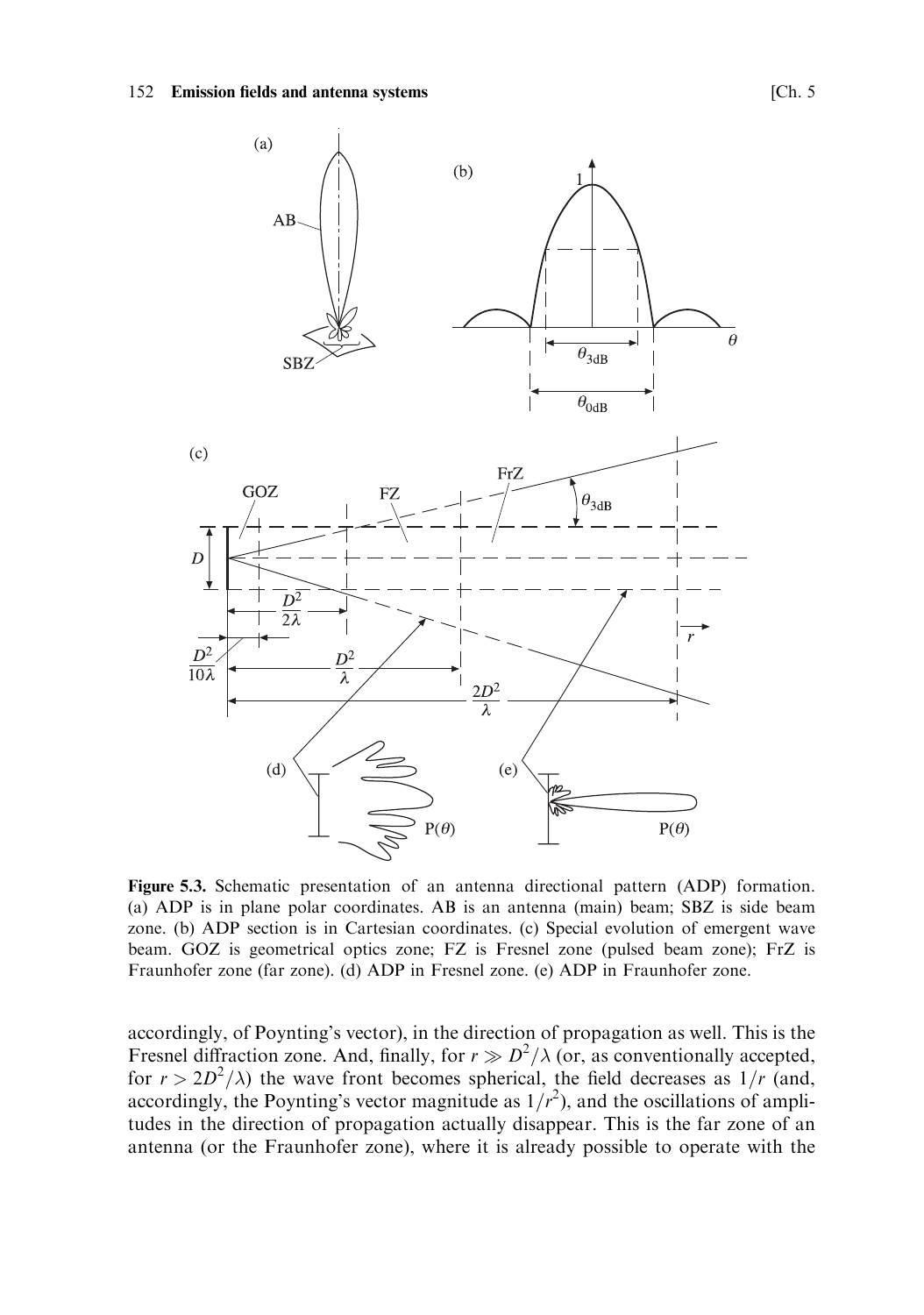notion of directional pattern, i.e. with the dependence of the field amplitude on the angular coordinates only.

The question of the relation between the power of the signal received by the main and side lobes (or, in other words, the question of the antenna system efficiency) is so important for microwave systems (for a number of reasons) that we shall consider it in a separate section.

Note, once again, one of important corollaries of the reciprocity theorem, namely, the full coincidence of directional patterns of an antenna in its operation both in reception and in emission modes.

## 5.2.3 The effective surface

For receiving antennas, along with their angular characteristics, the parameters determining the total power of a received signal are of importance. According to the definition of antenna directional pattern (ADP) as a characteristic of the antenna which performs reception of a planar electromagnetic wave intensity from a given direction, and taking into account  $(5.2)$  and  $(5.8)$ , we can write a power signal received by an antenna from the external source as

$$
W_{\nu} d\nu = \frac{1}{2} A d\nu \iint_{4\pi} I_{\nu}(\theta, \varphi) P(\theta, \varphi) d\varphi \sin \theta d\theta, \qquad (5.15)
$$

where coefficient  $A$  characterizes the degree of efficiency of an antenna as an instrument designed for the reception of a received signal's power. This parameter is called the effective area (surface) of an antenna system (its dimension is  $m<sup>2</sup>$ ).

Thus, expression (5.15) represents the power of the monochromatic flux received by an antenna from the external radiation throughout its physical surface per unit frequency band. It should be noted here that the external radiation falls on the antenna system from all directions within the limits of a spherical solid angle.

If the whole power falling on the antenna aperture were to be absorbed by it, then the effective surface would be equal to the geometric area of its aperture. Since, however, some part of the power is scattered by structure elements, and another part is lost in Joule's (resistance) losses, the effective surface of a real antenna will always be lower than the geometrical surface of an aperture.

If we consider the planar surface, then, in accordance with (5.2), by the generalized response to a planar electromagnetic wave of such a simple structure (some kind of ADP) can be meant the quantity  $P(\theta) = \cos \theta$ . Of course, such a structure is not used as a real antenna.

If, for an incident external radiation,  $I(\theta, \varphi) = \text{const}$ , or, in other words, the question is about the wide-angle (relative to ADP) source, then in this case  $(5.15)$  is transformed to the following form:

$$
W_{\nu} d\nu = \frac{1}{2} A d\nu I_{\nu} \Omega_{A}, \qquad (5.16)
$$

where by  $\Omega_A$  is meant the quantity called the total antenna-pattern solid angle:

$$
\Omega_{\rm A} = \iint_{4\pi} P(\theta, \varphi) \, \mathrm{d}\Omega. \tag{5.17}
$$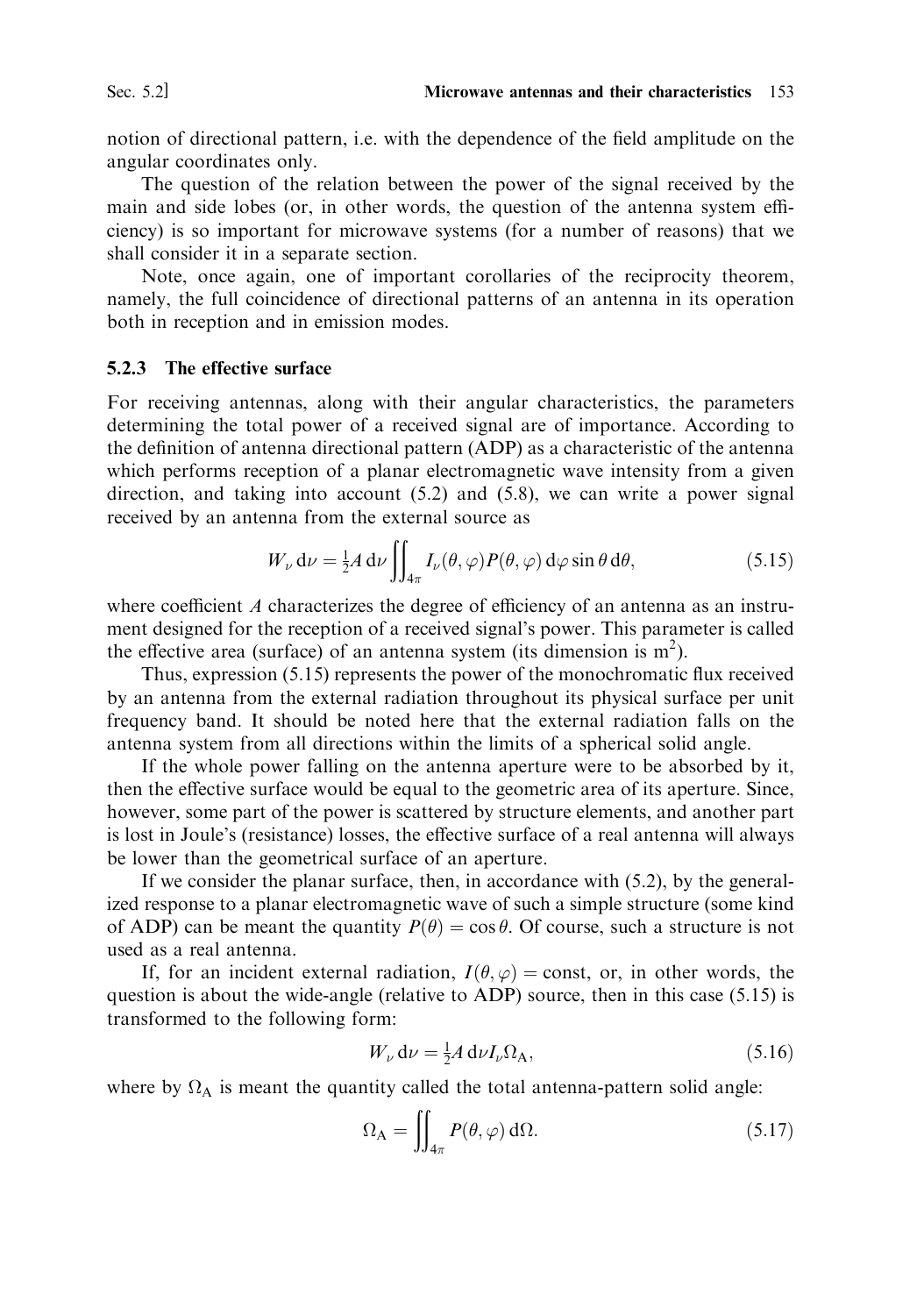## 154 Emission fields and antenna systems

It is not difficult now to find the relation of this characteristic to the plane angular characteristics. Suppose (for clarity), that the ADP represents a symmetric spherical cone with the plane angular aperture  $\theta_{0.5}$  and  $P(\theta, \varphi) = 1$ . Using the well-known definition of a solid angle as the ratio of the area of a sphere, limited by this angle, to the square of the radius of a sphere, we have

$$
\Omega = \frac{S(\theta)}{R^2} = 2\pi (1 - \cos \theta). \tag{5.18}
$$

Considering the small plane angles only (the beam antennae), we shall have, after some transformations:

$$
\Omega_{\rm A} = \frac{\pi}{4} \theta_{3\rm dB}^2. \tag{5.19}
$$

This relation gives rise to the name of solid angles as square degrees, which is often used in observational practice. We should have in mind here, that one steradian contains 3282 square degrees (see Appendix A).

If, however, a very compact source (in relation to the ADP angular size) is observed, then it can easily be seen that relation (5.15) can be reduced to the following form (if the source is directed strictly to the main lobe):

$$
W_{\nu} d\nu = \frac{1}{2} A d\nu I_{\rm S} \Omega_{\rm S}
$$
\n(5.20)

Here  $I_s$  and  $\Omega_s$  are the intensity and angular size (a solid angle) of a compact source.

## 5.2.4 Antenna directivity

This numerical (dimensionless) parameter  $(D)$  means the quantity, which indicates to what extent the directional properties of the given antenna differ from an ideal spherical emitter, i.e. an emitter whose directional pattern in power equals unity regardless of spherical coordinates. Thus, the antenna directivity is equal to:

$$
D = \frac{4\pi}{\Omega_{\rm A}}.\tag{5.21}
$$

For beam antennas this quantity can be equal to tens or hundreds of thousands of units

## 5.2.5 Antenna gain

This numerical parameter  $G(\theta, \varphi)$  means the product of an antenna directivity and its normalized ADP in power, i.e.

$$
G(\theta, \varphi) = DP(\theta, \varphi). \tag{5.22}
$$

It is clear from physical considerations that the antenna parameters considered above (the effective area, solid angle and antenna directivity) are closely interrelated. So antenna theory (see, for example, Tseitlin, 1966) rigorously indicates that the following relation takes place:

$$
A\Omega_{\rm A} = \lambda^2,\tag{5.23}
$$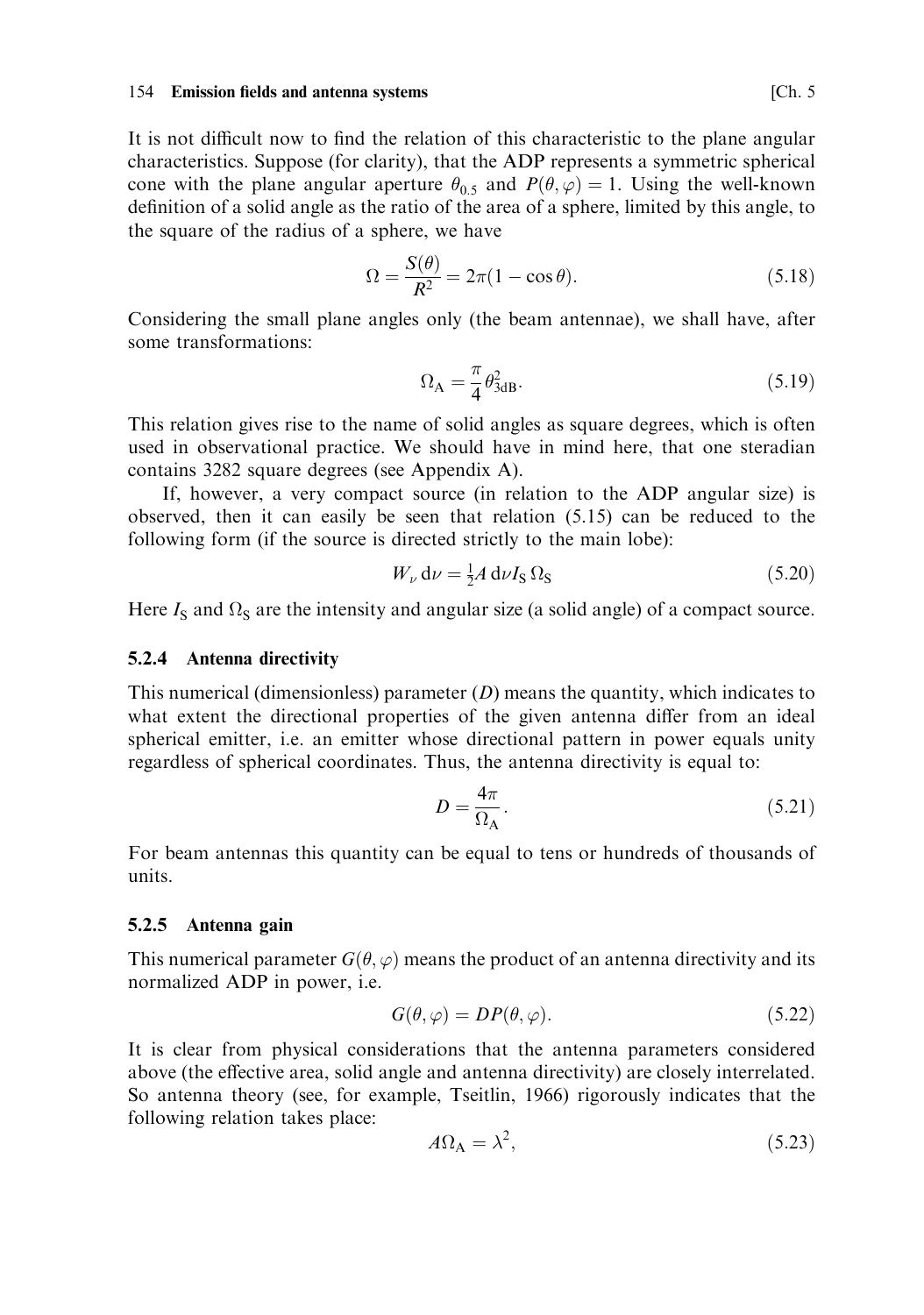where  $\lambda$  is the working wavelength. It follows from this relation, that the antenna directivity is related to its effective area as:

$$
D = \{4\pi/\lambda^2\}A.\tag{5.24}
$$

We shall repeatedly use these relations hereafter.

The antenna systems characteristics listed above depend on the frequency, of course. The frequency range, in which the characteristics can be considered invariable, is called the antenna passband. In many cases, however, antenna systems can be built whose parameters insignificantly vary within a very wide frequency band, and, thus, the frequency limitations of the entire receiving system will be stipulated by input components of amplifying devices (see Chapter 3).

A huge band of wavelengths, emitted or received by antennas, and the diversity of fields of their application (communications, television, radar, remote sensing, radio-astronomy) gave rise to many types and configurations of antenna systems, described in a number of specialized publications.

The problems of designing antennas with specified characteristics for the appropriate field of application constitute the subject of special research and design work. And here for various fields of application (such as radio communication, radar, microwave sensing) quite specific requirements should be satisfied which may not be so significant for other applications. Below we shall consider the basic requirements of antenna systems designed for microwave sensing.

### 5.3 ANTENNAS AND BRIGHTNESS TEMPERATURES

Before formulating the basic requirements for antenna systems for microwave sensing we shall consider in more detail the important problem (we have already considered briefly before) of the determination of and relationship between antennas and brightness temperatures in microwave sensing.

One of the important parameters characterizing the power of a signal received by an antenna and transmitted directly to a receiving device is the antenna temperature. This definition is introduced proceeding from the following equivalent scheme of measurements (Figure 5.4). A portion of the electromagnetic energy of a source, released by the solid angle of ADP, passes through the antenna system, being transformed into the mode of the electromagnetic wave propagating in the transmission line. The conditions of transformation of received electromagnetic signal energy, which include also the transformation of modes of oscillations, are specially selected in such a manner that the maximum power of the signal, received by an antenna, be transmitted into a receiving device. The design features of this transformation in a particular antenna and in the antenna transmission line can be very complicated. For the purposes of the physical understanding of this process, investigators resort to the equivalent schemes (see section 3.3). The whole process of signal reception and transformation by an antenna system is represented in the form of the emf source and active resistance  $(R_A)$ , which is some kind of equivalence of the antenna and is placed in the thermostat with physical temperature

Sec. 5.3]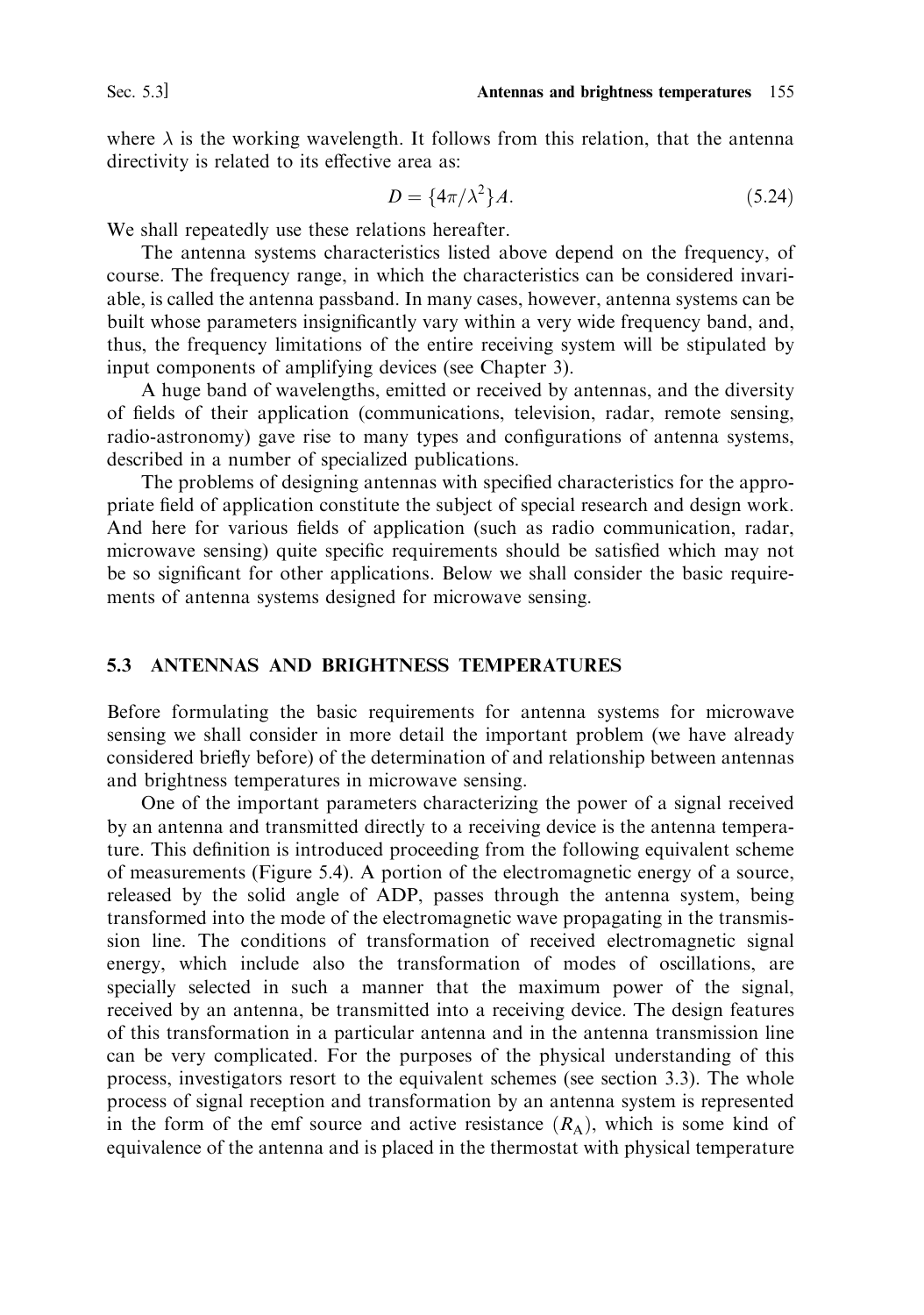### 156 Emission fields and antenna systems



Figure 5.4. Schematic presentation of receiving procedure for the antenna temperature determination. S is a source; A is antenna; R is a radiometer.  $T_A$  is a thermostat temperature (antenna temperature); E is effective emf.

 $T_A$ . The amplifying device is presented in the form of input active resistance  $(R_i)$ (Figure 5.4). As we have already seen (see section 3.3), the maximum transmission of power from an antenna system into an amplifying device is possible only under the condition of coordination, i.e. with the equality  $R_A = R_i$ . Under this condition the whole of the power received by an antenna in the frequency band unit,  $W_{\nu}$  d $\nu$ , hits directly into a receiving device and, in accordance with  $(3.4)$ , we can write

$$
W_{\nu} d\nu = kT_{\rm A} d\nu. \tag{5.25}
$$

By  $W_{\nu}$  here, in essence, is meant the spectral density of a signal received by an antenna from an external source (see equation  $(3.5)$ ).

Thus, the antenna temperature  $T_A$  (reduced to the frequency band unit) can be determined (and measured) as the physical temperature of the conventional thermostat with a coordinated resistance, in which, owing to thermal motion (the fluctuations), the fluctuation power is released, which is equal to the power of a fluctuation signal received by an antenna system. It is important to note that, according to the definition introduced above, the antenna temperature is reduced to the frequency band and, accordingly, it is proportional to the spectral density of a signal received by an antenna.

In order to find the relation between the antenna temperature and emission properties of a source, we shall write the expression for the power, transformed by an antenna, in another form, namely, from the viewpoint of the amount of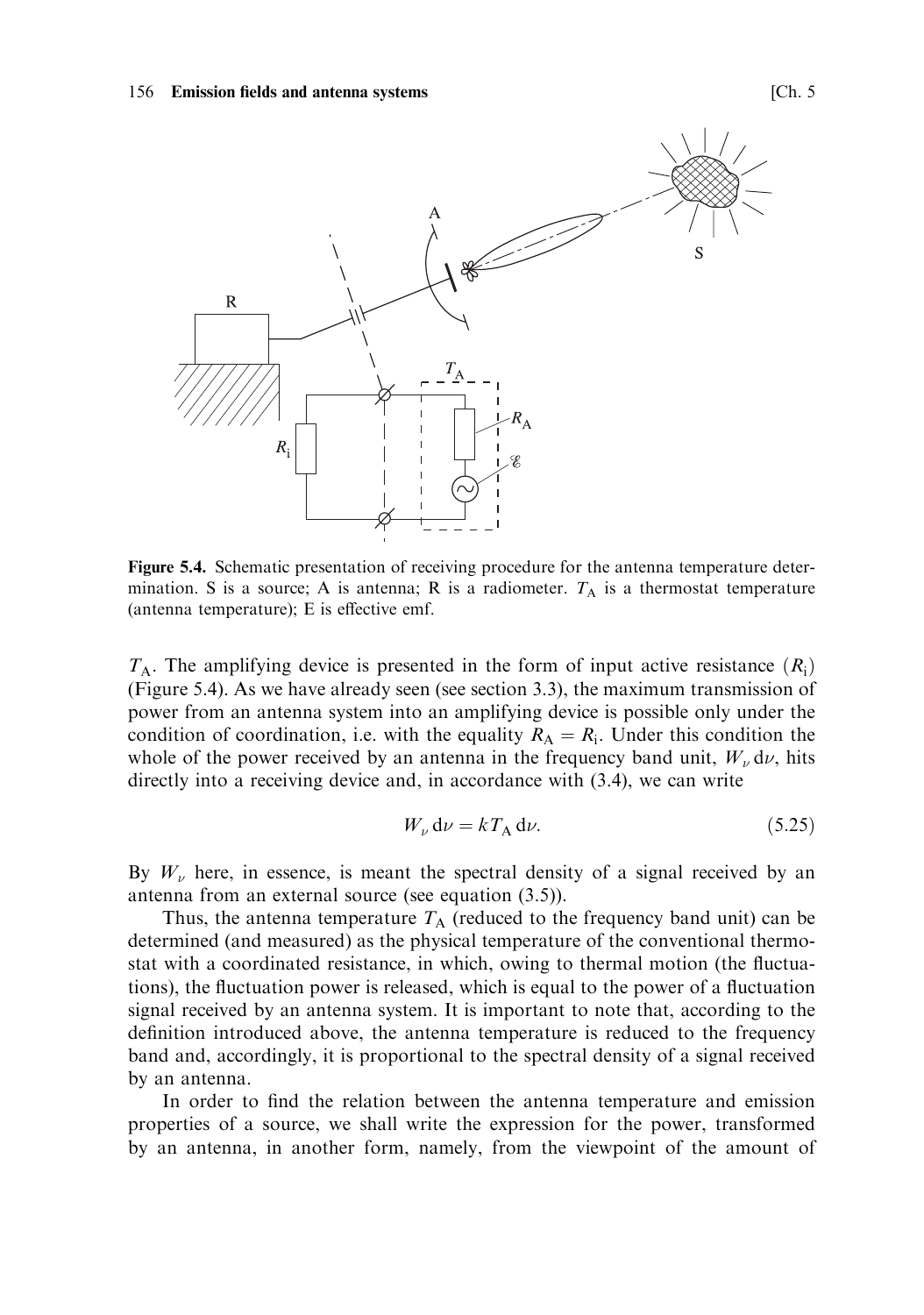Sec. 5.3]

a signal's energy received by an antenna from free space. Recalling expression  $(5.15)$ , we have

$$
W_{\nu} d\nu = \frac{1}{2} A d\nu \iint_{4\pi} I_{\nu}(\theta, \varphi, \nu) P(\theta, \varphi) d\Omega.
$$
 (5.26)

Further on, not considering the physical nature of an external source, we shall use (still in a formal manner) for the source intensity the expression that follows from the Rayleigh-Jeans law (see Chapter 6 for more details), namely:

$$
I_{\nu}(\theta, \varphi, \nu) = \frac{2k}{\lambda^2} T_{\mathcal{B}}(\theta, \varphi, \nu).
$$
 (5.27)

Here by  $T_{\rm B}(\theta, \varphi)$  we shall mean the brightness temperature of a source (or of the surface of an emitting medium). Note, that, according to the definition introduced above, the brightness temperature of a source itself (as well as the antenna temperature of the same source) is reduced to the frequency band unit and, accordingly, it is proportional to the spectral density of the fluctuation signal of a source (see equation  $(3.5)$ ). Note once again that the introduced definition of brightness temperature is in no way related to radiation physics. It is equally used both for physical objects with thermal emission (such as the terrestrial surface) and for objects with a non-thermal character of emission (such as the artificial sources of pseudo-noise emission in radar, the radio-emission of the ionosphere and magnetosphere, and the astrophysical objects of maser radiation).

Substituting expressions  $(5.23)$ ,  $(5.25)$  and  $(5.27)$  into  $(5.26)$  and making some simple transformations, we obtain the following important relation for the antenna temperature expression:

$$
T_{\mathcal{A}}(\nu) = \frac{\iint_{4\pi} T_{\mathcal{B}}(\theta, \varphi, \nu) P(\theta, \varphi) \, d\Omega}{\iint_{4\pi} P(\theta, \varphi) \, d\Omega}.
$$
 (5.28)

Since the antenna temperature is proportional to the spectral density of a signal, the total power of a signal  $(W)$ , received by the antenna system and reduced to the amplifying system input, will be equal to:

$$
W = k \frac{1}{\Delta \nu} \int_{\Delta \nu} G(\nu) d\nu \int_{\Delta \nu} G(\nu) T_{A}(\nu) d\nu,
$$
\n(5.29)

where  $G(\nu)$  is the amplitude-frequency characteristic (in power) of the receiving amplifier. If the antenna temperature does not change within the limits of the amplifier passband, then expression  $(5.29)$  is simplified up to the form, which is often used in practical estimation calculations:

$$
W = kT_A \Delta \nu = kT_A \Delta f,\tag{5.30}
$$

where  $\Delta \nu = \Delta f$  is the power passband of the amplifier unit (see section 3.8).

Let us return to analysing the expression for the antenna temperature  $(5.28)$ . It can easily be seen, that, depending on the relation between the effective angular size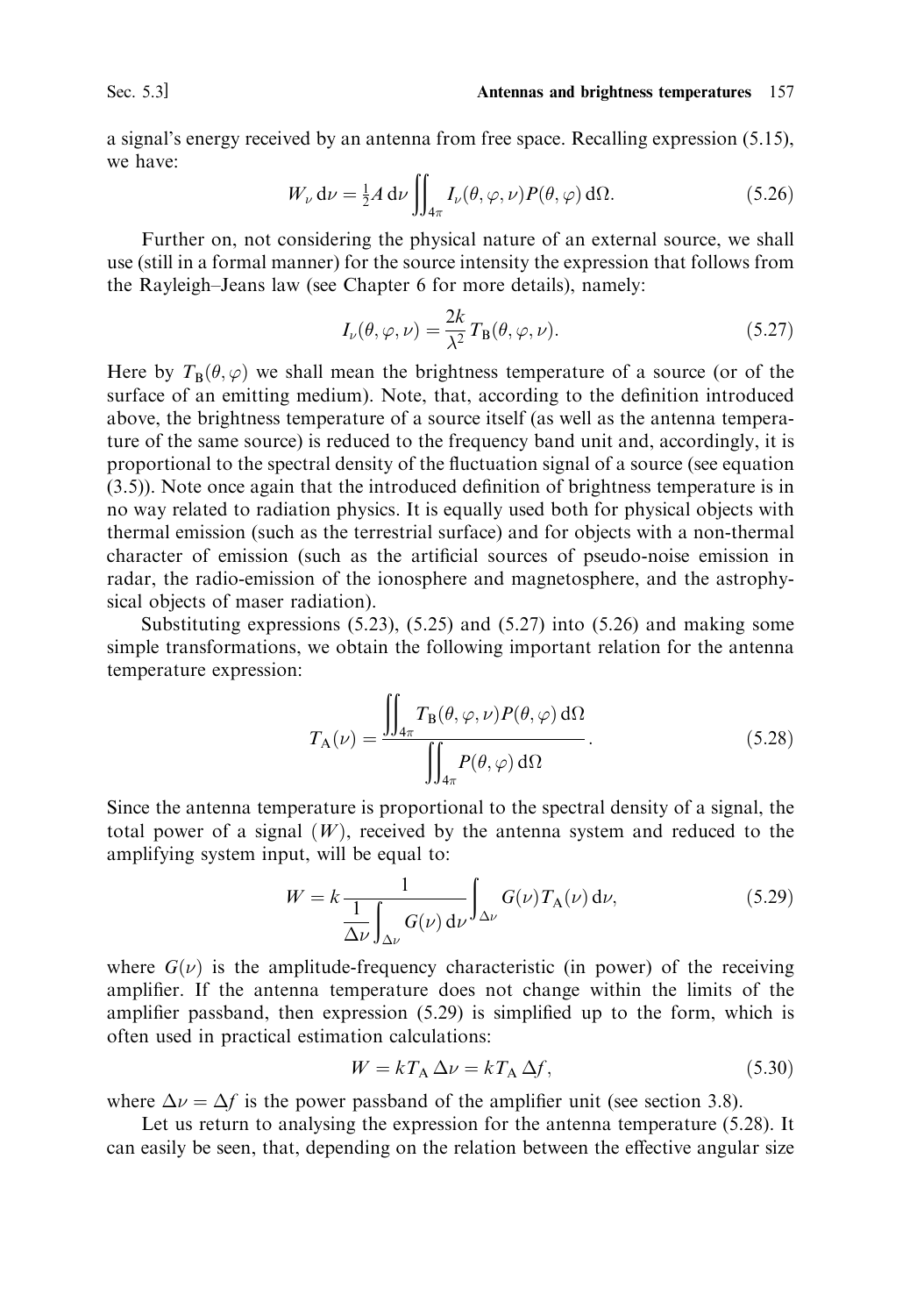of a source and antenna and on the source intensity value, the antenna temperature value can vary within wide limits. Consider now two extreme cases: the first, where the angular size of a source is essentially larger than the angular size of ADP (the socalled extended source), and the second, where the angular size of a source is essentially smaller than the angular characteristics of ADP (the so-called discrete source, or 'hot spots').

#### 531 **Extended source**

The extended source includes, for example, emitting surfaces of Earth surface type (sea surface, land) as observed from low-orbit spacecraft and from aircraft, as well as the detailed investigations of emission of the surface of the Sun, Moon and planets by means of beam antenna systems. Since for this type of source its angular size  $\Omega$ <sub>S</sub>  $\gg \Omega$ <sub>A</sub>,  $T_B$  can be considered to be a constant value within the limits of the angular size of ADP and can be brought outside the integration sign. In this case  $(5.28)$  acquires the following form:

$$
T_{\mathbf{A}}(\theta,\varphi) = T_{\mathbf{B}}(\theta,\varphi). \tag{5.31}
$$

At first sight, the expression obtained for the antenna temperature is paradoxical, since the received power from a source does not depend on the distance to a source and on antenna system parameters. However, this paradox is only apparent since, as the distance  $r$  (the height over the studied surface) increases, under beam antenna conditions and within the limits of angular resolution of ADP the emitting area increases as  $r^2$ , whereas the Poynting vector magnitude decreases as  $r^{-2}$ , and, thus, the total power, collected from the ADP-illuminated area (or instantaneous field of view), remains unchanged.

## 5.3.2 Discrete source

The discrete source includes such sharp and intensive inhomogeneities on the terrestrial surface as forest fires, erupting volcanoes, and breaking sea waves, as well as numerous remote radio-astronomical objects (quasars, pulsars, radio galaxies, maser sources).

Since for this type of source its angular size  $\Omega_s \ll \Omega_A$ , quantity  $P(\theta, \varphi)$  can be considered to be constant and equal to unity within the limits of angular sizes of a source. This allows us to apply the theorem of the average to the upper integral. In this case the expression for antenna temperature is transformed as follows:

$$
T_{\rm A} = \frac{\iint_{4\pi} T_{\rm B} \, d\Omega}{\iint_{4\pi} P \, d\Omega} = T_{\rm BS} \frac{\iint_{4\pi} d\Omega}{\iint_{4\pi} P \, d\Omega} = T_{\rm BS} \frac{\Omega_{\rm S}}{\Omega_{\rm A}},\tag{5.32}
$$

where  $T_{BS}$  and  $\Omega_S$  are the averaged values of intensity of a source (within the limits of its solid size) and its angular size.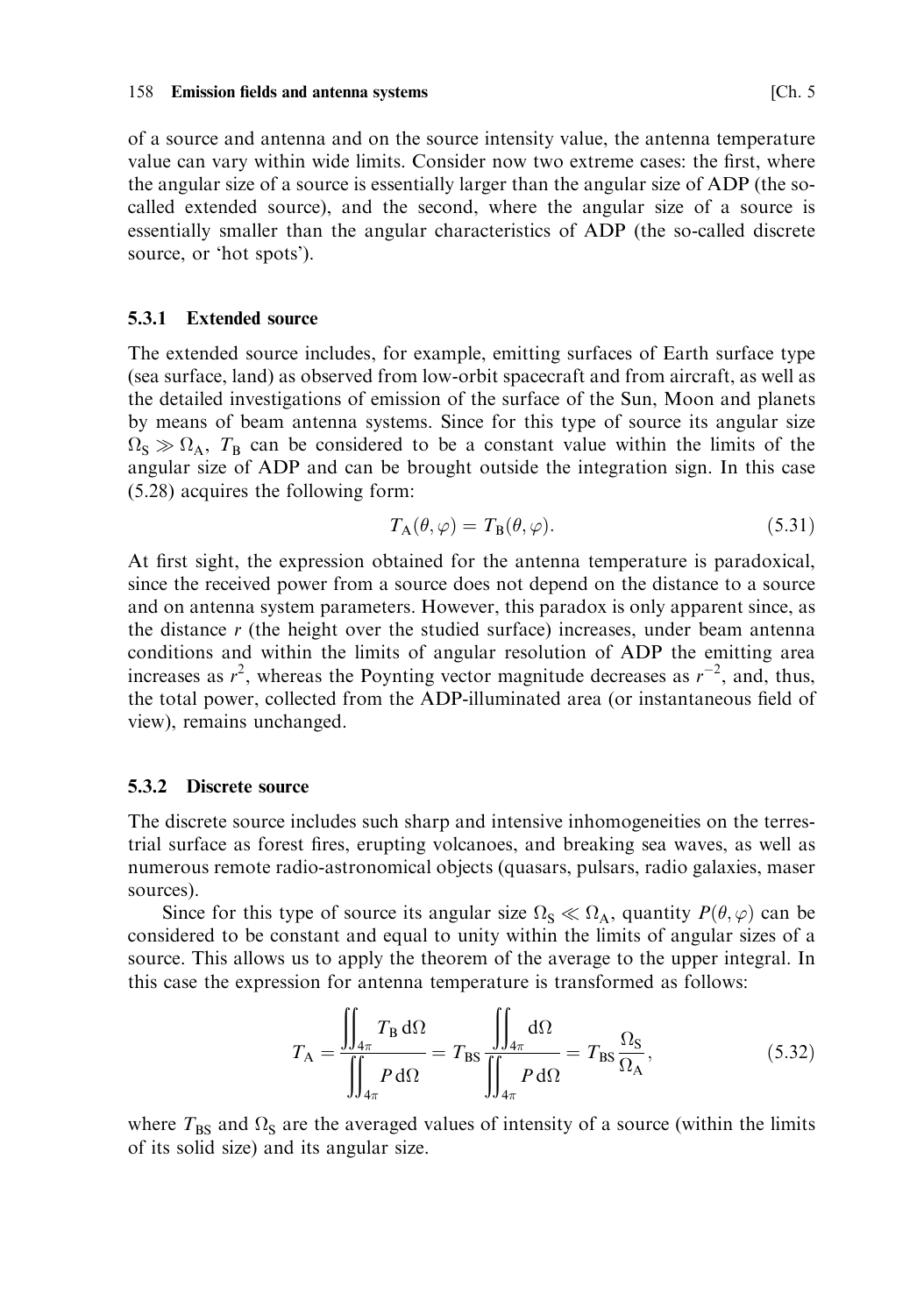

Figure 5.5. The relationship of antenna temperature value to a solid angular value of source.  $T_{BG}$  and  $T_S$  are brightness temperatures of thermal background and of a 'warm' source (see equation  $(5.33)$ ).

It can easily be seen that the expression obtained critically differs from the expression for an extended source. The antenna temperature value depends both on the distance to a source (in terms of the value of its solid angle size), on its intensity, and on the antenna system parameters.

Using these two extreme cases, we can easily write the expression for antenna temperature of a bright discrete source with intensity  $T_s$  with solid angular size  $\Omega_s$ against the extended thermal background  $T_{BG}$ :

$$
T_{\rm A} = T_{\rm S} \frac{\Omega_{\rm S}}{\Omega_{\rm A}} + T_{\rm BG} \left( 1 - \frac{\Omega_{\rm S}}{\Omega_{\rm A}} \right). \tag{5.33}
$$

Figure 5.5 presents the dependence of antenna temperature on the angular (in a solid angle measurement) size of a 'hot' source against the 'cold' background ( $T_s > T_{BG}$ ). Note that, as the source area increases, its contribution to the total temperature (or, as is sometimes said, the radio contrast) increases linearly and, when reaching the size of the ADP field of view area, reaches a maximum. Certainly, the opposite situation is also possible, namely, the 'cold' source against the 'warm' background. A typical example of such a situation is the presence of an opening in ice – the socalled polynya (the 'cold' source) in a marine ice sheet (the 'warm' background) (see Chapter 8).

To describe the discrete sources which cannot be resolved in detail for some reason or other, the notion of the magnitude of energy flux from a source is introduced into radio-astronomy. In some cases this definition has started to be used in microwave sensing as well. The spectral source flux implies the following quantity:

$$
F_{\nu} = \iint_{4\pi} I_{\nu}(\theta, \varphi, \nu) P(\theta, \varphi) \, d\Omega.
$$
 (5.34)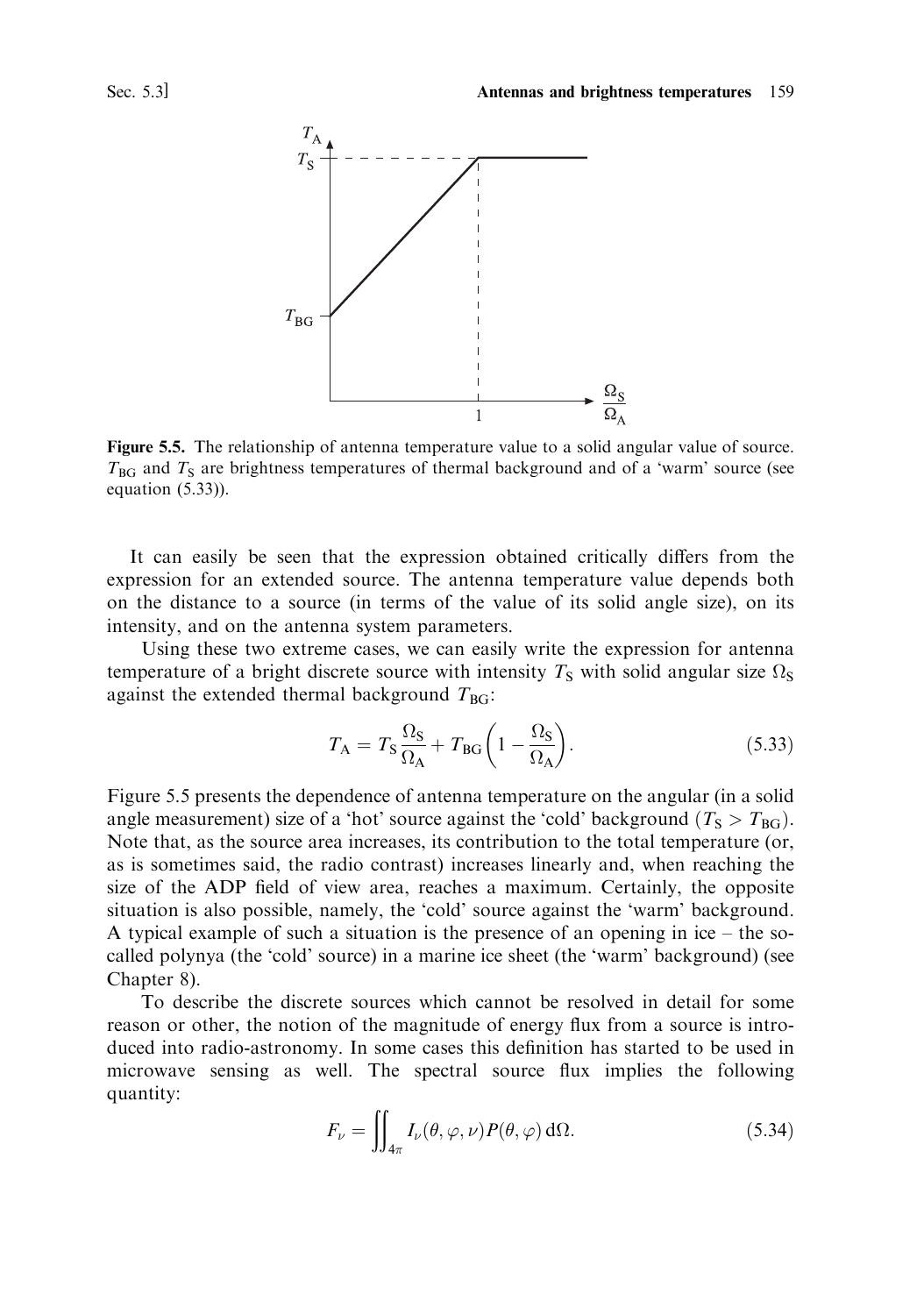| Radiotelescope<br>location    | Antenna<br>diameter,<br>m | Antenna<br>beamwidth,<br>plane<br>angular<br>minute | Effective<br>surface.<br>m <sup>2</sup> | <b>Noise</b><br>temperature,<br>K | Flux<br>sensitivity,<br>Jy |
|-------------------------------|---------------------------|-----------------------------------------------------|-----------------------------------------|-----------------------------------|----------------------------|
| <b>Simeis</b><br>(the Crimea) | 22                        | 2.5                                                 | 150                                     | 80                                | 0.4                        |
| Eupatoria<br>(the Crimea)     | 70                        | 0.7                                                 | 1500                                    | 60                                | 0.03                       |
| Pushchino<br>(Moscow region)  | 22                        | 2.5                                                 | 110                                     | 120                               | 0.8                        |

Table 5.1. The main characteristics of radiotelescopes (the Crimea, Pushchino)

Using the expression for the Rayleigh-Jeans law, the theorem of the average, and taking into account the small angular size of a source, we can rewrite (5.34) in the  $form<sup>1</sup>$ 

$$
F_{\nu} = \frac{2k}{\lambda^2} \iint_{4\pi} T_{\rm B} \, d\Omega = \frac{2k}{\lambda^2} T_{\rm BS} \Omega_{\rm S}.
$$
 (5.35)

Thus, the antenna temperature from a discrete source can be presented in three equivalent forms:

$$
T_{\rm A} = T_{\rm BS} \frac{\Omega_{\rm S}}{\Omega_{\rm A}} = \frac{1}{2k} A F_{\nu} = \frac{A}{\lambda^2} T_{\rm BS} \Omega_{\rm S}.
$$
 (5.36)

It follows from this condition, that the sensitivity of the radiothermal complex can be defined both as the sensitivity in antenna temperature, and as the sensitivity in minimally detectable fluxes from pointwise (discrete) objects of investigation. As we have already noted, in radio-astronomy the flux unit, or jansky (Jy), is accepted as the flux measurement unit and the 3C 273 quasar radio-emission source with a radiation flux of 30 Jy is often used for estimations in calibration work. As an example, we refer to the operational data and flux sensitivity data for a series of Russian radio telescopes (Table 5.1) (Matveenko *et al.*, 1983), the information on which is not widespread in Western literature.

## 5.4 THE SCATTERING COEFFICIENT OF ANTENNAS

The principal feature of radiothermal observations (unlike radio communication or reception of radio broadcasting and television programmes) consists in the fact that the statistical properties of a signal, received at the main lobe (the 'useful' signal, conventionally) and at side lobes (the 'parasitic' signal), are identical (Gaussian noise). Also of importance is the fact that the contribution of these components is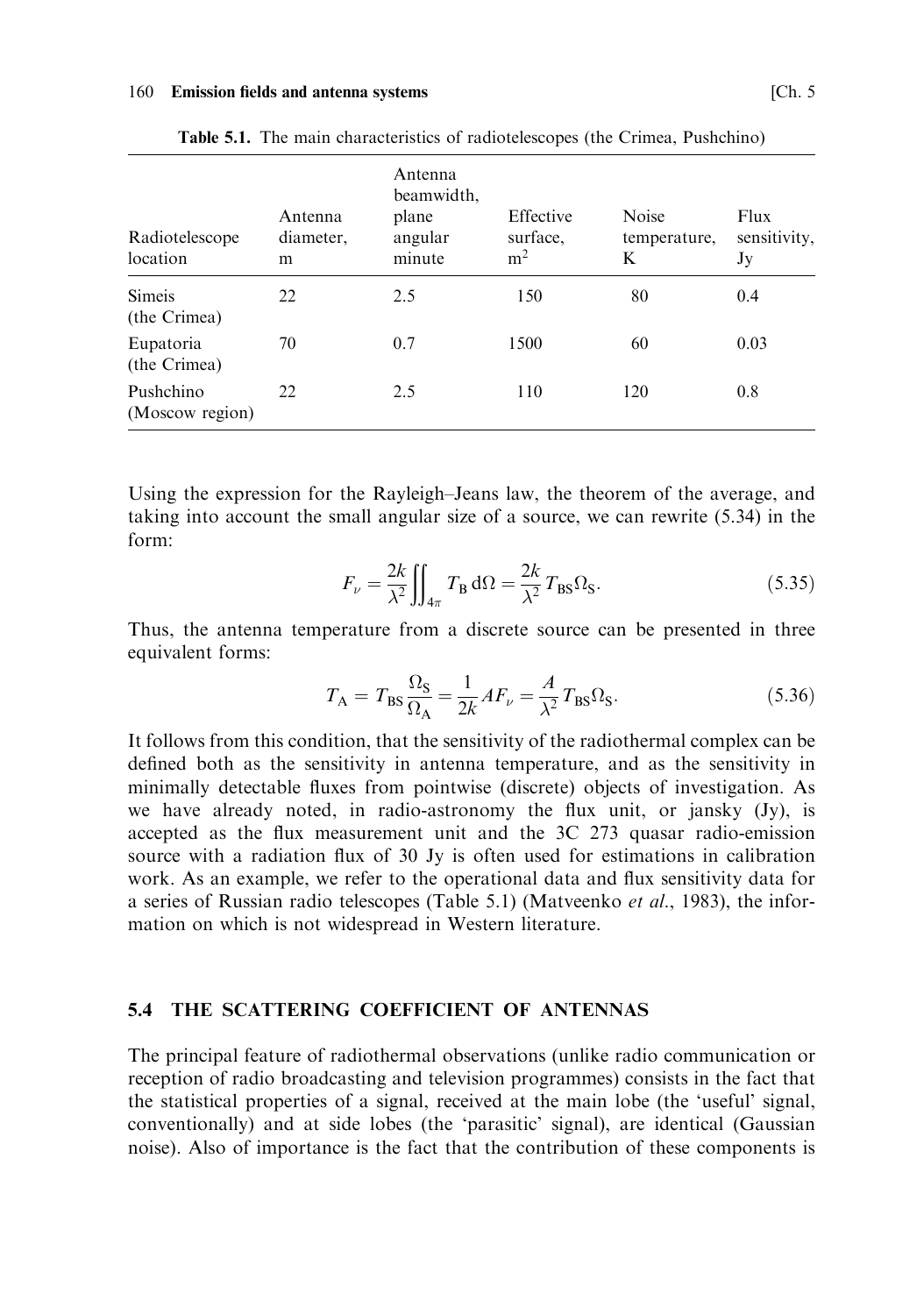

Figure 5.6. Schematic presentation of the antenna temperature components. (a). Airborne radiometric variant of observations. (b). Radio-astronomical variant of observations.

comparable in intensity. Thus, the recognition and detection of these components from purely statistical tests is impossible. Moreover, in a series of cases the useful signal (or its spatial-temporal variation) constitutes a value essentially lower than the noise radiation contribution into the side-lobe field of ADP. The problem of maximally reducing the contribution of side-lobe radiation to the total signal is of major importance, both for radio-astronomy (Esepkina et al., 1973) and for microwave sensing.

Figure 5.6 shows the onboard radiothermal instruments installed on the flight vehicle in the Earth's atmosphere, and the main components of a received noise signal. The total noise signal can be separated into three groups: the noise signal received at the main lobe (antenna beam), and the noise signals received in the sidelobe (side-beam) zone. The latter signals will include the components received from the Earth's surface and from the atmosphere. Since all these components are statistically independent, their intensities (variances) are added (see section 2.2), and, thus, the expression for antenna temperature can be written as:

$$
T_{\rm A} = \frac{\iint_{4\pi} T_{\rm B} P \, d\Omega}{\iint_{4\pi} P \, d\Omega} = \frac{\iint_{\Omega_{\rm AB}} T_{\rm B} P \, d\Omega}{\iint_{4\pi} P \, d\Omega} + \frac{\iint_{\Omega_{\rm SB}} T_{\rm B} P \, d\Omega}{\iint_{4\pi} P \, d\Omega}.
$$
\n(5.37)

Now we introduce the following important definition: the coefficient, which characterizes the portion of energy, emitted (or absorbed) by an antenna into the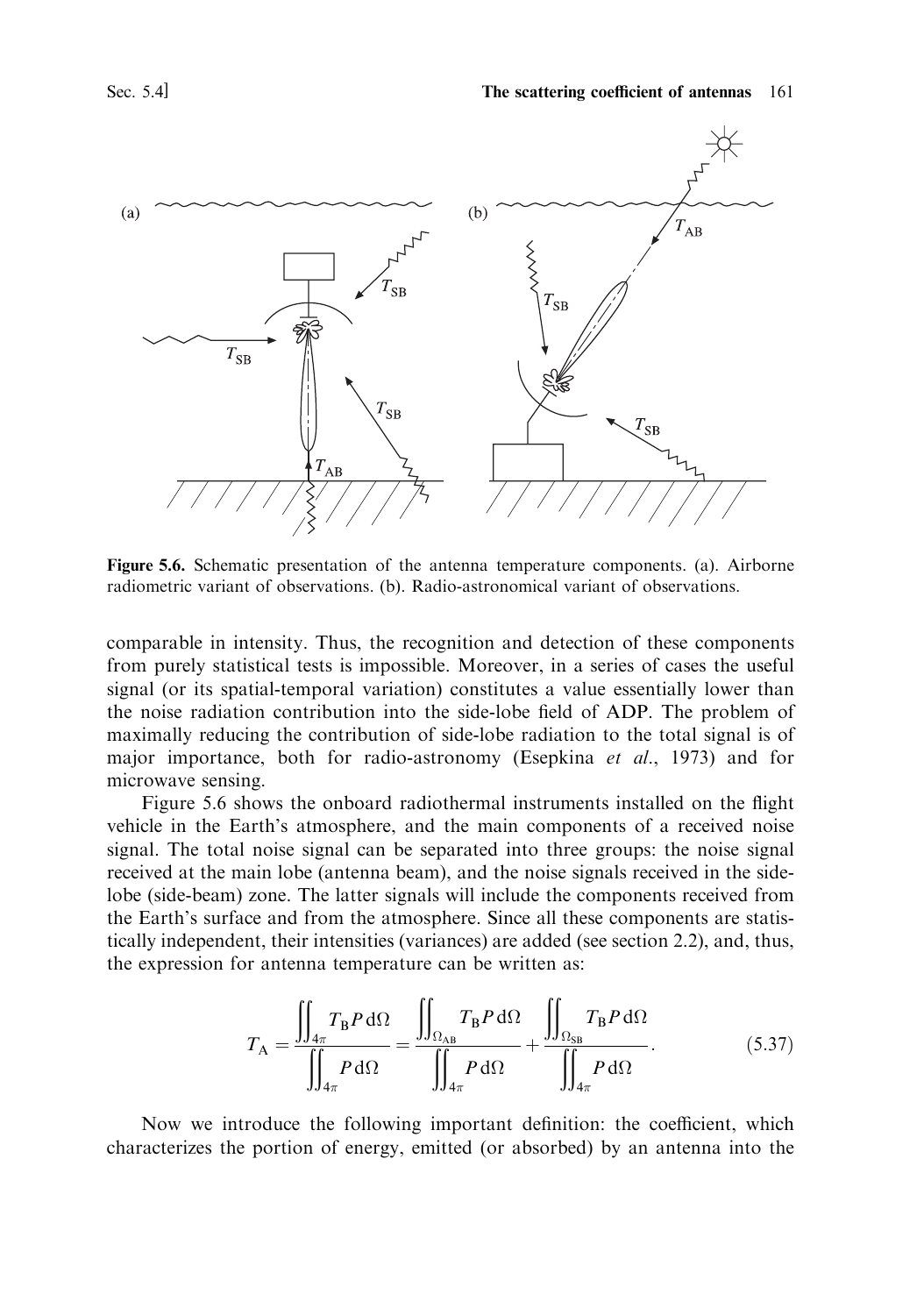## 162 Emission fields and antenna systems

side-lobe zone, will be called a scattering coefficient and will be defined in accordance with the following relation:

$$
\beta = \frac{1}{\iint_{4\pi} P \, d\Omega} \iint_{\Omega_{SB}} P \, d\Omega. \tag{5.38}
$$

The averaged temperatures of radiation over solid angles of the main lobe and over the remaining space are written as:

$$
T_{AB} = \frac{\iint_{\Omega_{AB}} TP \, d\Omega}{\iint_{\Omega_{AB}} P \, d\Omega}; T_{SB} = \frac{\iint_{\Omega_{SB}} TP \, d\Omega}{\iint_{\Omega_{SB}} P \, d\Omega}.
$$
 (5.39)

In such a case, expression (5.37) can easily be rewritten in the following form, which is often used in observational practice:

$$
T_{\rm A} = T_{\rm AB} (1 - \beta) + T_{\rm SB} \beta. \tag{5.40}
$$

The total signal, received by an onboard radiothermal complex, will consist of the components received by an instrument in quite different directions (from various solid angles), but (we emphasize once again) completely indiscernible statistically. In the majority of cases it is expedient to separate the  $T_{SB}$  component into a component determined over the lower hemisphere and a component determined over the upper hemisphere. Whereas in the lower hemisphere the emission emanates from the Earth's surface, in the upper hemisphere the emission is determined by emission from the atmosphere and outer space (the 'relic' background and radio sources) (Figure  $5.6$ ).

As an instructive example, we shall consider the problem of a scattering coefficient of the model antenna composed of two cones: the main lobe (with ADP equal to unity) and the side-lobe zone with ADP equal to  $P_1 = -40$  dB. This level of side emission is considered as quite good. To calculate the scattering coefficient value we perform the following transformations:

$$
1 - \beta = \frac{\iint_{4\pi} P \, d\Omega - \iint_{\Omega_{SB}} P \, d\Omega}{\iint_{4\pi} P \, d\Omega} = \frac{\iint_{\Omega_{AB}} P \, d\Omega}{\iint_{\Omega_{AB}} P \, d\Omega + \iint_{\Omega_{SB}} P \, d\Omega} = \frac{1}{1 + P_1 \frac{\Omega_{SB}}{\Omega_{AB}}}.
$$
(5.41)

Since the question is now about the antenna with high resolution, the solid angle of a side-lobe zone can be replaced, with good approximation, by the total solid angle of  $4\pi$ . And then, recalling expression (5.21), we shall write the scattering coefficient in terms of the value of directivity as:

$$
1 - \beta = \frac{1}{1 + P_1 G}.\tag{5.42}
$$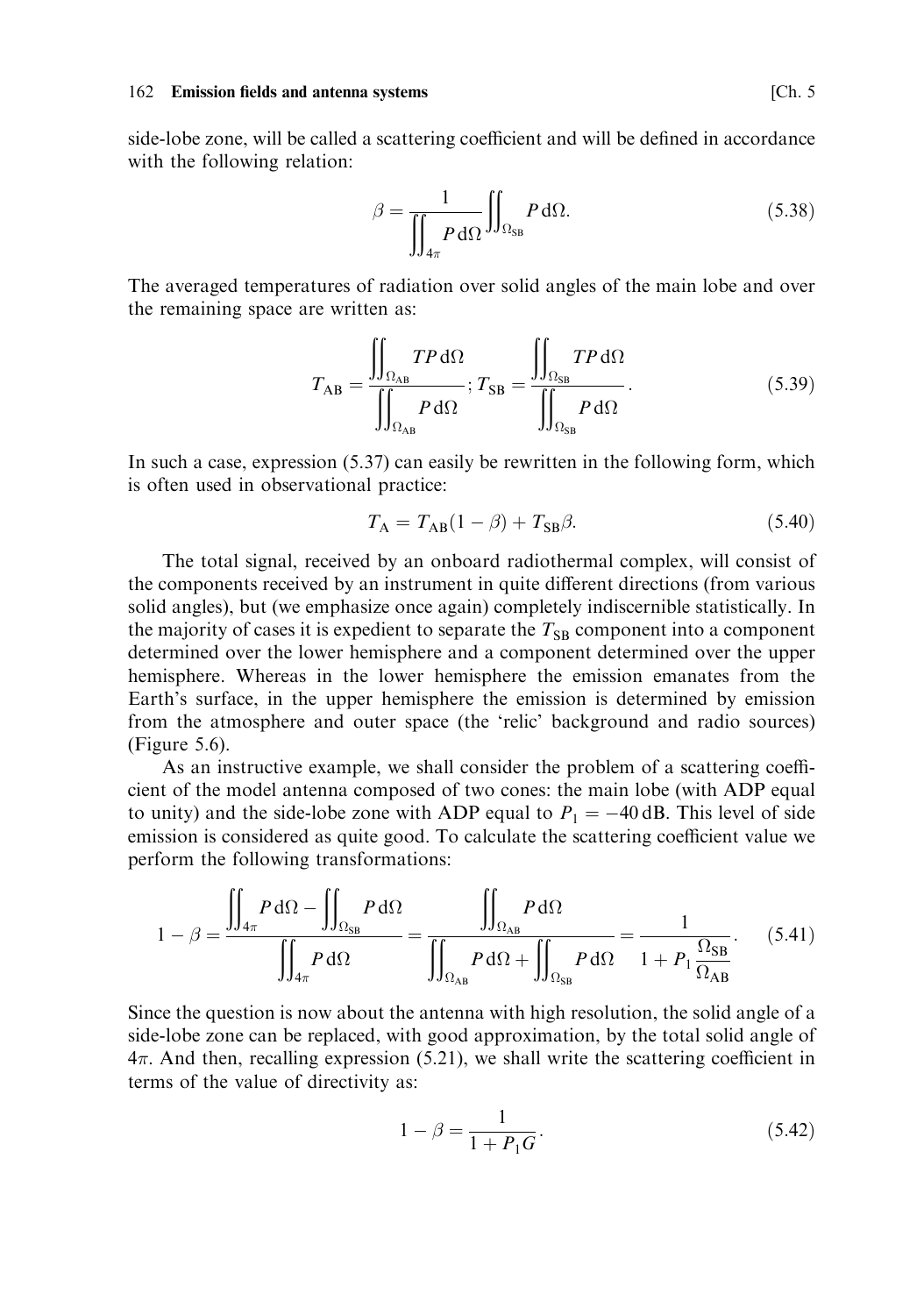Suppose the antenna directivity to be  $G = 1000$ . In this case the solid angle of an antenna will be 0.012 steradians and, accordingly, its value in square degrees will be equal to 39.3. In the linear dimension, however, the ADP will be 6.2 angular degrees. Antennas with such angular characteristics are often used in microwave practice (see Chapter 14). Substituting the values of antenna directivity and side-lobe level into  $(5.42)$ , we obtain the value of the scattering coefficient of an antenna to be 0.09 (or 9%). We pay attention to the fact that, although the side emission level is very low, the energy escaping to side emission is significant. Certainly, this is a consequence of the large solid angle zone of side lobes.

We can easily see the reasons why the emission contribution to the side-lobe zone may be critical for carrying out an observational experiment. Suppose, that we use the aforementioned antenna (as the 'ground-based' radio telescope, Figure  $(5.6(b))$  for studying the radio-emission of the Moon (the brightness temperature is 250 K and the angular size is  $0.5^{\circ}$ ). Using formula (5.32), we obtain the value of antenna temperature at the main lobe as

$$
T_{\rm AB} = 250 \left( \frac{0.5}{6.2} \right)^2 = 1.6 \,\text{K}.\tag{5.43}
$$

The space surrounding an antenna (the Earth surface and atmosphere) has (on the average) a brightness temperature value of about 270 K. Thus, the total antenna temperature of an antenna will be:

$$
T_A = 1.45 + 24.3 = 25.75 \text{ K.}
$$
\n
$$
(5.44)
$$

It follows from this fact, that 94% of a signal received by an antenna constitutes a 'parasitic' signal. Changing the position angle of the main lobe of an antenna (in the guidance or tracking mode) will also change this parasitic signal – in a virtually uncontrollable manner. This model example clearly demonstrates the major problem of ground radio telescopes: the necessity of maximally reducing the powerful parasitic signal from the ground objects and atmosphere (Esepkina et al., 1973).

Referring to the study of extended and fairly homogeneous objects (such as the sea surface) (Figure 5.6(a)), the situation seems to be essentially simplified here, since the expression  $(5.40)$  can be rewritten as follows:

$$
T_{\rm A} = T_{\rm AB} - (T_{\rm AB} - T_{\rm SB})\beta. \tag{5.45}
$$

Detailed onboard experiments under full-scale conditions have shown (Veselov et al., 1981) that the difference between the temperatures measured at the main lobe and at the side-lobe zone is quite small (of the order of  $20-30$  K). In such a case, using the aforementioned model example for the situation with an extended source (Figure 5.6(a)) (with the brightness temperature of  $200 K$ ), we have the value of the total antenna temperature in the form

$$
T_A = 200 - 30 \times 0.09 = 197.3 \text{ K.}
$$
\n
$$
(5.46)
$$

It can be seen from this expression that the possible relative error is (at first sight) fairly insignificant (about  $1.5\%$ ). However, those addressing the physical problems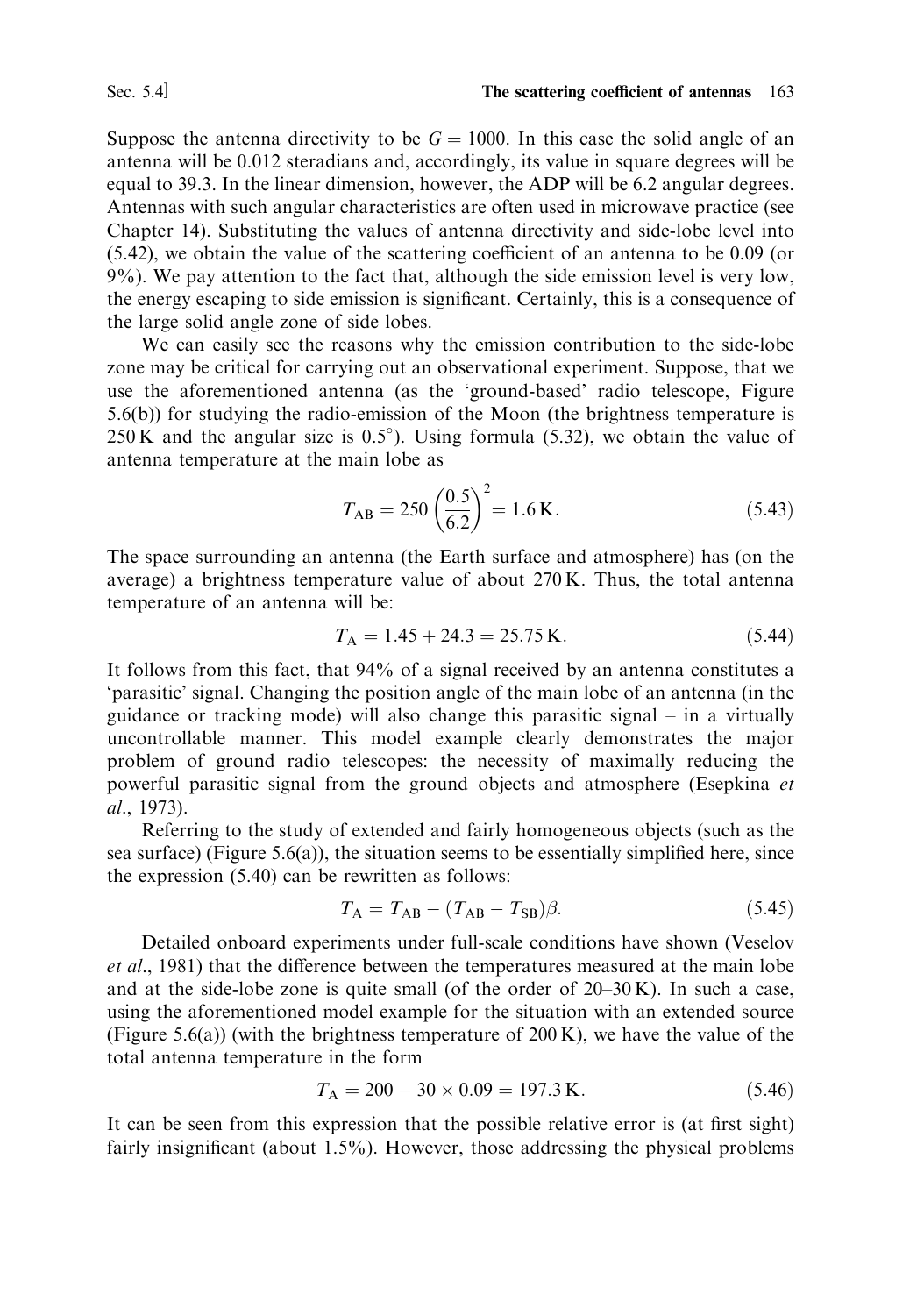of studying the World Ocean surface much higher requirements, namely, the measurement of brightness contrasts (at the main lobe) at the level of  $0.1-5$ K. Thus, in formulating such problems the possible radiothermal variations of the same order, which arise from radiothermal surface contrasts in the side-lobe zone (and which, accordingly, cannot be controlled on the solid angle zone of  $2\pi$ ), can already be considered inadmissible – the more so as at installation on a flight vehicle the side-lobe zone (but, we note, not the shape and angular size of the main lobe) can essentially be distorted because of design features of attaching the antenna system to the vehicle. The appropriate experimental methodology on detailed measurement of onboard antenna systems and on performing calibration procedures has now been developed (see section 5.8).

In concluding this section we note that similar problems do not arise with the reception of television and radio broadcasting programmes and in radio communications, though the scattering coefficient of television antennas can reach  $50-70\%$ . This is due to the fact that the useful signal, received at the main lobe, exceeds by a factor of  $10^7 - 10^9$  (on the average), the signal received by a receiver from an ambient medium in the side-lobe zone; and, thus, the 'parasitic' signal is not distinguishable against the useful signal. However, in the case of detailed radar and scatterometric measurements, where an ouput powerful signal is emitted, the problem of reducing the reception of 'parasitic' backscattering in the side-lobe zone is also topical. However, in virtue of the specificity of active measurements, the methodology used in this case differs from that used in passive radiothermal measurements.

### ANTENNA TEMPERATURE OF ANTENNA WITH  $5.5$ **RESISTANCE LOSS**

The above considerations have related to ideal (lossless) antenna systems, i.e. to receiving systems not possessing intrinsic resistance losses at reception and transmission of a signal. However, real antenna systems and antenna transmission lines (ATL), which connect the antenna itself and a receiving device, possess determinate (and unremovable) resistance losses and, accordingly, intrinsic fluctuation emission (see Chapter 4). In radiothermal observations (unlike radio communications or reception of broadcast radio and television programmes) the statistical properties of signals, received by an antenna and arising in the antenna and antenna transmission lines, are identical (the Gaussian noise), and, certainly, they cannot be distinguished by means of purely statistical procedures. Besides, if the radiothermal measurements are carried out by means of a receiving system that is conditional on strong (and not constant) temperature gradients (as, for example, in the case of an instrument installed onboard a spacecraft without a thermal control system), then the values of 'parasitic' signals can be comparable to, and even exceed, 'useful' values.

There exists, certainly, a fairly complete theory of calculating the losses in antenna systems and intrinsic radiation. Here, however, we shall make use of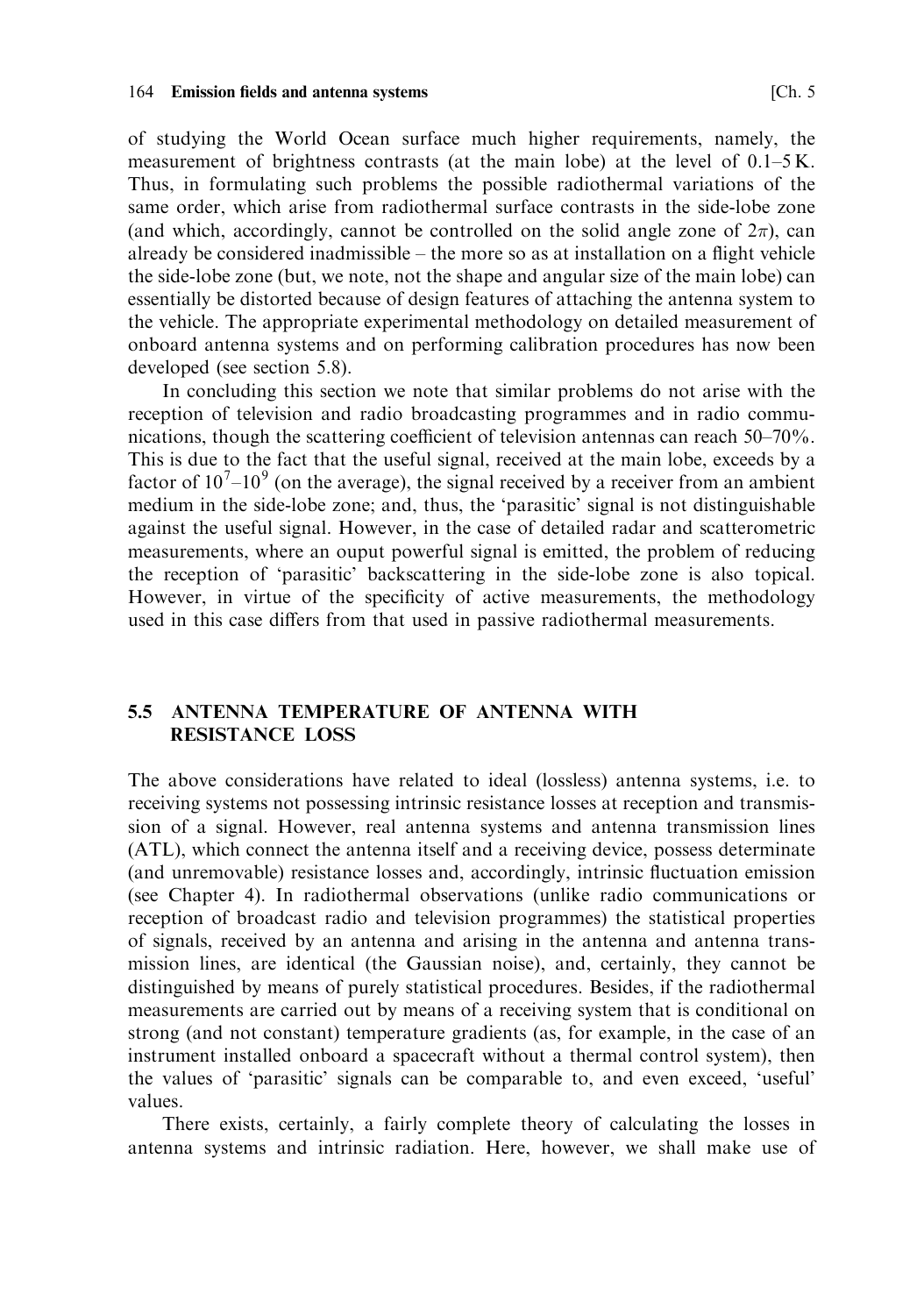physical considerations for estimating the contribution of resistance losses to the emission properties of antennas. Suppose that an antenna system with the power transmission coefficient  $\eta$  and the receiving device itself are immersed in thermostat conditions with temperature  $T_0$ . The antenna temperature, received by a receiving device, will consist of two statistically independent components: the external signal  $\eta T_{A0}$ , received directly by an antenna and partially decreased due to resistance losses, and signal  $T<sub>ATL</sub>$ , which arises directly in the antenna transmission line. Since these signals are statistically independent, their intensities (variances) can be added. In this case the total signal at the receiver input will be as follows:

$$
T_{\rm A} = T_{\rm A0}\eta + T_{\rm ATL}.\tag{5.47}
$$

Since the whole system is situated inside the thermostat, the full equilibrium conditions should be satisfied. In other words, the signal, which directly hits the antenna aperture, is equal to  $T_0$ , and the total signal recorded by a receiver should also be equal to  $T_0$ . Substituting the values mentioned into expression (5.47) and performing very simple manipulations, we obtain the value of brightness temperature of the fluctuation signal caused by resistance losses in a line:

$$
T_{\text{ATL}} = T_0 (1 - \eta). \tag{5.48}
$$

This expression is widely used in the practice of microwave remote sensing and radio-astronomical observations. We shall also use this relation repeatedly below. From the viewpoint of thermal radiation physics, the relation obtained is nothing other than the Kirchhoff law in an unusual form.

Thus, the total signal, reaching the amplifier's input after passage through the antenna transmission line, can be written as:

$$
T_{\rm A} = T_{\rm A0}\eta + T_0(1 - \eta). \tag{5.49}
$$

We emphasize, that by  $T_0$  here is meant the thermodynamic temperature of an antenna and antenna transmission line. This directly stipulates the importance of the problem of the thermal stabilization of an antenna transmission line. So, if for any physical reason it is necessary to perform radiothermal measurements to an accuracy of  $\Delta T$ , then the thermal stabilization of an antenna transmission line should be better, than  $\Delta T/1 - \eta$ , throughout the course of the experiment. For example, for an antenna system with  $\eta = 0.9$  and for a measurement accuracy of 0.1 K the thermal stabilization of an antenna and antenna transmission line should be better than 1 K. Such a design problem in itself and the temporal stability of these parameters can be quite complicated in the case of an antenna system installated on a space vehicle (Ruf, 2000a,b; Njoku et al., 2000b; Keihm et al., 2000; Colton and Poe, 1999).

The complete expression for the antenna temperature with regard to the contribution of a side emission (equation  $(5.40)$ ) and intrinsic noises (equation  $(5.49)$ ) can be written in the form

$$
T_{\rm A} = T_{\rm AB} (1 - \beta) \eta + T_{\rm SB} \beta \eta + T_0 (1 - \eta). \tag{5.50}
$$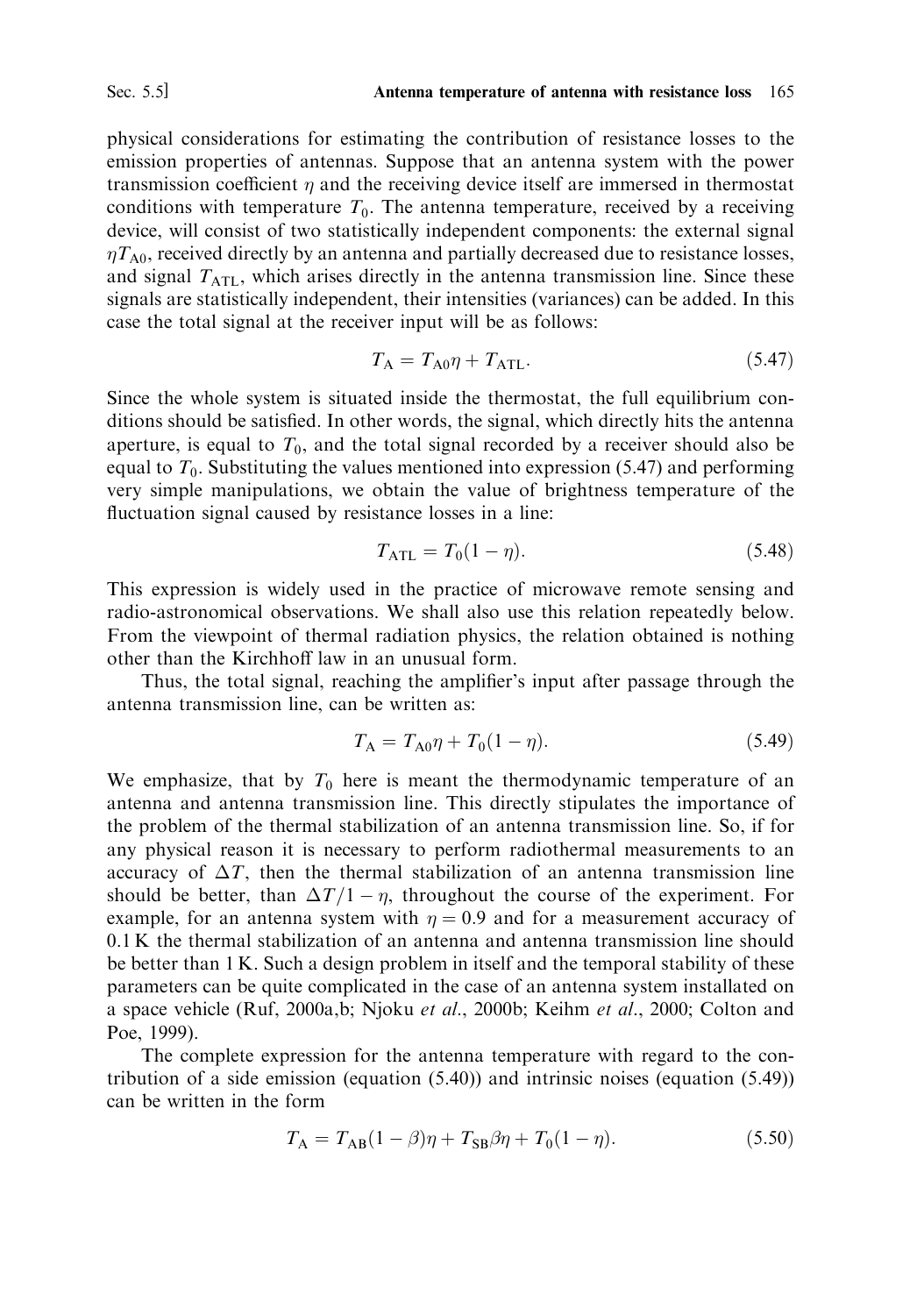Making use of the model examples from the previous paragraph, we shall estimate the contribution from side emission and from intrinsic noises into the total signal. For the example of radio-astronomical observations, taking account of the 'true' signal value as  $1.6$  K, the brightness temperature in the side-lobe zone as  $270$  K, the values  $\eta = 0.9$  and  $\beta = 0.09$  and thermodynamic temperature of an antenna as 300 K, we obtain the following value for a total signal:

$$
T_A = 1.3 + 21.87 + 30 = 53.17 \,\text{K}.\tag{5.51}
$$

It follows from this result that more than 97% of signal intensity relates to the 'parasitic' signal. Thus, one of the most important design problems in the development of radio telescopes is to ensure minimum losses at signal transmission from an antenna to a receiving device (Tseitlin, 1966; Esepkina et al., 1973; Wilson and Huttemeister, 2000; Poperechenko, 2000; Peng and Nan, 2002).

In the case of onboard observations, taking into account the same values of the parameters, we shall have the value for a total signal as:

$$
T_A = 197.3 \times 0.9 + 30 = 207.6 \,\text{K}.\tag{5.52}
$$

Unlike the previous case (equation  $(5.46)$ ), we have now some kind of overcompensation (due to intrinsic noises) of a received signal, that is to say, the value of a received signal is greater than the value of a 'true' signal  $(200 \text{ K})$ . As in the case of radio-astronomical observations, in designing radiothermal onboard complexes great attention is paid to minimization of losses in ATL. And so the designers try to manage, if at all possible, without including ATL components into the structure, by connecting the antenna directly to a receiving device (Amirkhanyn et al., 1978; Strukov and Skulachev, 1984, 1986).

These model examples clearly indicate the importance of carefully accounting for the contribution of side lobes' emission and intrinsic antenna emission into the total signal and for the further procedure of restoring the 'true' signal. In actual observational practice the situation can, of course, be even more complicated than the model examples considered above.

Problems like those considered above virtually do not arise with reception of broadcast television and radio programmes and with radio communications. This is explained by the fact that the useful signal exceeds the signal which arises in the antenna transmission line by an order of magnitude on the average. Thus, the 'parasitic' signal is not distinguishable against the useful signal background (like in the case of radiation reception at side lobes).

## 5.6 SPATIAL-TEMPORAL DYNAMICS IN PASSIVE REMOTE SENSING

The previous analysis has related to the time-independent regime of observation. Real radiothermal observations, however, include the time-dependent aspect; for example, the motion of a flight vehicle over the surface being studied and, accordingly, the finite time of observation of an object. As we have noted above (section 3.5), the peculiarity of passive remote sensing lies in the fact that the main system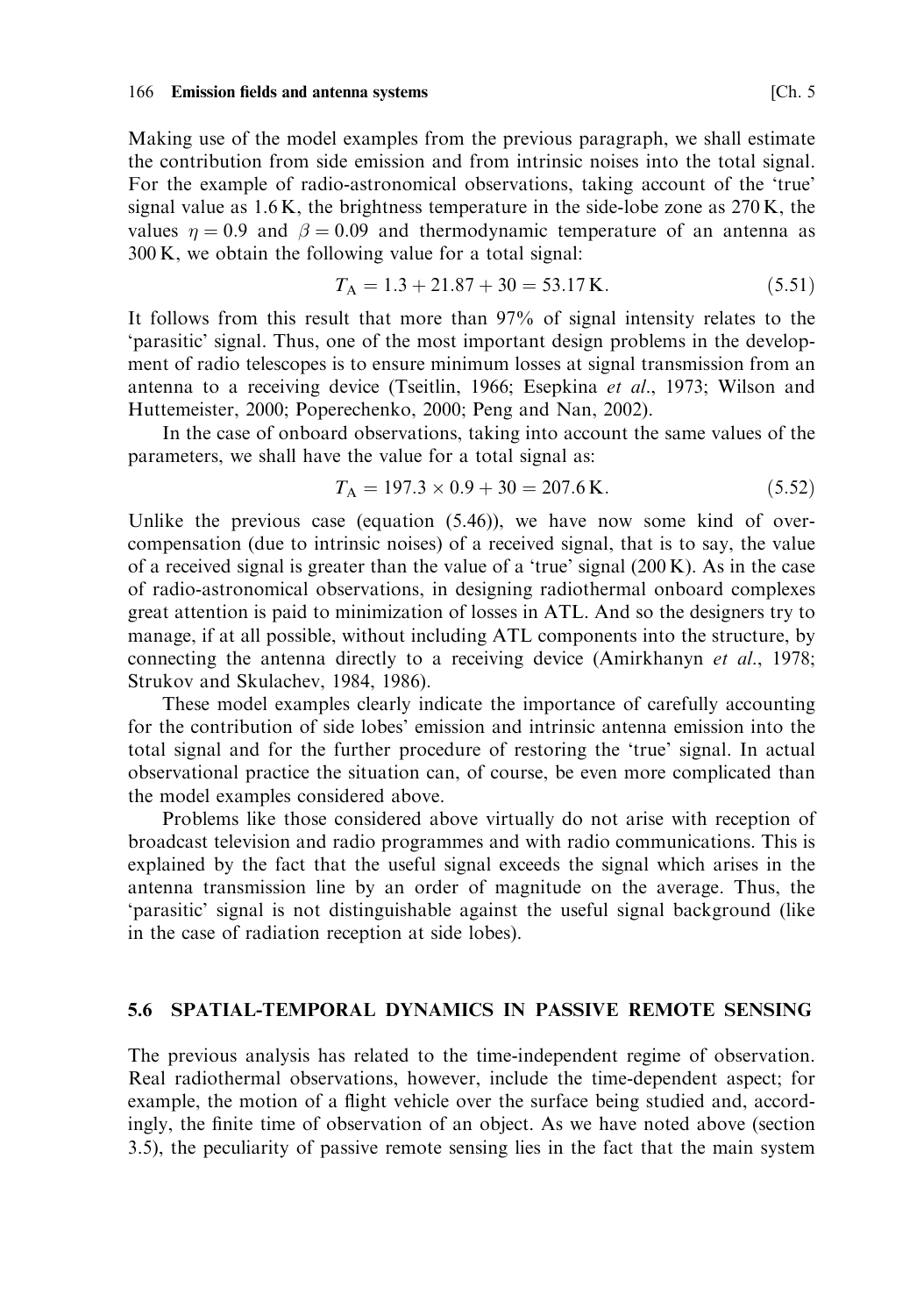parameters (threshold sensitivity, the observation time constant, the instantaneous field of view of an antenna) are rigidly interrelated. And, in this connection, the spatial-temporal dynamics of the measurement process itself imposes fairly strict limitations both on the time of observation of an object and on the possibility of its recognition against the background of the intrinsic noise of the instrument. Certainly, similar problems also arise in the other fields of application of radiophysical systems (radio communications, television); but in those areas the relationships between these parameters are, for a number of reasons, essentially less critical.

To understand these interrelations we shall consider the model example: a radiothermal complex with an ideal antenna ( $\eta = 1.0$  and  $\beta = 0$ ) having a conical-shaped ADP, installed on a moving (at altitude  $H$ ) carrier. If during the motion the vehicle encounters a contrast source with brightness temperature  $T<sub>S</sub>$  and area S, then, in accordance with  $(5.33)$ , we have the extreme value for antenna temperature in the form:

$$
T_{\rm A} = T_{\rm S} \frac{S}{S_{\rm A}} + T_{\rm BG} \left( 1 - \frac{S}{S_{\rm A}} \right). \tag{5.53}
$$

where  $S_A = H^2 \Omega_A$  is the instantaneous field of view (IFOV) illuminated by an antenna on a studied surface.

As an example, we shall estimate the antenna temperature value for a water ice opening (a 'cold' object with  $T_s = 150 \text{ K}$ ), occurring in a sea ice sheet (a 'warm' background with  $T_{BG} = 270$  K). If the ice opening area is equal to a half of the area of the instantaneous field of view of an antenna, then the minimum value of antenna temperature will be  $210 K$ . In this case the contrast with the surrounding background will be negative and equal to 60 K. Note, that it is quite difficult to restore the emission characteristics of an object from the contrast value only, without resorting to additional information about the object geometry.

Let us consider now the same situation in dynamics, i.e. with allowance for the vehicle motion and finite sensitivity of the radiometer. If by quantity  $V$  we mean the velocity of motion of a carrier on which the instrument is installed, then the full time,  $t$ , of 'scanning' the contrast object in the antenna's field of view will be

$$
t = \frac{D_{\rm A}}{V} = \frac{\theta H}{V},\tag{5.54}
$$

where  $D_A = \theta H$  is the diameter of the field of view for beam antennas.

Here we should remember, that the radiometric complexes receive and process a signal not instantaneously, but with the delay function of exponential type (see Chapter 3) with time constant  $\tau$ . Thus, the total signal at instrument's exit is set up after  $(4-5)\tau$ . Therefore, to obtain at the instrument's exit the 'total' signal from a contrast object, we must ensure the following inequality:  $t > 10\tau$ . It follows from this condition, that the orbital features of a vehicle and the antenna system characteristics impose strict limitations on the constant of an instrument, namely:

$$
\tau < \frac{\theta H}{10V}.\tag{5.55}
$$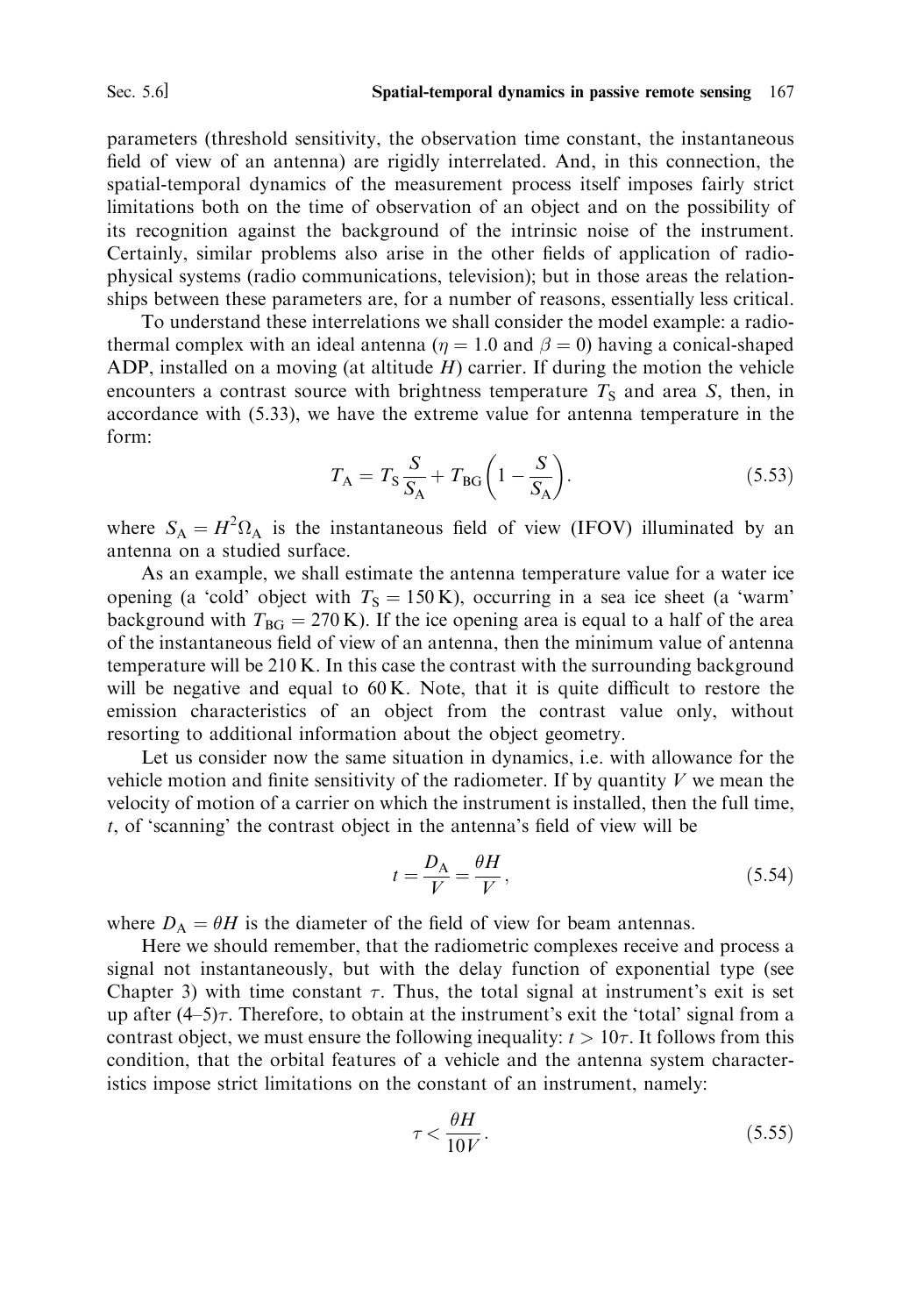Violation of this inequality will result in the situation where the contrast objects will not be completely (either in intensity or in their characteristic size) presented in the output signal of a radiometer.

On the other hand, the time constant appears in the expression for the fluctuation sensitivity of a radiometer (see section 3.5), i.e. in the expression for the sensitivity threshold. In this case, for reliable recognition against the background of intrinsic noise of the instrument the value of the signal from a contrast object should not be lower than  $3\Delta T/\sqrt{\tau}$ , where  $\Delta T$  is the normalized fluctuation sensitivity threshold (see section 3.5). The value of signal  $\Delta T_s$  from a contrast object in the form of a circle of diameter  $D<sub>S</sub>$  will be equal to

$$
\Delta T_{\rm S} = (T_{\rm S} - T_{\rm GB}) \frac{\Omega_{\rm S}}{\Omega_{\rm A}} = (T_{\rm S} - T_{\rm GB}) \frac{\pi D_{\rm S}^2}{16H^2 \theta^2}
$$
(5.56)

and, taking into account the above considerations on the recognition of a signal from an object, we shall have the second inequality the instrument's constant should satisfy:

$$
\frac{\Delta T}{\sqrt{\tau}} < (T_{\rm S} - T_{\rm GB}) \frac{D_{\rm S}^2}{16H^2 \theta^2}.\tag{5.57}
$$

It can easily be seen that, unlike inequality  $(5.55)$ , inequality  $(5.57)$  has an opposite character, i.e. it limits the time constant value 'from below'. Combining (5.55) and (5.57), we obtain a useful interval of time constant values, the fulfilment of which will allow us to completely record a signal against the background of noise components of an instrument:

$$
\left(\frac{\Delta T}{T_{\rm S} - T_{GB}}\right)^2 \left(\frac{4H\theta}{D_{\rm S}}\right)^4 < \tau < \frac{\theta H}{10V}.\tag{5.58}
$$

Consider now the numerical example: on the possibility of recognition of a 'cold' object - the ice opening - against the 'warm' background by means of a radiothermal instrument with a normalized sensitivity of  $0.1 \text{ K}$  and ADP equal to  $2.8^{\circ}$  (or  $1/20$  radians). The radiothermal system parameters are close to those existing now (see Chapter 14). We shall suppose the satellite orbit's altitude to be 600 km, and the diameter of the circular-shaped ice opening to be 1 km. Substituting these values into  $(5.58)$ , we obtain the following result:

$$
144 < \tau < 0.4. \tag{5.59}
$$

It can easily be seen that the requirements presented in  $(5.59)$  are mutually exclusive, and, therefore, the total signal cannot be recorded under the conditions mentioned. If, however, the object has a diameter an order of magnitude greater, namely, 10 km, then the situation radically changes, and the inequality will have the following form:

$$
0.014 < \tau < 0.4,\tag{5.60}
$$

which can surely be satisfied with the time constant of 0.05 sec. Figure 5.7 schematically presents the record of an output signal of a radiometer in the case of its recording above the considered object at the instrument's time constant of 0.05 sec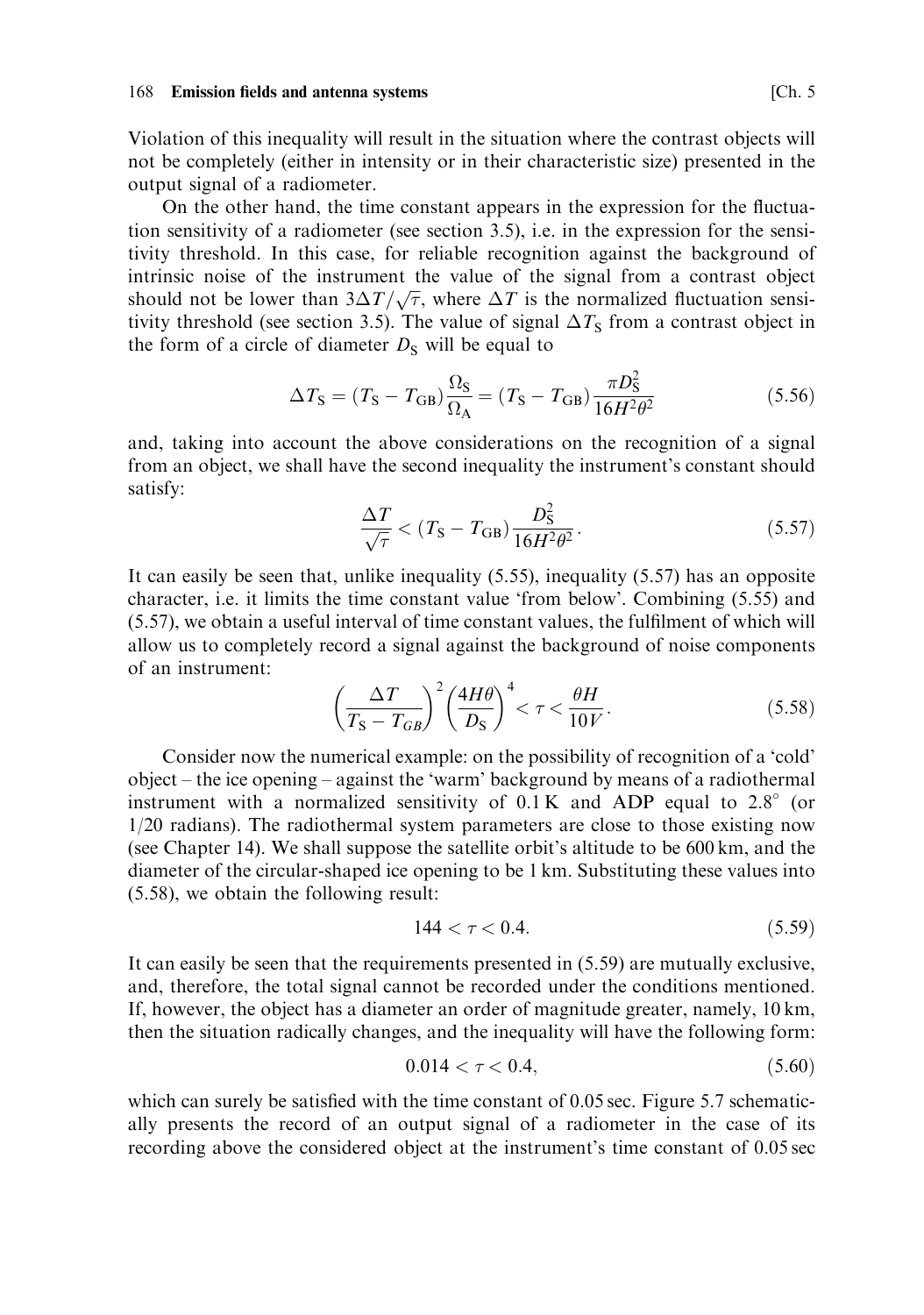

**Figure 5.7.** The signal registration at the moment  $(t_0)$  of the flight over a thermal 'cold' object. The integrator time parameter is (a)  $0.05 s$  and (b) 1 s.

(Figure 5.7(a)) and at 1 sec. The principal distinctions between the two cases are clearly seen: in the first case the signal has completely recorded the object, whereas in the second case, in spite of the fact that the sensitivity of the system increased by nearly five times, the signal has obviously not been recorded completely. In this case the signal appears as though it consists of two 'torn off' exponents. This gives rise to the important and reliable experimental approach that would testify to complete signal recording: it is necessary to obtain, in the form of signal registration of such an object, either the 'plane bottom' (if the contrast is negative), or the 'plane cover' (if the contrast is positive).

#### THE EQUATION OF ANTENNA SMOOTHING 5.7

As we have already noted (see Chapter 1), the most important characteristic of an object is its spatial structure. However, in studying the spatial structure of objects in the microwave band investigators are in a much less favourable position (as compared to optics and the IR band) because of the greater length of the electromagnetic wave and, accordingly, the lower resolution capability. This circumstance has forced radio-astronomers to search for new methods of achieving high resolution that would allow them to 'synthesize' the image through the reception of a signal by several spaced radiotelescopes. And outstanding results have been obtained in this way, such as the fine structure of the region at the centre of our galaxy or the fine structure of distant quasars. In these works the resolution capability of synthesized radiotelescopes essentially exceeded the resolution capability which can be obtained by classical methods in optics. The theory and practice of image synthesis are based on the spatio-spectral methodology of generalization of properties of a radiotelescope as a filter of spatial frequencies.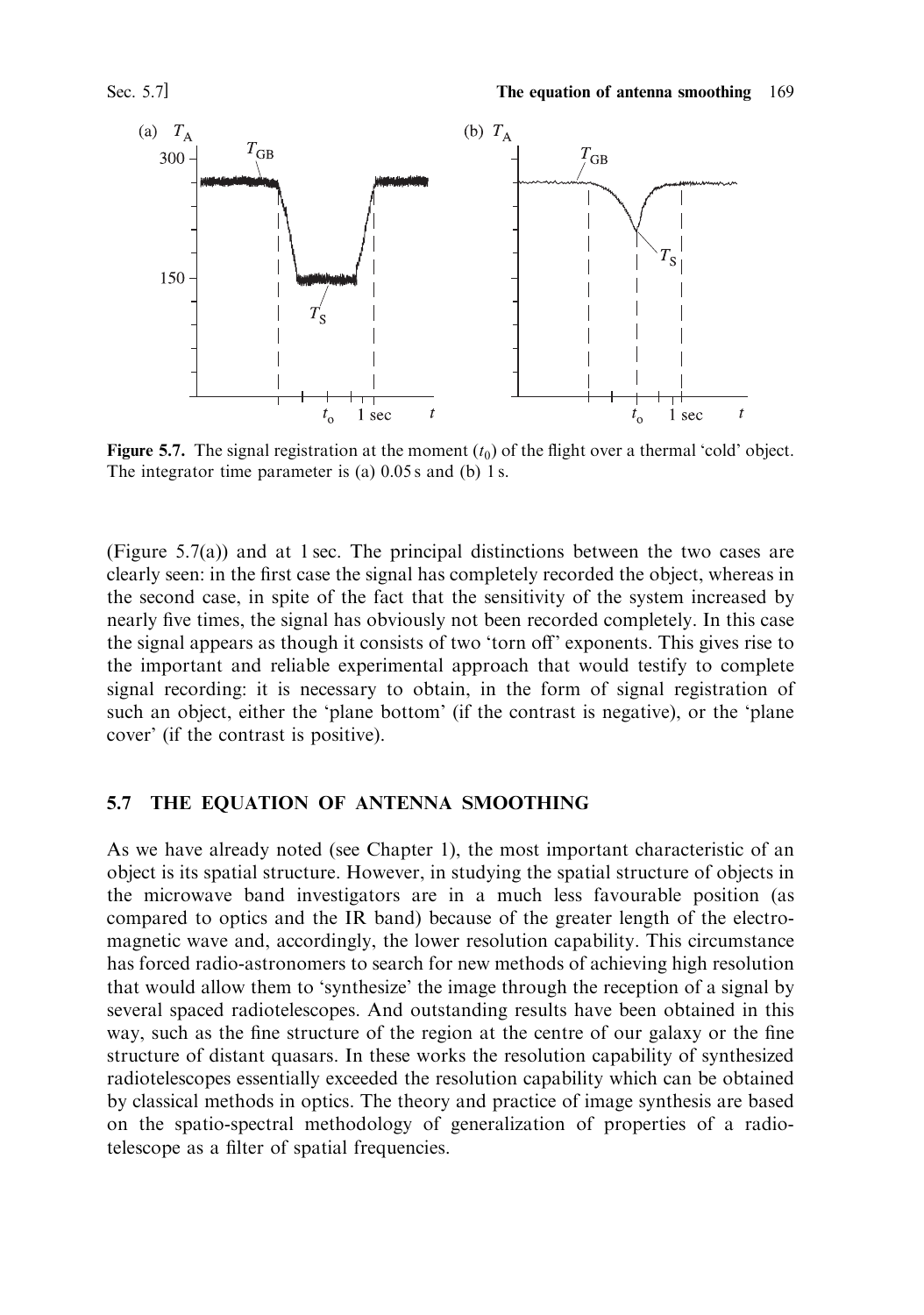## 170 Emission fields and antenna systems

The recently appearing spectrum of remote sensing problems requiring high spatial resolution in the microwave band put on the agenda the problem of synthesizing spatial fields by means of onboard radio interferometers taking into account the motion of a carrier (Milman, 1988; Ruf *et al.*, 1988; Camps *et al.*, 1997, 1998; Camps and Swift, 2000; Goutoule and de Boer, 2000; Dong et al., 2000). In spite of the obvious necessity of actively introducing spatio-spectral methodology into the theory and practice of microwave remote sensing, such ideas are not generally accepted yet in the microwave sensing. Nevertheless, we shall try to consider in this section the basic ideas of such an approach, which are mainly based on the experience of radio-astronomical observations (Esepkina et al., 1973).

The principal problem of onboard radiothermal satellite instruments is forming the radiobrightness field of an object under investigation. The radiobrightness distribution over the investigated surface,  $T_B(x, y, t)$ , can be generally considered as a three-dimensional random function of spatial coordinates  $(x, y)$  and time (t) with a virtually unlimited detailed structure. As with any optical instrument (Born and Wolf, 1999), in microwave remote sensing the radiothermal satellite instruments play the part of a linear operator which influences the functions describing the object under investigation. The principal point in performing this operation (which is clear intuitively) consists in the fact that, in virtue of the limited angular resolution of an antenna, we shall essentially lose the details of any radio image obtained. A matter of principle here is whether we can restore the 'true' radio image, and, if so, how close it will be to the original. This very complicated problem is sometimes called the problem of 'superresolution'. But, before proceeding to analysis of the problem of restoring the true image, we shall consider the main principles of the spatio-spectral notions.

The fundamental formula, which will describe the procedure of the linear operator effect on spatio-energy characteristics of the investigated radiobrightness field can be obtained from the antenna temperature expression (5.28) with allowance for the vehicle motion over the investigated surface. In other words, the expression for ADP should be written in the moving Cartesian coordinate system  $P(x - x'; y - y')$ , where  $x = V_x t$  and  $y = V_y t$  (here  $V_x$  and  $V_y$  are the components of velocity of ADP motion along the corresponding coordinates). The integral that determines the value of the solid angle of an antenna  $(5.17)$  is in this case a constant quantity, and it is usually omitted in the basic formula. Transforming the antenna temperature expression from the polar coordinate system, fixed with the flight vehicle's antenna, into the system of Cartesian coordinates, fixed with the surface investigated, we obtain the following important relation called the equation of antenna smoothing:

$$
T_{\mathbf{A}}(x, y) = \int_{-\infty}^{\infty} \int_{-\infty}^{\infty} T_{\mathbf{B}}(x'; y') P(x - x'; y - y') dx' dy', \qquad (5.61)
$$

where by  $T_B(x', y')$  is meant the 'true' radiobrightness field of an object. A thorough examination of relation (5.61) indicates, that it is none other than the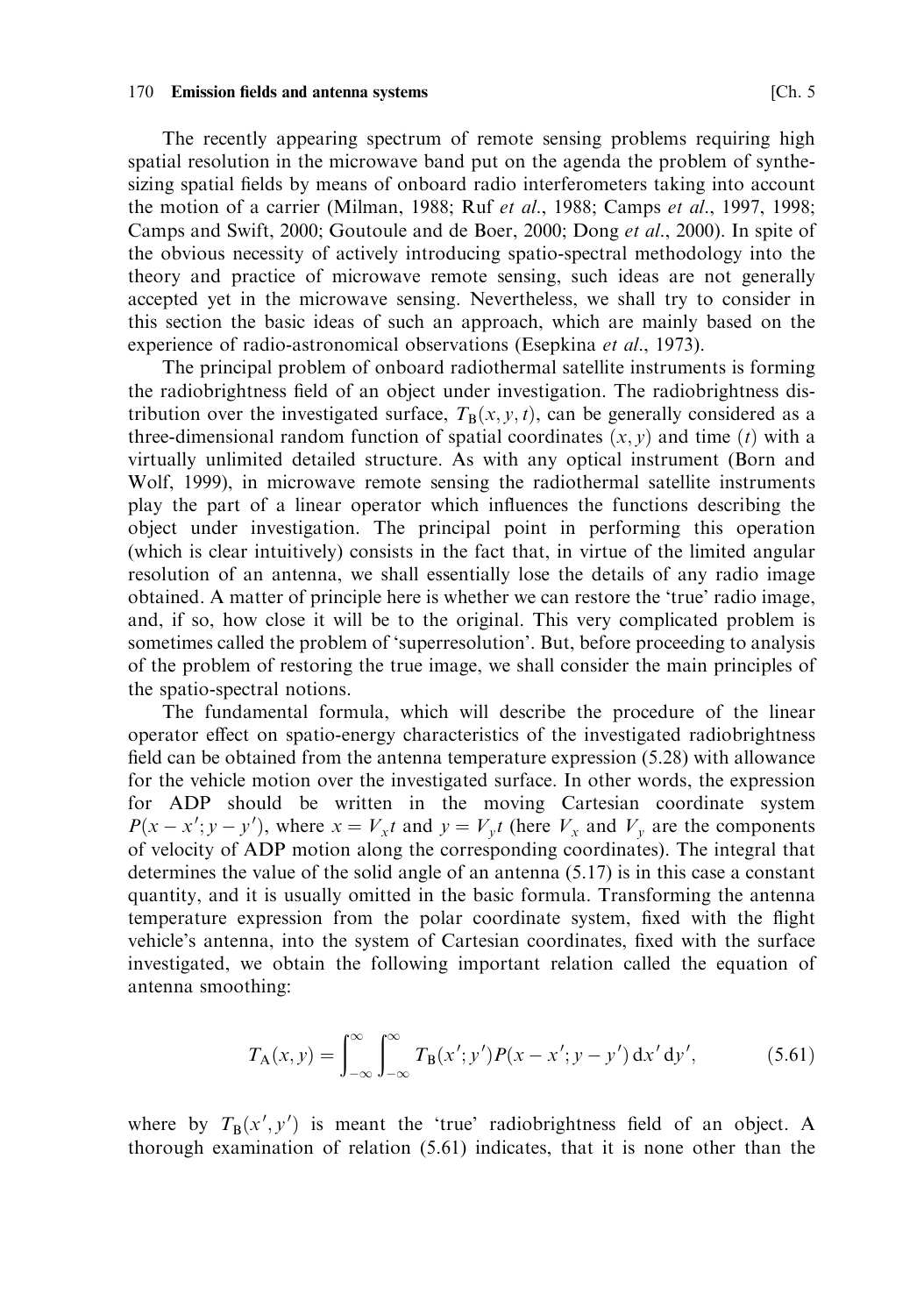



Figure 5.8. Schematic presentation of smoothing procedure for a complicated onedimensional source  $T_R(x')$  by antenna directional pattern (ADP)  $P(x-x')$ .  $T_A(x)$  is the result of smoothing procedure.

convolution integral, which is usually written, with allowance for a commutative property, as:

$$
T_{\rm A} = T_{\rm B} * P = P * T_{\rm B}.
$$
\n(5.62)

Generally speaking, the very fact that the observed field is a result of the convolution operation, testifies that the antenna system does not ensure obtaining the true result at observation, but yields some modified result. So, some kind of 'smoothing' of small details of the basic (or 'true') radio image takes place. For this reason the integral transformation of (5.61) was called the equation of antenna smoothing (Bracewell and Roberts, 1954). Figure 5.8 illustrates the sense of this transformation qualitatively. The instrument with the instantaneous field of view  $P(x'-x)$  moves over the one-dimensional (for simplicity) radio object  $T_B(x')$ . As a result of smoothing, the instrument has recorded a signal which, generally speaking, essentially differs from the 'true' one, mainly by the absence of some fine (in scale, but not in physical significance) details. Certainly, if we imagine, that the ADP is infinitely narrow (as, for example, the delta-function), then in this case all details will be reproduced.

Let us show one more striking example of a smoothing procedure in the onedimensional case for an object and ADP whose intensity and spatial form can be written as two plane sources (Figure 5.9). Substituting these values into  $(5.61)$ , we obtain the result of convolution in the form:

$$
T_{\rm A} = \int_{-\infty}^{\infty} T_0(x') P_0(x - x') \, \mathrm{d}x' = \frac{T_0 P_0}{\Delta x} \begin{cases} x_0 + \Delta x - x, & x > x_0 \\ -x_0 + \Delta x - x, & x < x_0. \end{cases} \tag{5.63}
$$

The important circumstance here is the fact, that the obtained signal has a basically different (in relation to an object) form; that is to say, it represents a triangle (rather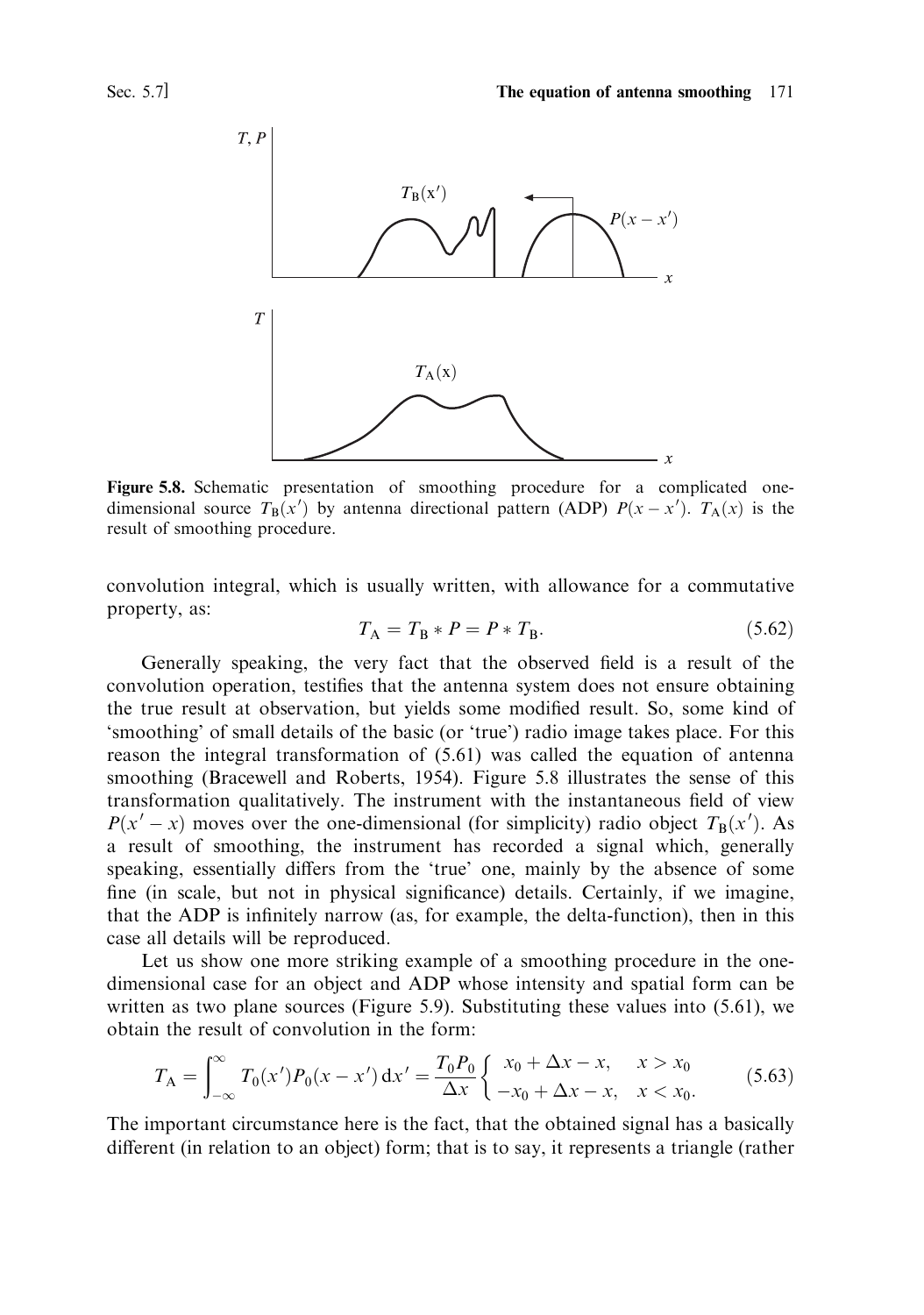### 172 Emission fields and antenna systems



**Figure 5.9.** The smoothing procedure for two identical plane sources.  $T_0(x)$  is a source  $P(x - x')$  is ADP.  $T_A(x)$  is the result of smoothing procedure.

than a rectangle). In this case its recorded size is twice as large as the original signal from the object. The analysis of the result of this simple model situation already demonstrates the difficulties the investigator can encounter in real observational practice.

As a contrasting example, take the study of brightness fields of a very narrow ADP, of delta-shaped type, for instance. In this case the basic relation can be rewritten as:

$$
T_{A} = \int_{-\infty}^{\infty} P(x - x') T_{B}(x') dx' = \int_{-\infty}^{\infty} \delta(x - x') T_{B}(x') dx' = T_{B}(x).
$$
 (5.64)

It follows from this relation, that the instrument will precisely reproduce the brightness profile of an object. The opposite situation (frequently used in radio-astronomy) is also possible, where the bright point-like source is used as a supplementary one for determining the antenna characteristics, that is:

$$
T_{A}(x) = \int_{-\infty}^{\infty} P(x')\delta(x - x') dx' = P(x).
$$
 (5.65)

Now we introduce some important spatio-spectral notions for describing the procedure of smoothing. For this purpose we shall introduce (still only formally) the Fourier transformation for functions determining the ADP and the field of a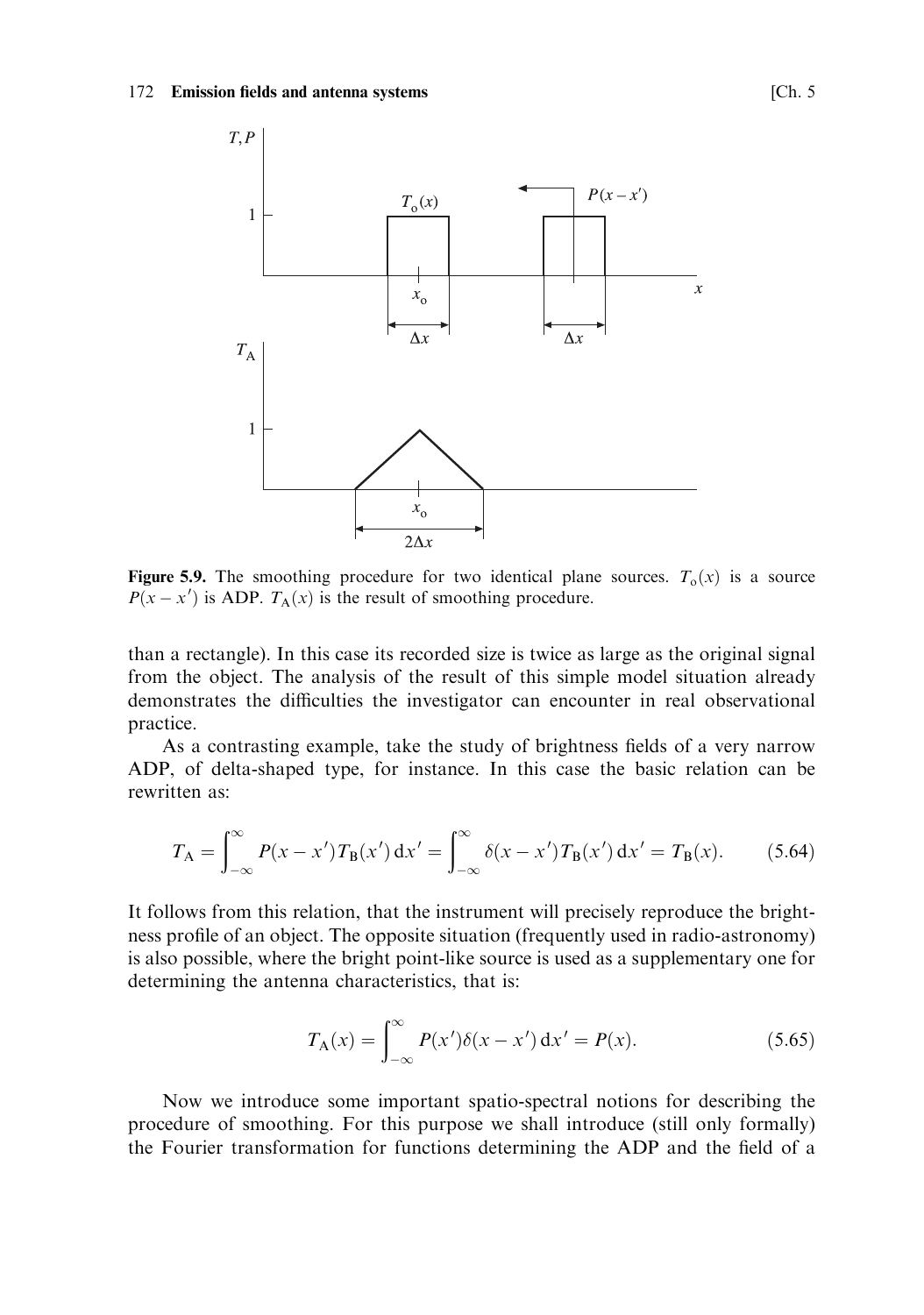Sec. 5.7]

source, in the following form:

$$
\dot{S}_{\mathbf{B}}(u,v) = \int_{-\infty}^{\infty} \int_{-\infty}^{\infty} T_{\mathbf{B}}(x,y) \exp\left[2\pi j(xu + yv)\right] dx dy \tag{5.66}
$$

$$
\dot{S}_{\mathcal{P}}(u,v) = \int_{-\infty}^{\infty} \int_{-\infty}^{\infty} P(x,y) \exp\left[2\pi j(xu + yv)\right] dx dy.
$$
 (5.67)

We shall determine the obtained functions by  $S_R(u, v)$  as a two-dimensional spatial spectrum of distribution of the source brightness  $T_B(x, y)$ , and  $S_p(u, v)$  as a twodimensional spatial spectrum (or the spatial frequency characteristic) of an antenna. In this case  $u$  and  $v$  will be spatial frequencies in two orthogonal directions  $x$  and  $y$ . If the whole transformation procedure occurs on the investigated surface, then the dimension of spatial frequencies will be  $1/m$ . Quite frequently, however (for example, in radio-astronomy), the transformation procedure is performed in the so-called picture plane, while remaining in the solid space (using the polar and azimuthal angles). In this case the dimension of spatial frequencies will be  $(\text{radian})^{-1}$  or  $(\text{degree})^{-1}$ . If the source possesses azimuthal isotropy, it is convenient to pass to the other coordinate system – the polar radius  $\rho$  and the wave number k. In this case the appearance of the Fourier transformation will be quite different (Rytov, 1966), namely:

$$
\dot{S}(k) = \int_0^\infty T_\text{B}(\rho) J_0(k\rho) \rho \,\mathrm{d}\rho,\tag{5.68}
$$

where  $J_0(k\rho)$  is the zero-order Bessel function.

Equation (5.61) can be easily transformed into an algebraic one. Applying the two-dimensional Fourier transformation to both its parts, we obtain (see Appendix B):

$$
\dot{S}_{A}(u, v) = \dot{S}_{B}(u, v) \dot{S}_{P}(u, v), \qquad (5.69)
$$

where  $S_A(u, v)$  is the spatial spectrum of a signal recorded by an instrument. It can easily be seen that the obtained relation exactly repeats the relations we have used in analysing the propagation of electrical signals through the linear systems (and through the filters, in particular) (see section 2.6). Observational practice indicates that the source will always have a richer spectrum, and the antenna, as a filter of spatial frequencies, will remove high-frequency components (or smaller details, in other words), i.e. it will operate as a low-pass filter. The analogy with filtering systems is very important, since it opens the way to using powerful spectral methods developed in communications theory and in optics, as applied to the generalization of properties of signal transformation by antenna systems, which can now be considered as filters of spatial frequencies. The object, in its turn, can be characterized by the spectrum of spatial frequencies. As Born and Wolf (1999) have shown, a more general characteristic of the electromagnetic radiation field can also be introduced, which determines all its properties accessible to study by means of an instrument which is sensitive to quadratic-in-the-field quantities. This is a mutual coherence function, which includes both a spatial (the spatial spectrum)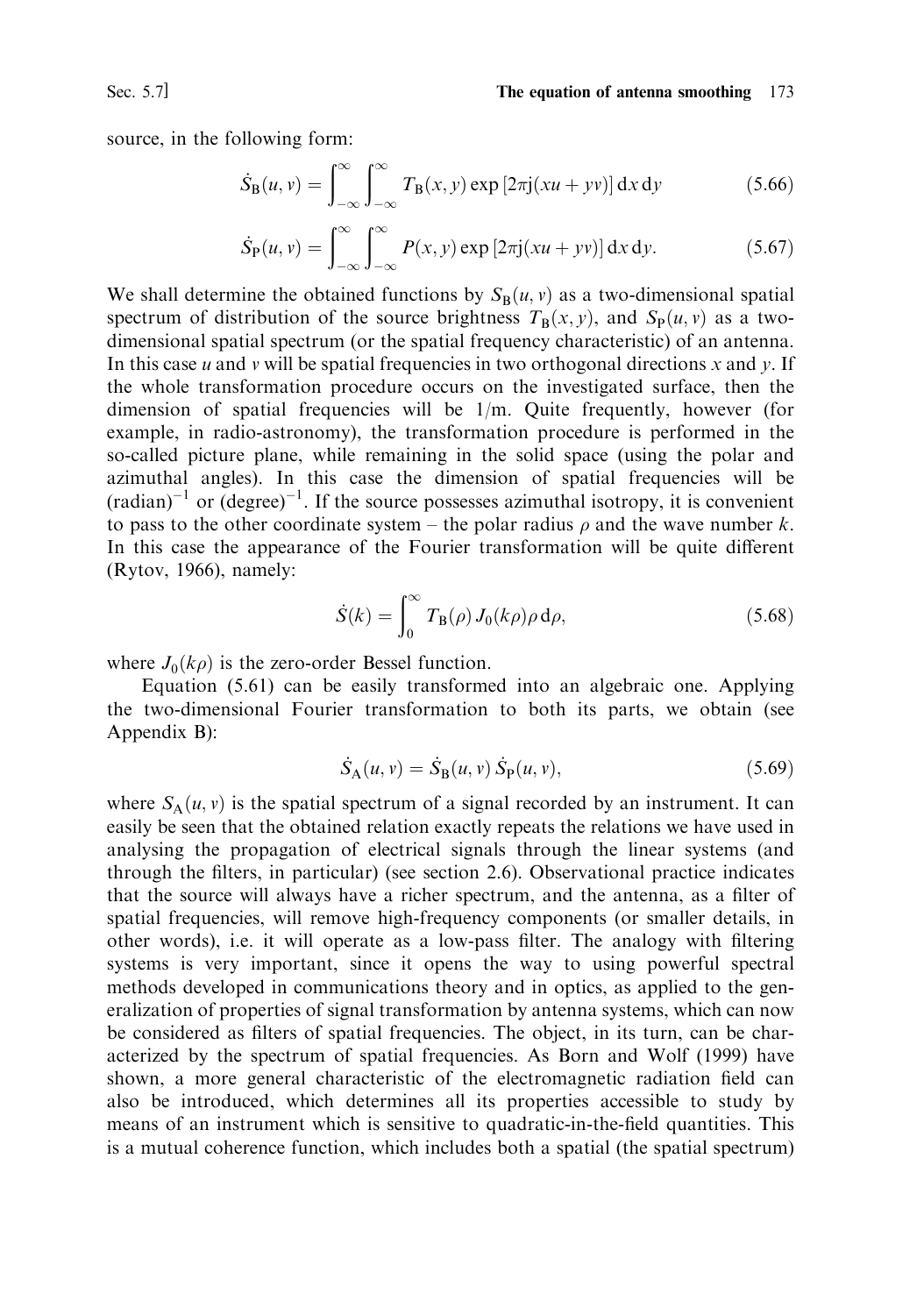### 174 Emission fields and antenna systems



Figure 5.10. Examples of the relationship between antenna directional pattern (ADP) and special spectrum. (a) Ideal ADP (without side lobes zones). (b) Real ADP (with side lobes zone).

and a temporal characteristic of the radiation field of an object. The application of such a characteristic requires very serious theoretical training of the investigator; therefore, we shall refrain from the description and application of such an approach in this book.

As examples of spatial frequency characteristics of antenna systems, we shall consider two model situations. The first example is as follows. Suppose the antenna to have illuminated on an investigated surface the one-dimensional rectangular segment  $\Delta x$  (Figure 5.10). Using (5.67), we shall write the expression for the spatial one-dimensional spectrum of an illuminated area:

$$
S_{\mathbf{P}} = \int_{-\Delta x/2}^{+\Delta x/2} \exp\left(j2\pi ux\right) \mathrm{d}x. \tag{5.70}
$$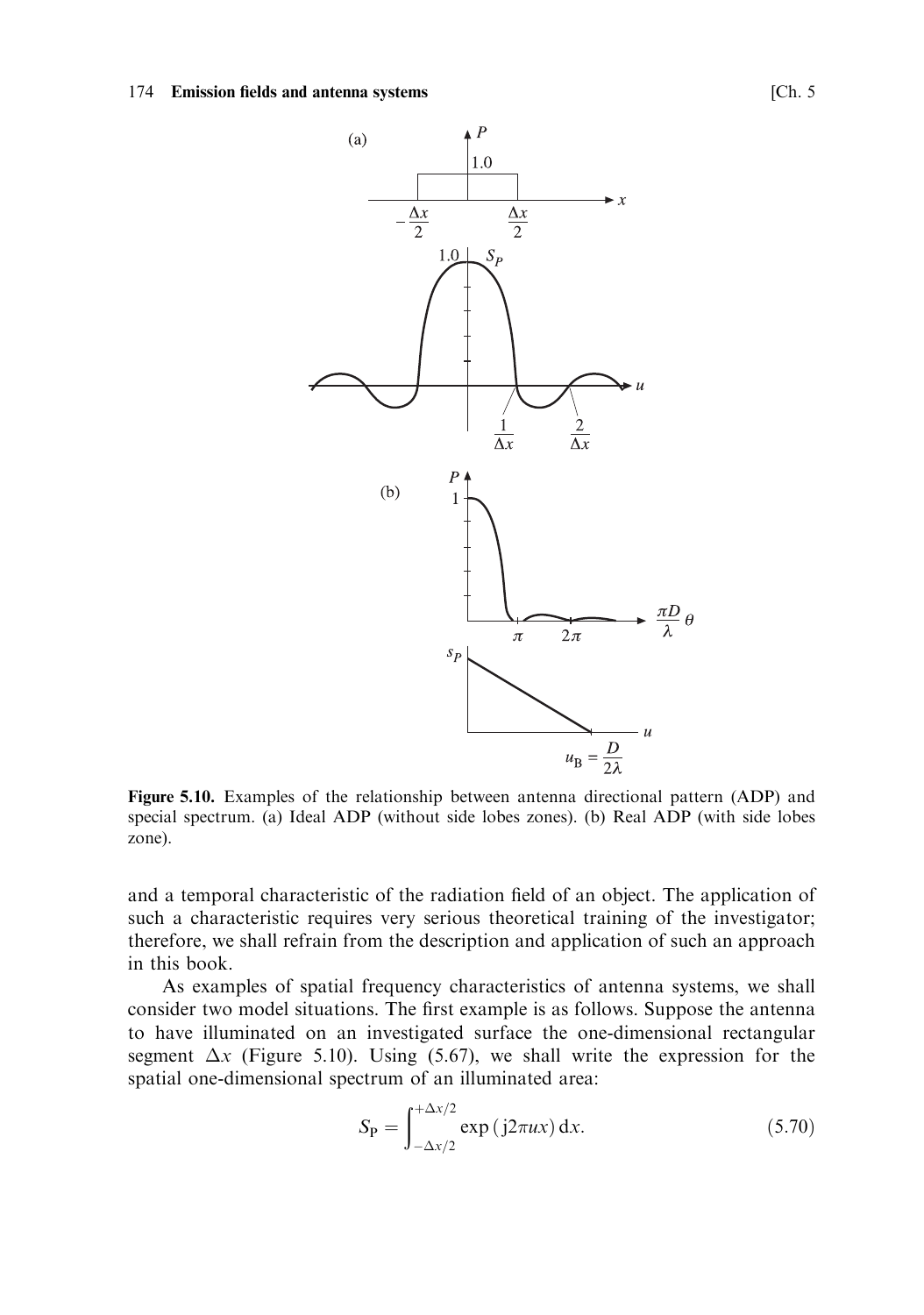After some transformations we obtain the expression for the spatial spectrum of the area in the form of well-known function (Figure 5.10):

$$
S_{\rm P} = \Delta x \frac{\sin\left(u\pi \Delta x\right)}{u\pi \Delta x}.\tag{5.71}
$$

Attention should be paid to the following circumstance: the presence of infinitely high frequencies (infinitely small details) in the spatial spectrum of an illuminated area, a situation, which is, certainly, inadmissible physically. This paradox is related to the selected model for ADP – the cutoff from a cone without the presence of side lobes. As we have noted above, such a model is unrealizable physically because of diffraction effects.

Consider now the realistic (with inclusion of a side-lobe radiation) ADP model, which is often used for estimation calculations. But now we shall consider it in the angular measure:

$$
P(\theta) = \left(\frac{\sin\frac{\pi D}{\lambda}\theta}{\frac{\pi D}{\lambda}\theta}\right)^2,\tag{5.72}
$$

where D is the diameter of a circular aperture and  $\theta$  is the polar angle. From this expression we can easily obtain the total ADP value at zero points by equating the parameter to  $\pm \pi$ ; then  $\theta_0 = 2\lambda/D$ . This problem can be solved also for finding the resolution from a half level, i.e. from the 3dB level (by the graphical method, for example); then  $\theta_{3dB} = 1.3\lambda/D$ . The performed estimations relate to the ADP model of (5.72) type only, and for other realistic forms of ADP the estimates will, of course, be a little bit different numerically.

Using  $(5.67)$ , we obtain the expression for a spatial one-dimensional spectrum of realistic ADP, by making use of well-known expression for definite integrals (Gradshteyn and Ryzhik, 2000):

$$
S_{\mathcal{P}}(u) = \begin{cases} \frac{\lambda}{D} \left( 1 - \frac{u}{u_{\mathcal{b}}} \right), & u \le u_{\mathcal{b}}, \\ 0, & u > u_{\mathcal{b}}, \end{cases}
$$
(5.73)

where  $u<sub>b</sub> = D/2\lambda$ .

Here it is important to note that, unlike  $(5.71)$ , the expressions for a spatial spectrum of the realistic ADP is different – the real antenna does not pass highfrequency components of a signal, i.e. it operates as a low-pass filter (Figure 5.10(b)). In this case the boundary frequency is equal to the reciprocal of the total ADP value, which is just what should be expected, generally speaking. The in-depth analysis of spatial frequency characteristics of various forms of antenna aperture is presented in the book by Esepkina et al. (1973).

In the theory of antennas the fundamental statement proved is that any realistic antenna is always limited in spatial frequencies and, therefore, we always lose the fine information on the spatial properties of a source. This does not mean, however, that it is impossible to restore some part of the spatial information. We shall discuss this issue below. If we consider the spatial smoothing procedure in the physical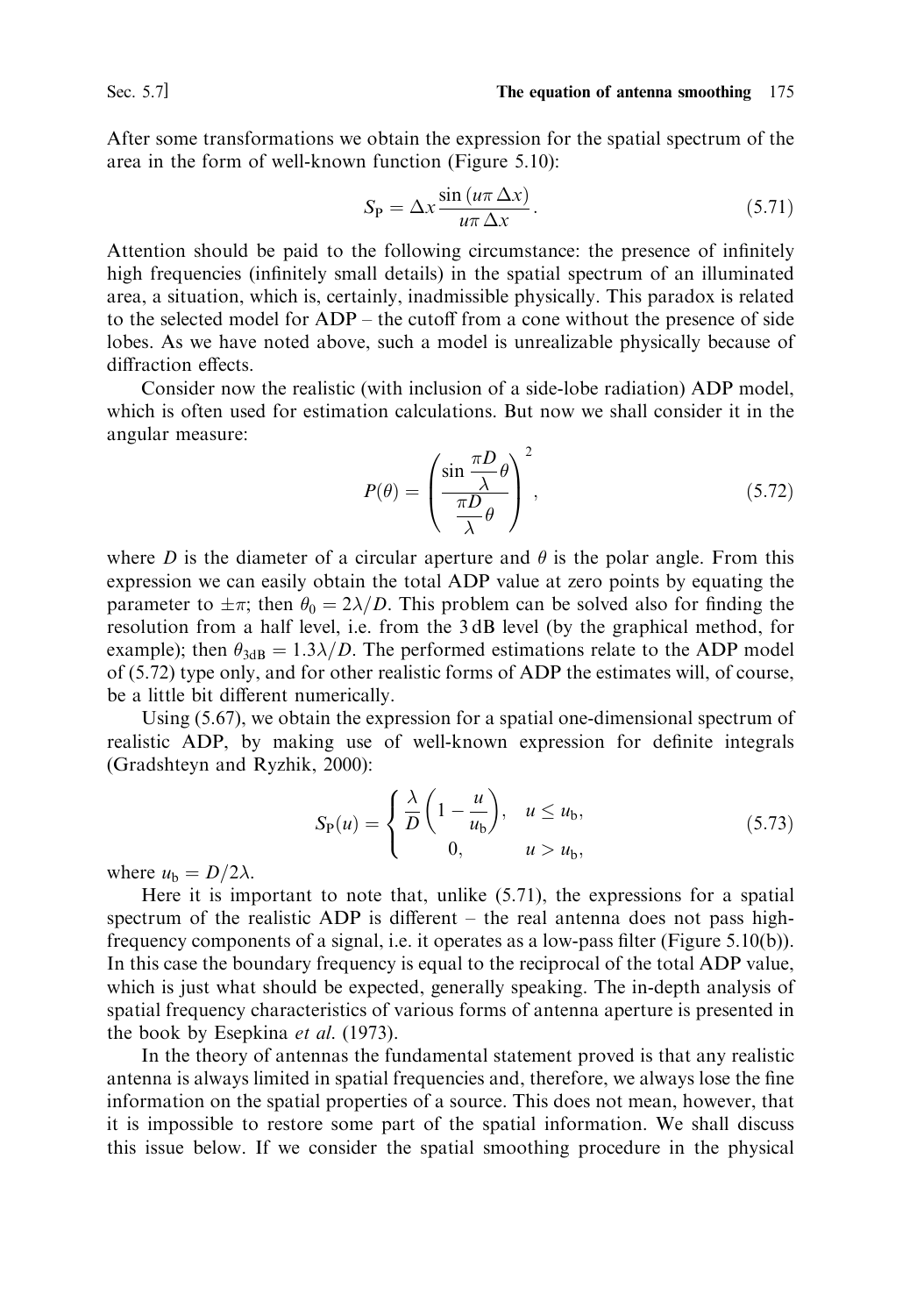

Figure 5.11. The restoration of a stepped signal model from the convolution of this model with the ideal ADP. (a) Result of the convolution. (b) Antenna beamwidth at 3 dB points. (c) Result of the recovery.

coordinate space, then, as we have seen, it can be described in an integral form (see equation  $(5.61)$ ). This implies that it is impossible to achieve unambiguous restoration of the true (original) profile of a signal, since the regular procedure of deriving the integrand in the input signal from the expression for a prototype function for the convolution integral does not exist. If, however, we make use of the spectralfrequency presentation, then the result sought will directly follow from relation  $(5.69)$ ; that is to say, the spatial spectrum of the original signal will be equal to:

$$
S_{\mathcal{B}}(u, v) = \frac{S_{\mathcal{A}}(u, v)}{S_{\mathcal{P}}(u, v)}.
$$
\n(5.74)

And, further, using the Fourier transformation, we can reconstruct (restore) a signal in physical space:

$$
T_{\mathbf{B}}(x,y) = \int_{-\infty}^{\infty} \int_{-\infty}^{\infty} \frac{S_{\mathbf{A}}(u,v)}{S_{\mathbf{P}}(u,v)} \exp\left(-j2\pi(ux+ yv)\right) \mathrm{d}u \,\mathrm{d}v. \tag{5.75}
$$

The expression  $[S_P(u, v)]^{-1}$  is naturally called the restoring filter.

Experimental investigations and modelling have shown that such a technique 'works' most efficiently at restoring the spatial structure of a source, where its spatial features subject to study are close in their values to the spatial characteristics of an antenna. Figure 5.11 presents the result of a model example of restoring the stepped and asymmetrical model of a source from its convolution from the ADP, whose characteristic size is comparable with the angular size of the resulting response (Kostenko, 1973). Analysis of the drawing reveals a striking peculiarity, consisting in the fact that the direct analysis of a spatial form of the convolution (the response of a system) which is only slightly asymmetric does not indicate in any way that the original source is double and sharply asymmetric. The presence of sinusoidal components in a restored signal is caused by cutting off high-frequency spatial harmonics in the response spectrum while performing the Fourier-transformation procedure (5.75). This procedure has been successfully used in laboratory radiothermal test investigations both in scalar and vector representations of the relationship between the antenna radiation characteristics and the radiation properties of the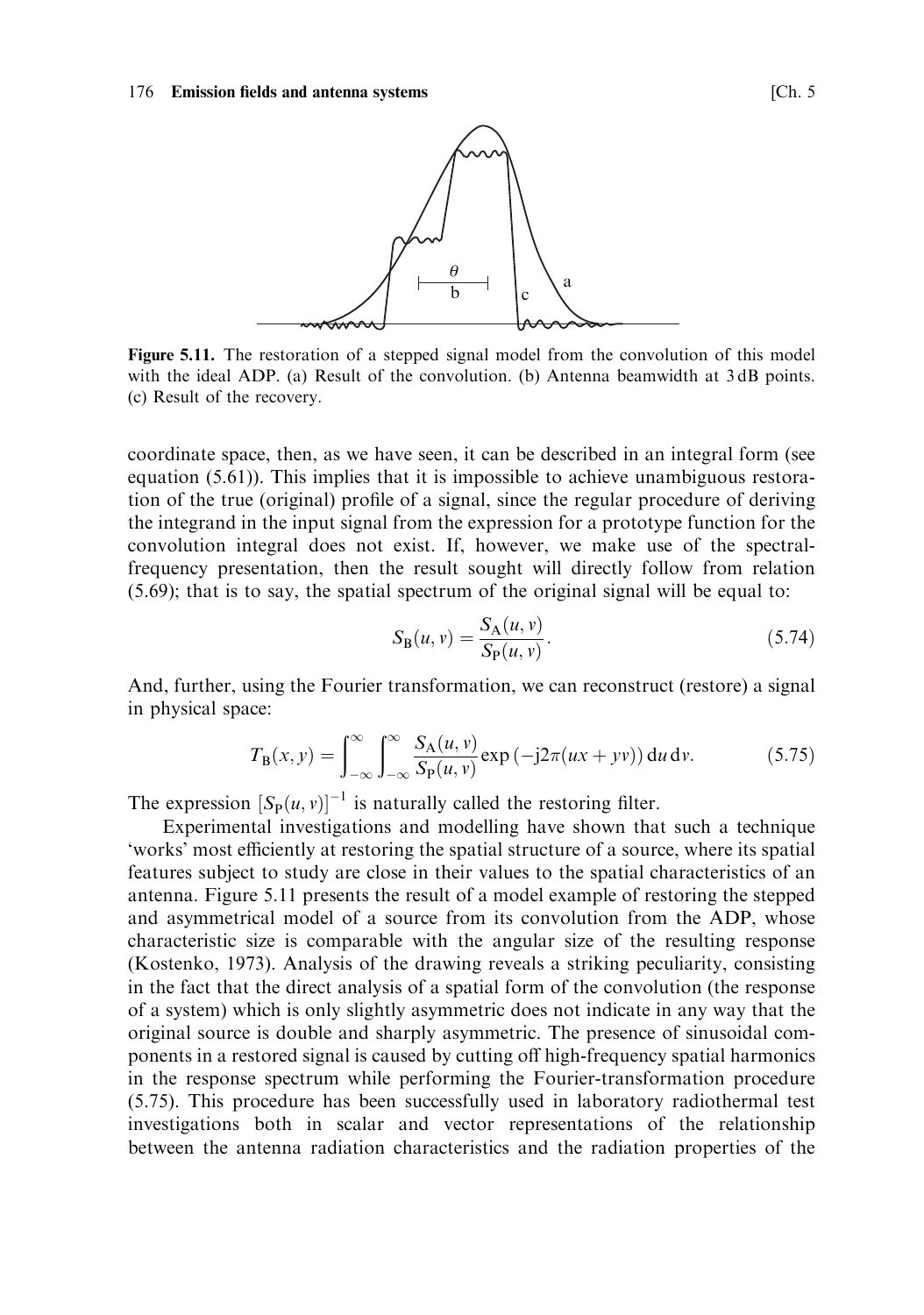investigated media (Holmes et al., 1975; Truman et al., 1977). In virtue of the great computational expense, the framework of use of such an approach in real onboard observations is essentially limited, and the aforementioned technique has not been widely used.

The restoration procedure considered above is, however, in its essence, a farreaching idealization of the real experimental process. This is related to the fact that in the real experiment the uncontrollable signal (noise) is always present, whose origin is caused both by the intrinsic noise of the instrument and by so-called spatial noise. The statistical properties of these components are Gaussian and do not differ from the statistical properties of an original (useful) source (certainly, in the case of radiothermal observations only). We have already discussed in detail the intrinsic (thermal) noise of an instrument and its spectral characteristics in Chapter 3. The external spatial noise (this is the conventional name) is determined by signals of those physical objects which cannot be resolved by an antenna system of the given instrument unit and, therefore, can be presented as a combination of delta-functiontype sources. Such a type of signal is sometimes called the 'non-resolvable sources noise'. An excellent radio-astronomy example of such a type of signal is the radio image of the field of unresolved point-like sources presented on Plate 1. Of course, a similar situation can be found in radiothermal investigations of the Earth's surfaces (the wavy sea surface, for example, see Chapter 12). Since the measured signal and the intrinsic noise are added in power as independent signals at the receiving system's output, the intrinsic noise is sometimes transferred formally into the external spatial representation, whence the basic information is drawn, in essence  $(Place 1).$ 

Since both these components possess additivity properties with respect to the useful signal intensity, the total result can be written as:

$$
T_{A}(x) = \int_{-\infty}^{\infty} T_{B}(x')P(x'-x) dx' + N(x).
$$
 (5.76)

The spectral density of intensity of intrinsic and external (spatial) noise of an instrument possesses broadband properties, because these components can be presented as a set of delta-function-type sources (see section 2.5). The application of a restoring filter  $[S_p(u, v)]^{-1}$  leads in this case to the onset of (as the mathematicians say) singularities in the solution and to sharp amplification of high-frequency components (harmonics) caused by the predominating contribution of broadband noise. The situation described above is presented qualitatively in Figure 5.12. The resulting image is covered in this case by the background consisting of sharply flickering pixels of an image. Such a type of signal was called a speckle-type signal; it is well-known in television ('snow' on the TV screen in the absence of a basic signal) and in synthetizing the image in the scatterometry at reception of a backscattered signal. Certainly, the appearance of such a hindering (parasitic) signal sharply suppresses the possibilities of identification and recognition of a basic (useful) signal.

The problem considered thus relates to the class of so-called incorrectly formulated problems (Tichonov and Arsenin, 1979). A spectrum of methods is proposed for its solution. In the given case we shall indicate a fairly efficient approach, based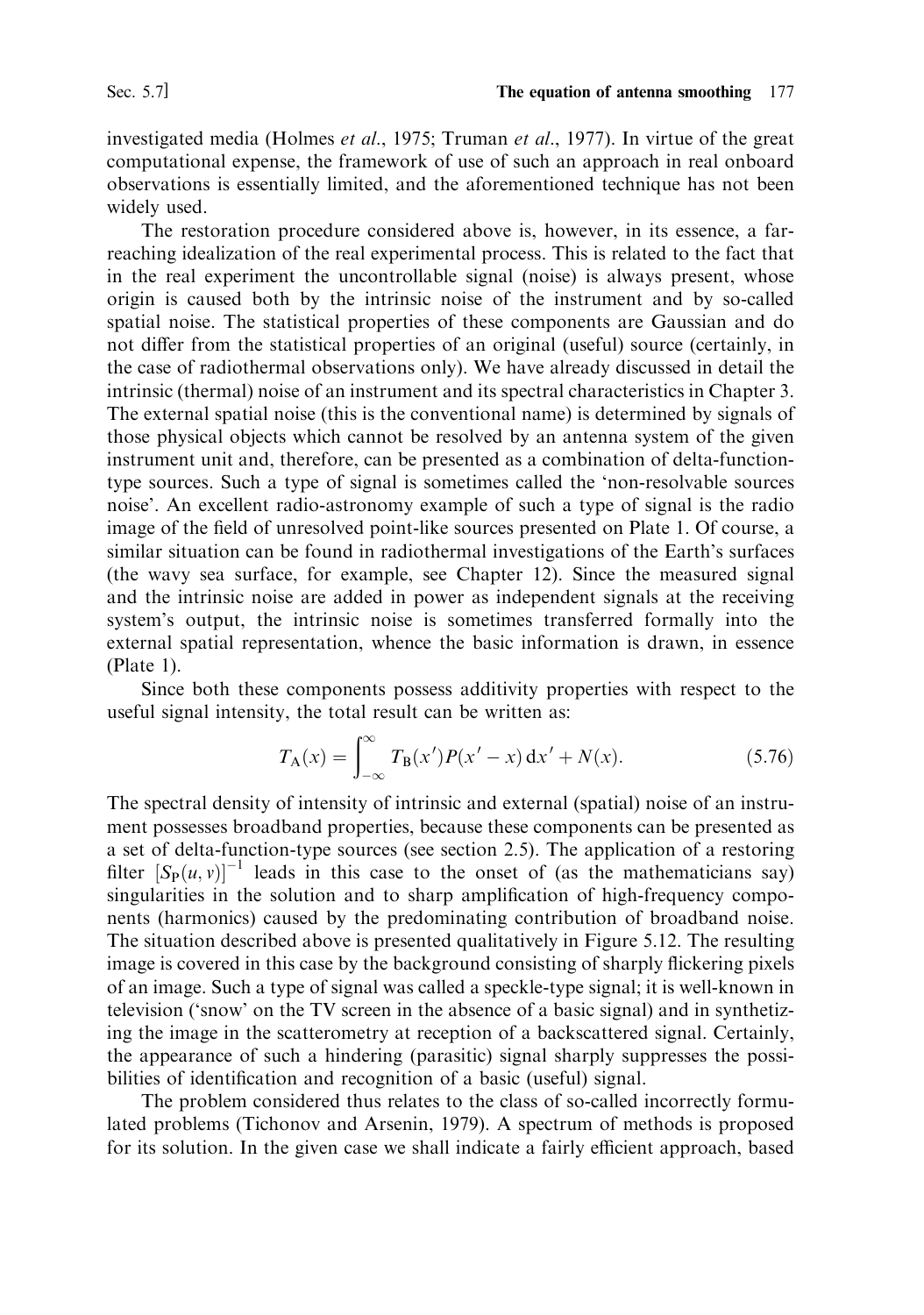### 178 Emission fields and antenna systems



Figure 5.12. Qualitative picture of the restoration of a signal in the presence of noise components. (a) Spectra of antenna temperature  $(S_A)$ , ADP  $(S_P)$  and noise  $(S_N)$ . (b) The result of the recovery. See explanations in the text.

on the theory of minimizing root-mean-square prediction. In this case the best estimate (in the one-dimensional case)  $\hat{T}_{B0}(x)$  of a true spatial signal  $T_B(x)$  is

$$
\hat{T}_{B0}(x) = \int_{-\infty}^{\infty} S_A(u) H_0(u) \exp(-2\pi jux) du,
$$
 (5.77)

where the filter  $H_0(u)$  is determined by the expression

$$
H_0(u) = \frac{1}{S_{\rm P}(u)} \frac{|S_{\rm P}(u) S_{\rm B}(u)|}{|S_{\rm P}(u) S_{\rm B}(u)|^2 + |S_{\rm N}|^2}.
$$
 (5.78)

It can be shown that such a filter ensures the minimum of a root-mean-square error of prediction:

$$
\varepsilon^2 = M[\hat{T}_{B0}(x) - T_B(x)]^2. \tag{5.79}
$$

Thus,  $H_0(u)$  describes the optimum characteristic of a restoring filter of spatial frequencies. It can be seen from expression (5.78), that the numerator and denominator of this relation include the power spectrum of a true signal, distorted by the linear instrument in the absence of noise, and the power spectrum of the noise itself. For each spatial harmonic of the signal spectrum obtained from the experiment, there exists a superposition of the corresponding noise power and the original signal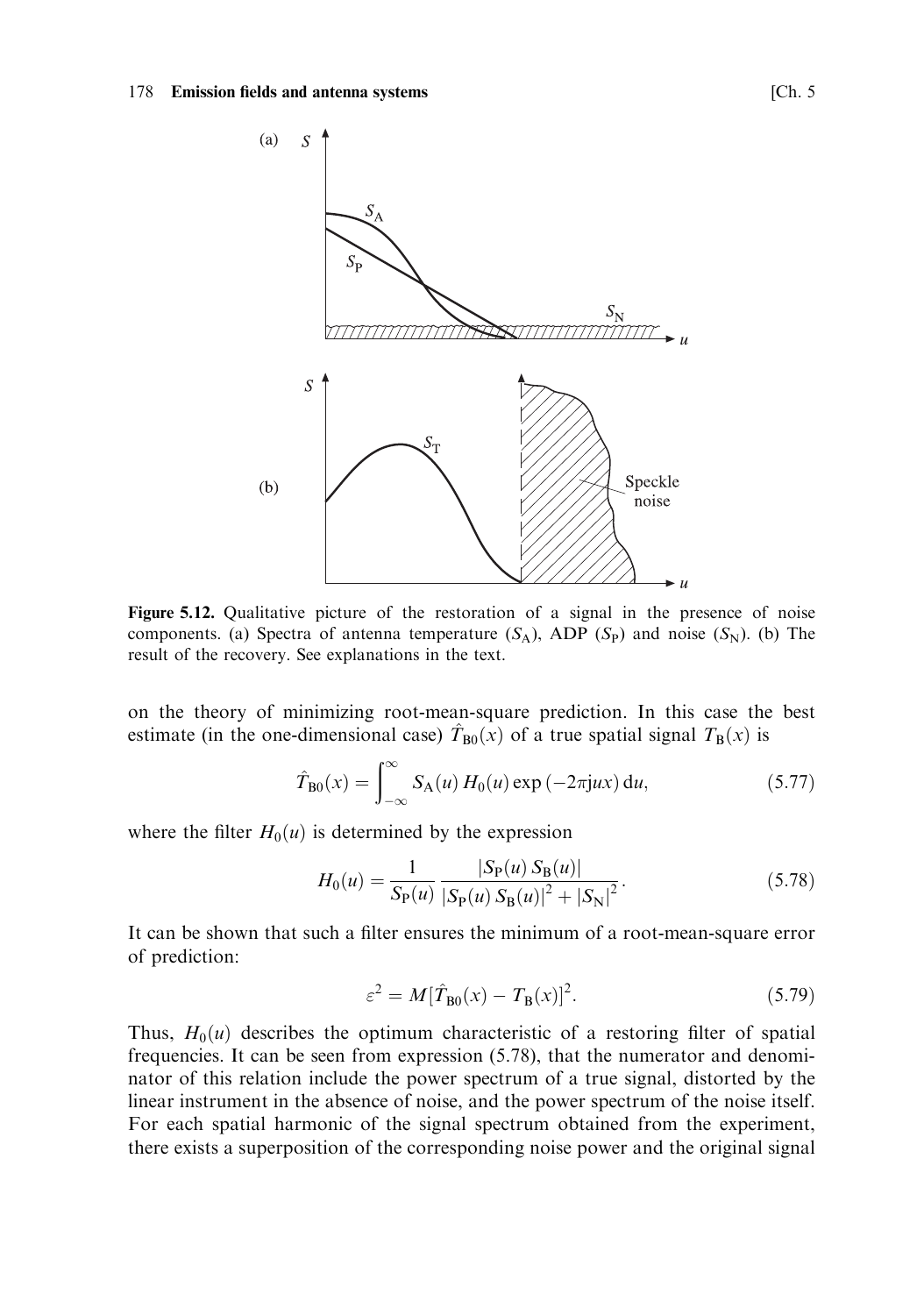filtered by the instrumental function. Therefore, the filter  $(5.78)$  can be constructed, provided that it is possible to separate the aforementioned spectral components of the resulting signal observed. Therefore, the principal problem for the processing software lies in finding the estimates (of polynomial type usually) for  $|S_N(u)|$  and  $|S_P(u) S_R(u)|$  by approximating them in the spectral region by the least squares method using the *a priori* information on the original source structure. The success in restoring the radio-astronomical signals by the aforementioned method (and by ideologically close procedures) are quite impressive for today. There is no doubt, that this type of procedure will be widely applied in the very near future in the field of microwave remote sensing as well.

## 5.8 OUTDOOR CALIBRATION OF RADIOMETER INSTRUMENTS: THE METHOD OF CONTRASTING HALF-SPACES

As we have already noted, the procedure of reception and recording of radiothermal emission has some peculiarity (with respect to radio communications, television, radar), related to the physical features of the radiothermal emission of studied objects and of the receiving system itself.

For these reasons calibration procedures occupy a specific place in microwave sensing. They are subdivided, in essence, into two parts; the calibration of the receiving device itself (the determination of absolute scales, the sensitivity; see Chapter 3) (the indoor calibration, conventionally) and the calibration of the antenna system and antenna transmission line (the outdoor calibration). The indoor calibration is usually performed by means of two calibration (internal) sources, which are situated constructively just inside the receiving onboard satellite instruments and operate according to some particular, prespecified programme. The outdoor calibration is a considerably more complicated procedure, since the design philosophy of a flight vehicle (aircraft or satellite) and the features of antenna system mounting on a flight vehicle can essentially change the antenna field characteristics in the side-lobe zone. Thoroughly performed indoor and outdoor calibrations make possible the so-called absolute measurements, i.e. the antenna temperature transferring to the radiobrightness temperature of an investigated object (certainly, with regard to its geometrical properties). In some cases, however, there is no necessity to obtain the absolute values of a signal. In some measurements it is important to obtain the contrast in the values of a signal, taking into account that all remaining parameters of a system and ambient space remain virtually unchanged. Such a type of measurement was called relative measurement. In the process of real full-scale investigations, both the first and second type of measurement is used, depending on the particular situation. In some cases the combined approach to the solution of experimental problems is required.\*

Note here that there is no generally accepted treatment of notions of absolute and relative measurements, and some authors give different physical meanings to these notions.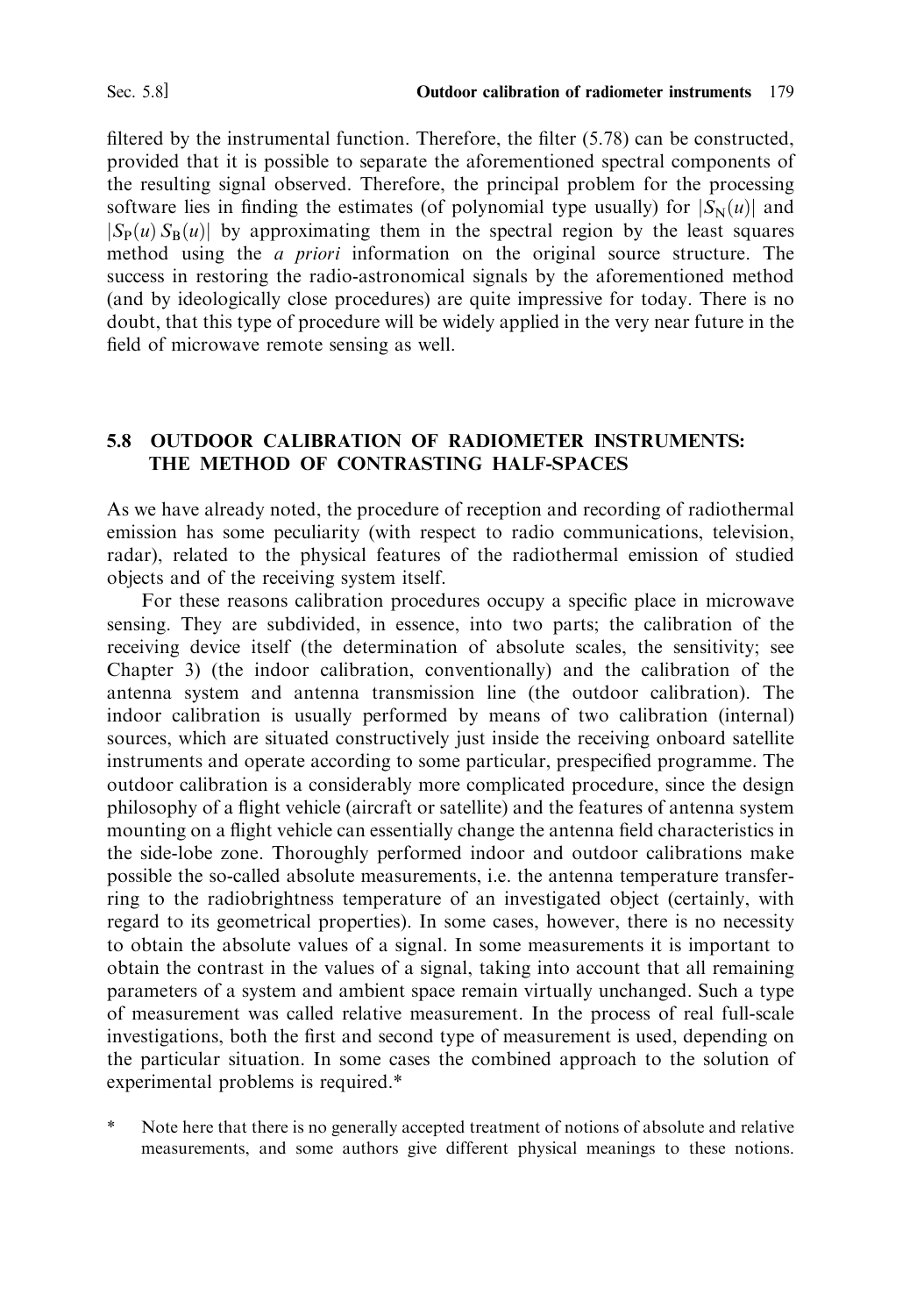Even at the first stage of radiothermal investigation of terrestrial surfaces (1967– 1973) (see Chapter 14), when the normalized sensitivity of onboard radiometers was  $1.5-2$  K, the necessity for detailed analysis of the radiation field of an antenna system, with regard to the features of antenna mounting on a flight vehicle, was fully recognized (Rabinovich et al., 1968, 1970). In the mid-1970s, the appearance of onboard highly sensitive radiothermal satellite instruments (with normalized sensitivity of up to  $0.03-0.1$  K) (Amirkhanyn et al., 1975) put on the agenda the necessity of developing an efficient technique of absolute and relative radiothermal measurements in the regime of direct onboard observations. On the basis of many years of experience of processing the experimental data of onboard observations, the author of this book proposed in 1975, and then verified in the course of a series of onboard experimental works, the special technique of processing the radiobrightness registrograms with the purpose of obtaining estimates of important antenna parameters (the scattering coefficient, the background radiation in the side-lobe zone, the main lobe width) in the regime of direct onboard measurements (Veselov et al., 1981). The proposed technique is based on the transparent physical idea that, when the flight vehicle passes through two sharply contrasted (in the radiobrightness sense) semiinfinite surfaces (from sea to land, for instance), the radiothermal signal registrogram gives a peculiar picture of the transition signal, which can reveal the integral features in the radiation field of an antenna system. This method, called the method of contrast half-spaces (MCH), has been actively used since in various modifications, for example, for restoring the main lobe of ADP of onboard satellite instruments (Savorskii et al., 2000). Another interesting example of using this method is the calibration of active–passive satellite instruments of the interplanetary Cassini spacecraft (in the International Cassini mission) at a gravity-assist during its Earth swing-by on its further journey to Saturn. The ground track of the instrument's ADP passed over the surface of Pacific Ocean and over the abrupt transition at the oceanland boundary (with South America). The radiometric and scatterometric parts of satellite instruments were calibrated from the radiothermal and backscattered ocean-land contrast (West et al., 2000).

A fairly complicated signal (see relations (5.37) and (5.50)) arrives at the radiometric receiver's input, the useful information being contained, in essence, in a single component  $(T_{AR})$  only. Its value is determined by the signal energy reception at the main lobe of an antenna, since the position of the latter in space is quite well known. But the information, which comes into the side-lobe zone  $(T_{SB})$  is, actually, difficult to use, since the characteristics of antenna radiation in these DP zones are virtually unknown to a sufficient accuracy (because the side-lobe radiation is sensitive to design features of a particular specimen of antenna and to the features of its mounting on a carrier). Besides, it is difficult to unambiguously interpret the signals coming to the side-lobe zone from their spatial position relative to the antenna carrier. An indicative illustration of this statement is the registrogram of a radiothermal signal recorded in passing through the land-water transition (and back) over Lake Ladoga by means of high-sensitivity radiometric R-2 satellite instruments (at the working wavelength of 2cm) installed on the Russian IL-18 aircraft-laboratory (Figure 5.13). The signal structure in the 2' zone of the 'water-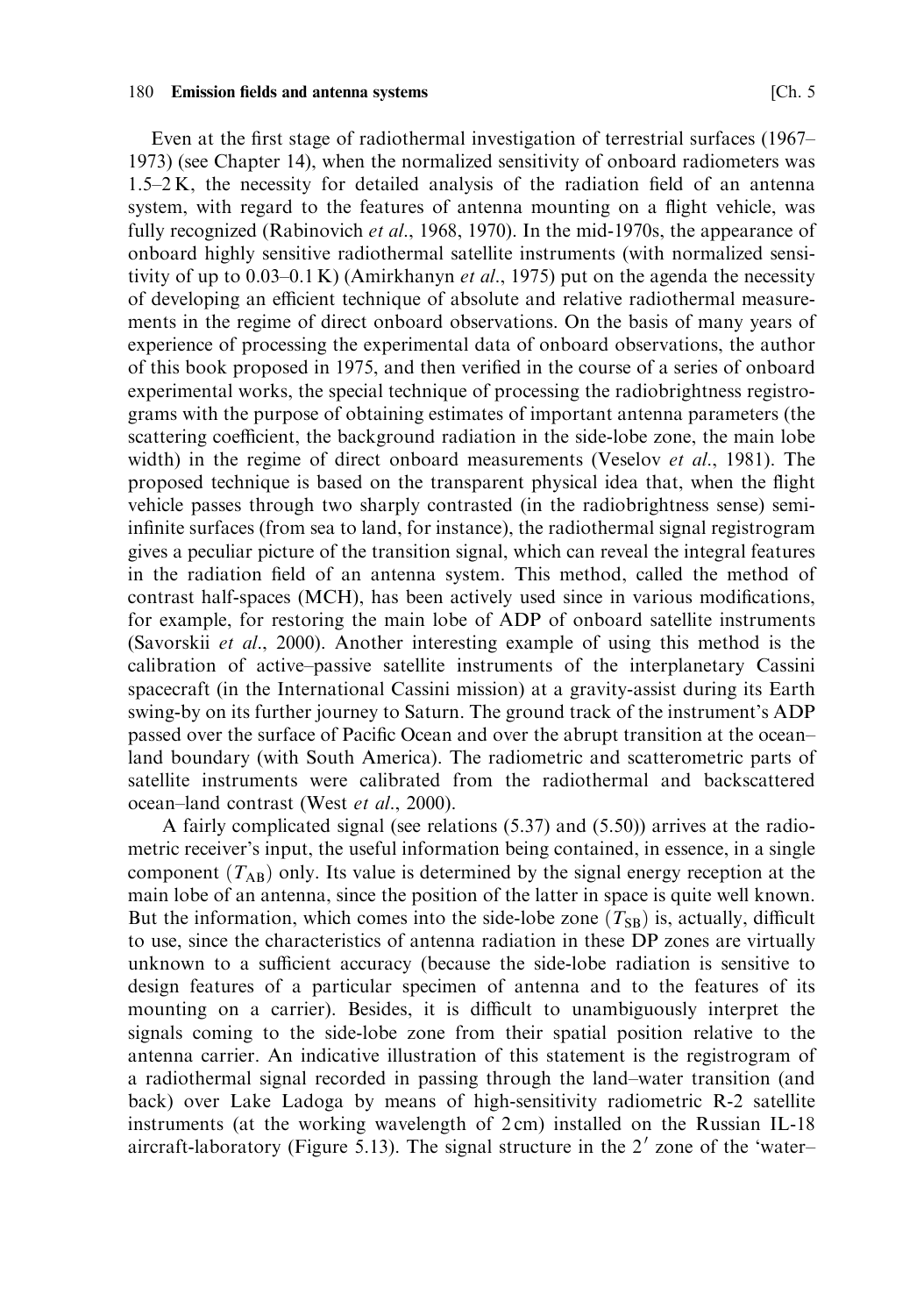

Figure 5.13. Fragments of the output radiometer signal of airborne (Russian IL-18) instruments (radiometer R-2) when crossing a water-land transition. The working area is Lake Ladoga (Russia). The working date was 9 September 1975. The flight height is 4000 m. Moscow time and spatial scale are shown on abscissa. Temperature scale is shown on ordinate. See notation  $A_1$ ,  $A_2$ , C, 2, 2' in the text. (a) Water-land transition. (b) Landwater transition.

land' fragment (Figure 5.13(a)) and in the 2 zone of the 'land-water' fragment (Figure 5.13(b)) is determined by simultaneous reception (by an antenna) of radioemission from highly separated (in the physical space) fragments of radiothermal background of the surface: a smoothly varying signal component (shown by the dashed line on the drawing) is caused by reception of emission from the land in the side-lobe zone, whereas the strong negative variations (defined by C) are caused by reception of emission from the land elements at the main lobe. The contribution to the total signal from emission reception at the side lobes in the forward half-space from the land-water contrast is designated by symbol  $A_1$ , and the same contrast at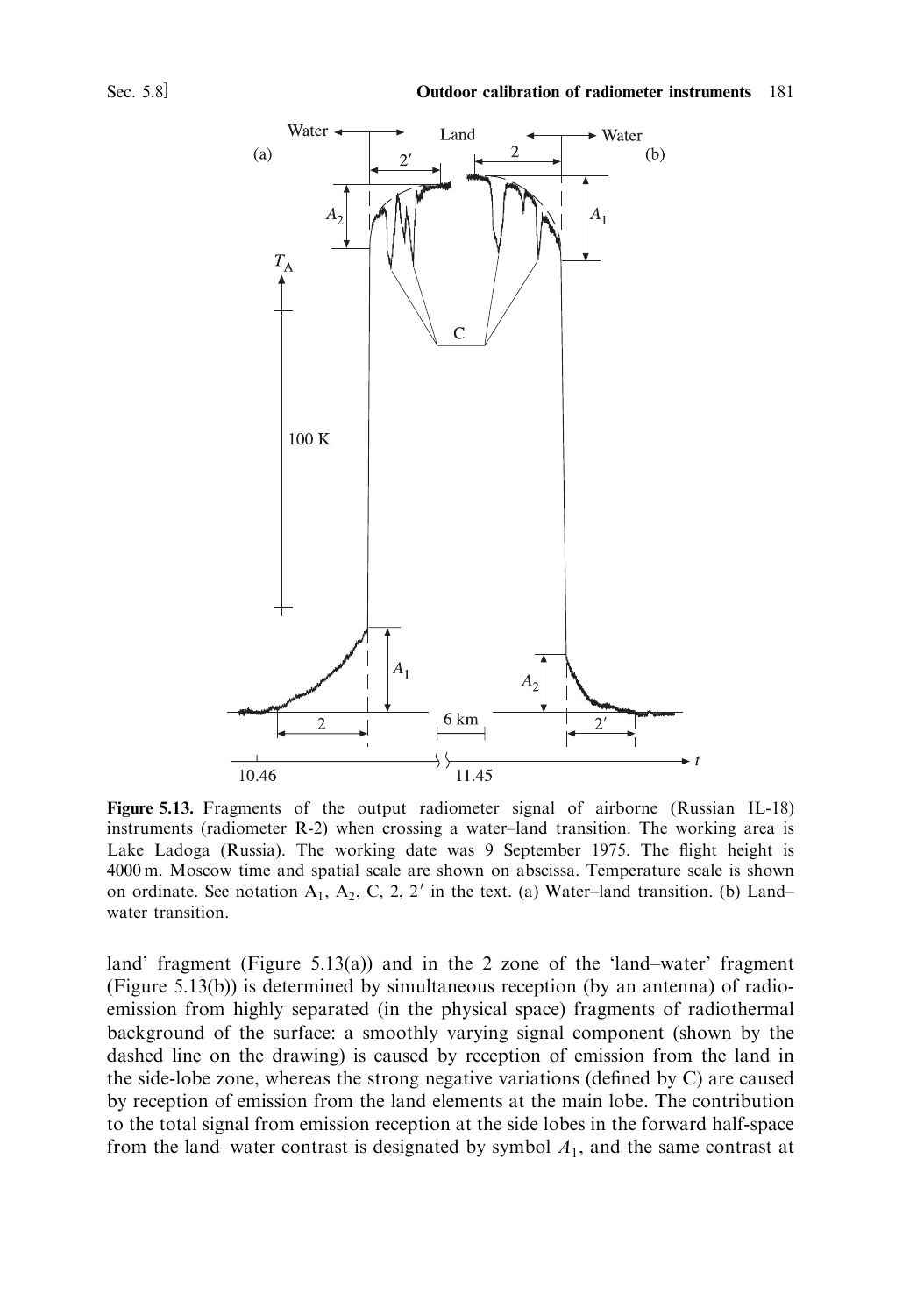#### **Emission fields and antenna systems** 182

the side lobes in the backward half-space by symbol  $A_2$ . At the return passage (Figure 5.13(b)) through the same geographical region the situation was, certainly, mirrored. It can easily be seen that the given antenna system of the satellite instruments possesses small integral asymmetry of forward and backward half-spaces of emission in the side-lobe zone.

Thus, the total (over the whole observational half-space  $2\pi$ ) Fourier restoration (as it can be performed for laboratory investigations) is not possible at all in the onboard version. The information parameter subject to measurement is the quantity  $T_{AB}$  and its variations, which should be discriminated against the background of variations of  $T_{SB}$  and noise signals of an antenna and transmission line (with losses), which are statistically indiscernible from the basic signal. For this reason there is no necessity, from the practical point of view, to perform the total (and very laborious) Fourier restoration of antenna parameters.

Thus, the absolute measurements of  $T_{AB}$  can be performed through knowledge of the indoor calibration of a radiometer (for example, the scale and radiobrightness temperature of an equivalent), the performance coefficient and temperature of the antenna transmission line (ATL), and the antenna scattering coefficient and radiobrightness temperature of the underlying surface, whose emission is accepted at side lobes, i.e. the  $T_{SB}$  value.

The difficulties, associated with accounting for the transmission line's performance coefficient and temperature profile, can either be taken into account in experimental practice, or eliminated by appropriate design solutions. The most radical way of doing this is by the total thermal stabilization of the ATL, the antenna and the high-frequency part of a radiometer, by the use of antennas with maximum performance coefficient and by the design matching of the radiometer's input unit with the antenna. Here the latter term is constant and can be taken into account at processing or at preliminary calibration. It can also be seen from these considerations, that, in performing absolute measurements, even under these most favourable conditions, the difficulty arises in determining the scattering coefficient – under onboard conditions – and the quantity  $T_{SB}$ , which is determined by the type of surface and ADP in the side-lobe zone.

In performing, however, the relative (within the limits of the given working mission and with the same type of homogeneous surface) measurements and under the condition of small variations of radiobrightness, knowledge of the ATL scattering coefficient and performance coefficient is required. In other words, the signal variation at the main lobe  $\Delta T_{AB}$  is related to the measured variation of  $\Delta T_{\rm A}$  as follows:

$$
\Delta T_{AB} = \frac{\Delta T_A}{(1 - \beta)\eta}.\tag{5.80}
$$

Thus, for performing the correct absolute and relative onboard radiothermal experiments it is necessary to measure and verify, to an accuracy sufficient for practical purposes, the following parameters:

- (a) the ADP main lobe value;
- (b) the scattering coefficient value;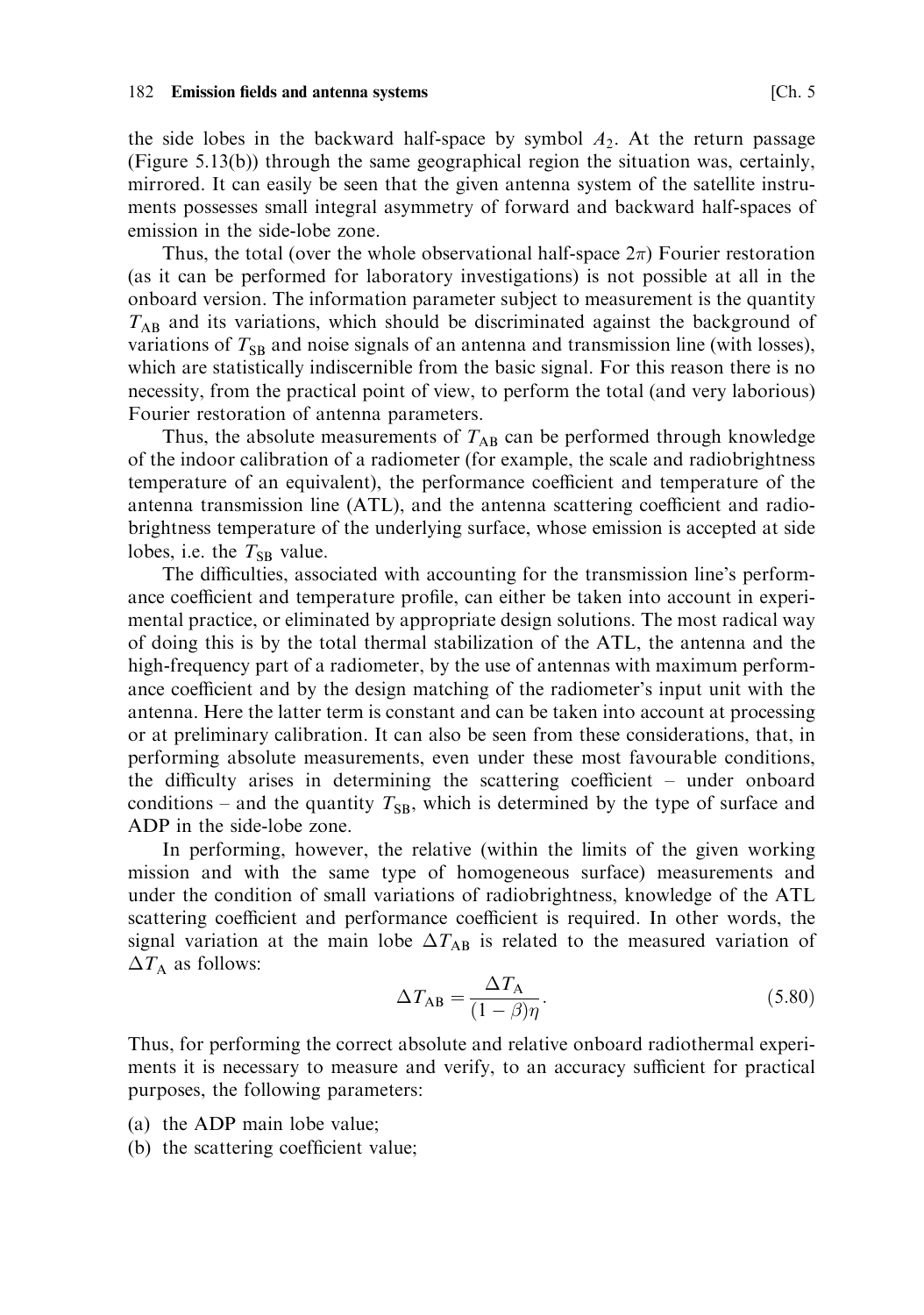(c) the value of  $T_{SB}$  of various surfaces for the given antenna specimen and its design features.

As we have noted above, the scattering coefficient is the antenna system characteristic, whose value depends both on a particular specimen of antenna, and on a series of design features of the antenna mounting on the flight vehicle (the method of fastening, the shape of the fairing, etc.). The ground or laboratory verification of such a parameter is fairly labour-consuming for natural reasons, though in some critical cases it is carried out on flight vehicle models (Rabinovich et al., 1970). For this reason it is desirable to find the method of determination (or estimation to an acceptable accuracy) of the scattering coefficient under onboard conditions and its regular re-verification in the course of lengthy flight experiments. The data on the beam efficiency (i.e. the quantity  $1 - \beta$ ) of radiometric space satellite instruments presented in the literature (see, for example, Njoku *et al.*, 1999; Mo, 1999), are the result of calculations from ground measurement data, but in no way the result of real observations. With the modern technology of antenna systems production, the extreme values of scattering coefficients for immovable antennas equal  $3-10\%$ (unique samples) and  $10-15\%$  (standard samples). For scanning systems with an immovable irradiator the scattering coefficients increase up to  $10-15\%$  (unique samples) and 15-20% (standard samples). In general, it should be mentioned, the methods of minimizing the scattering coefficient for various types of antennas are but weakly developed so far. The available data in the specialized radio-engineering literature give only rough classification of antennas in average values of a scattering coefficient. Detailed analysis has shown that it is horn and horn-parabolic antennas which best satisfy all the requirements formulated above. These antennas possess minimum scattering coefficient value and maximum performance coefficient (PC), up to 98–99%; they can also be well coordinated in the necessary band and constructively integrated with the microwave receiver set into a single thermally stabilized unit (Amirkhanyn et al., 1975; Strukov and Skulachev, 1984, 1986; Cherny and Chernyavsky, 2001; Njoku et al., 1999; Mo, 1999; Ruf, 2000a,b). It is interesting to note that the cophased array version, which was used for the microwave unit of Nimbus 5 and 6 satellites (Allison *et al.*, 1974), has now been completely rejected for potential satellite instruments because of the small performance coefficient of such antennas, the single-frequency mode of operation and the rather high value of the scattering coefficient. Preference is now for the horn and parabolic types of antennas with the mechanical mode of scanning with conical geometry (see Chapter 14).

As far as the brightness values of various surfaces are concerned, the situation is rather complicated. As the special ground experiments have shown, the averaged value of radiobrightness temperature, falling on side lobes, is approximately 10–30% lower than the value received by the main lobe. However, the question of measuring this quantity and its statistical characteristics still remains open in the case of onboard experiments, where the surface (with unknown radiobrightness characteristics, in the general case) is investigated by means of an antenna for which the ADP in the side-lobe zone is also known with high uncertainty. True, experimental practice is more hopeful. This is due to the fact that the reception in the side-lobe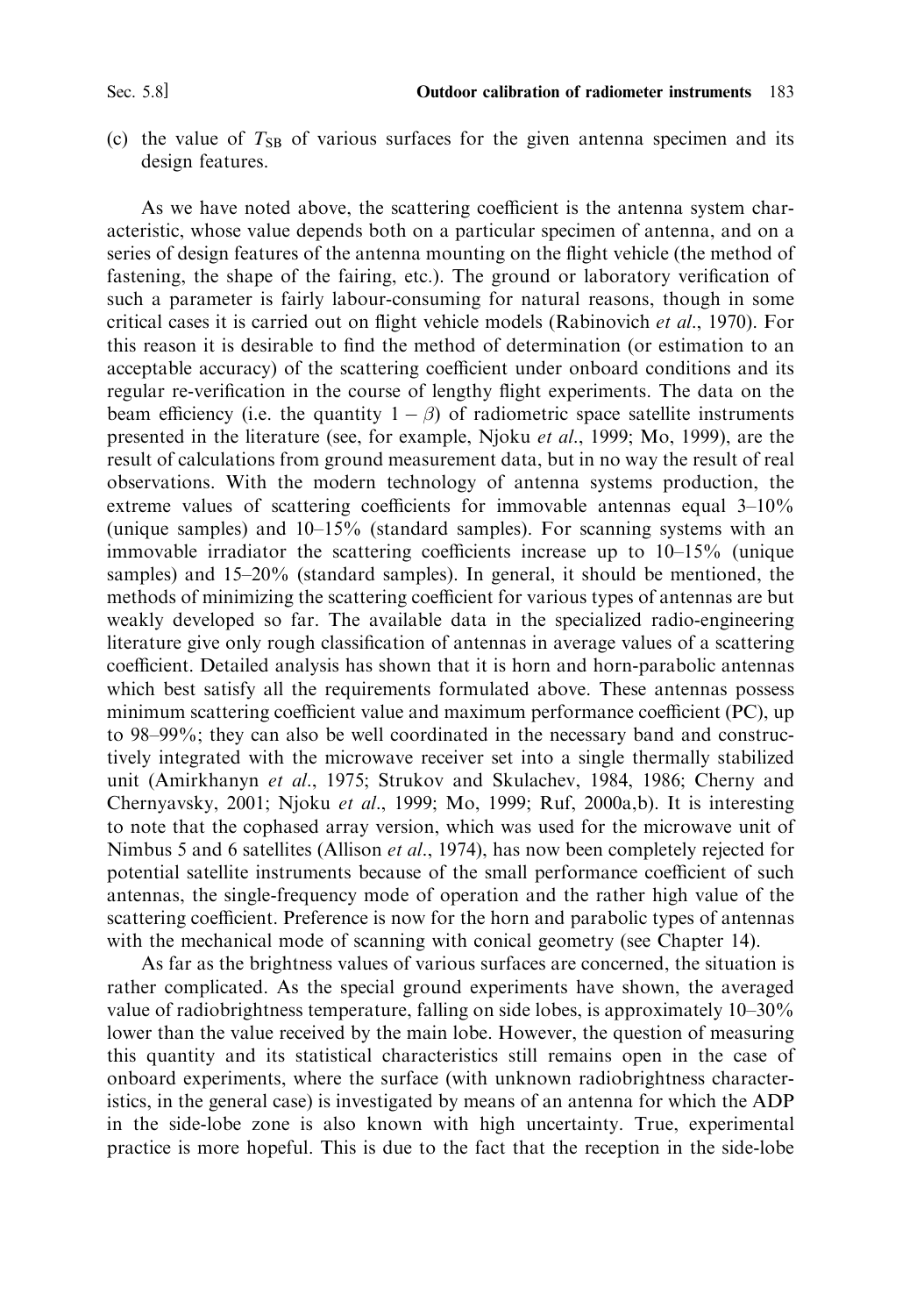zone is accomplished in a fairly wide solid angle (of the order of  $2\pi$ ), and for this reason the averaged value of temperature fluctuates quite insignificantly for the given type of surface. This allows us to use the averaged  $T_{SB}$  value for absolute measurements, and for relative measurements, within the limits of a straight flight over sufficiently homogeneous surfaces,  $T_{SR}$  can be considered to be constant. Thus, it seems apparently impossible to escape the limits of  $\pm 10$  K in the absolute onboard measurements without using the *a priori* information on radio-emission of the surface and special techniques for determining the emission received in the sidelobe zone, and also without checking the scattering coefficient value. In performing ground-based laboratory radiothermal experiments the technique of calibration of a measurement system by the 'black-body', 'artificial zenith' and a quiet water surface allows us to reasonably reliably determine the scattering coefficient of an antenna and the side-lobe emission  $T_{SB}$  (certainly, within the given conditions of performing the experiment). The accurate implementation of a similar technique allows us to achieve an accuracy of up to  $0.2 K$  (or  $0.3\%$ ) at laboratory absolute measurements of water surface emission,\* as compared to the theoretical radiobrightness value calculated on the basis of modern data on dielectric characteristics of water (see Chapter 8).

The special technique of graphical processing the registrograms received from the surfaces, which highly differ in the radiothermal sense, is considered below. This processing allows us to evaluate the aforementioned parameters to an acceptable accuracy ( $\approx$  5–10%) and to verify them in a regular manner under onboard conditions without disassembling the antenna systems.

Figures 5.14 and 5.15 present fragments of registrograms of the channel of the R-18 radiometer installed on the Russian IL-18 aircraft-laboratory (see Chapter 14), at the working wavelength of 18 cm, at transition through two highly contrasted radiothermal zones of the earth's surface: the fresh water Balkhash and Ladoga lakes and the land. The antenna represents a cutting-off from a parabolic cylinder with a vibrator power supply and with the main lobe width (on the 3 dB level) of 18°. The experiment was performed in such a manner, that the intersection of the water-land interface boundary took place in the same geographical region, but at various heights of the carrier (aircraft) – from  $600 \text{ m}$  to  $4300 \text{ m}$ . Here Figure 5.14 presents the fragments of a registrogram of a land-water transition (in one direction) (Lake Ladoga) and Figure 5.15 the fragments of a registrogram of a water-land transition and and a return run over the same geographic region, a land-water transition (Lake Balkhash). The qualitative analysis of registrograms (Figures 5.13–5.16), obtained in different geographical zones and by various remote sensing instruments, shows, nevertheless, that the character of radiothermal signals at sharp transitions is quite similar. The presence of two zones are represented: a zone of slow signal variation and a zone of rapid signal variation. Depending on the experiment geometry, the clearness of these zones on the registrograms is certainly different: the higher the vehicle flight altitude, the clearer the zones. This feature is especially well seen

 $\ast$ Experiments were performed in 1976 under the direct guidance of the author of this book (Bordonskii et al., 1978).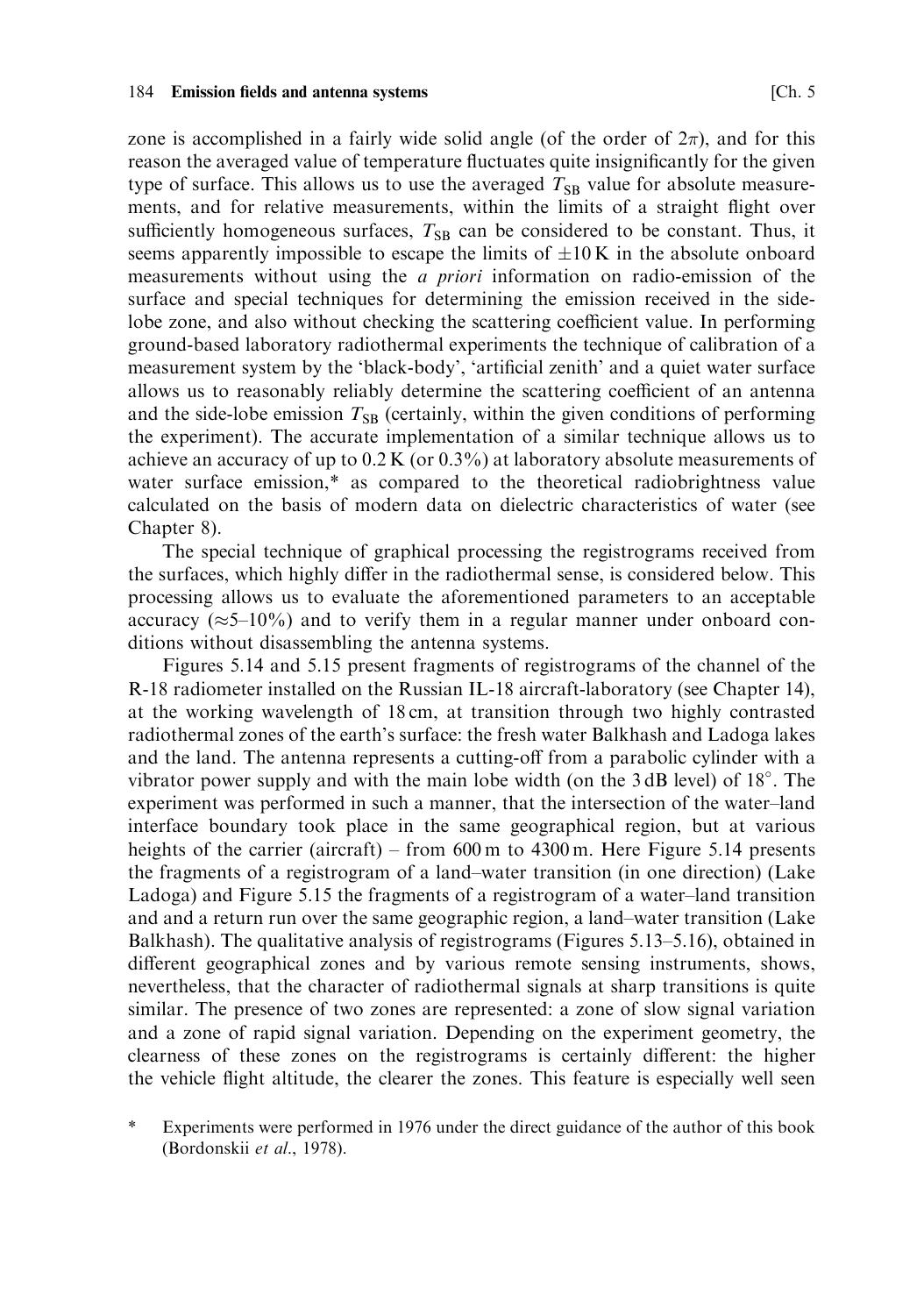

Figure 5.14. Fragments of the output signal of airborne (Russian aircraft-laboratory IL-18) radiometer R-18 ( $\lambda = 18$  cm) when crossing a land-water transition at various heights  $(H = 4000 \text{ m}, 1500 \text{ m}$  and 600 m). The working area is Lake Ladoga (Russia). The working date was 9 September 1975. Moscow time and spatial scale are shown on abscissa. See notation A, B, C, 1, 2 in the text.

on the registrograms in Figure 5.16, where the results of flights at the land-water transition (in one direction) at different altitudes (Lake Ladoga, instrument R-2) are presented. To clear up the situation, we shall consider the simplified geometry of the experiment whose flight part is shown schematically in Figure 5.17(a), where  $\Omega'$  and  $\Omega''$  are solid angles of the main and side lobes directed to the land. Figures 5.17(b) and (c) presents schematically the registrograms of the radiothermal signal of the land-water transition with separation of some characteristic zones. The analysis of radiothermal registrograms of highly sensitive radiometers, obtained in flight through the transition between two highly contrasting (in the radiothermal sense) surfaces (such as a quiet water surface and a homogeneous rocky coast), shows the presence of two prominent zones (in the corresponding time scale of recording): the prolonged zones with a smooth signal variation (zones 2 and  $2'$ ) (Figures 5.17(b) and (c)) and the zone of rapid and virtually linear drop (zone 1). Zones 2 are formed when the radio-emission of a contrasting half-space is generated within the solid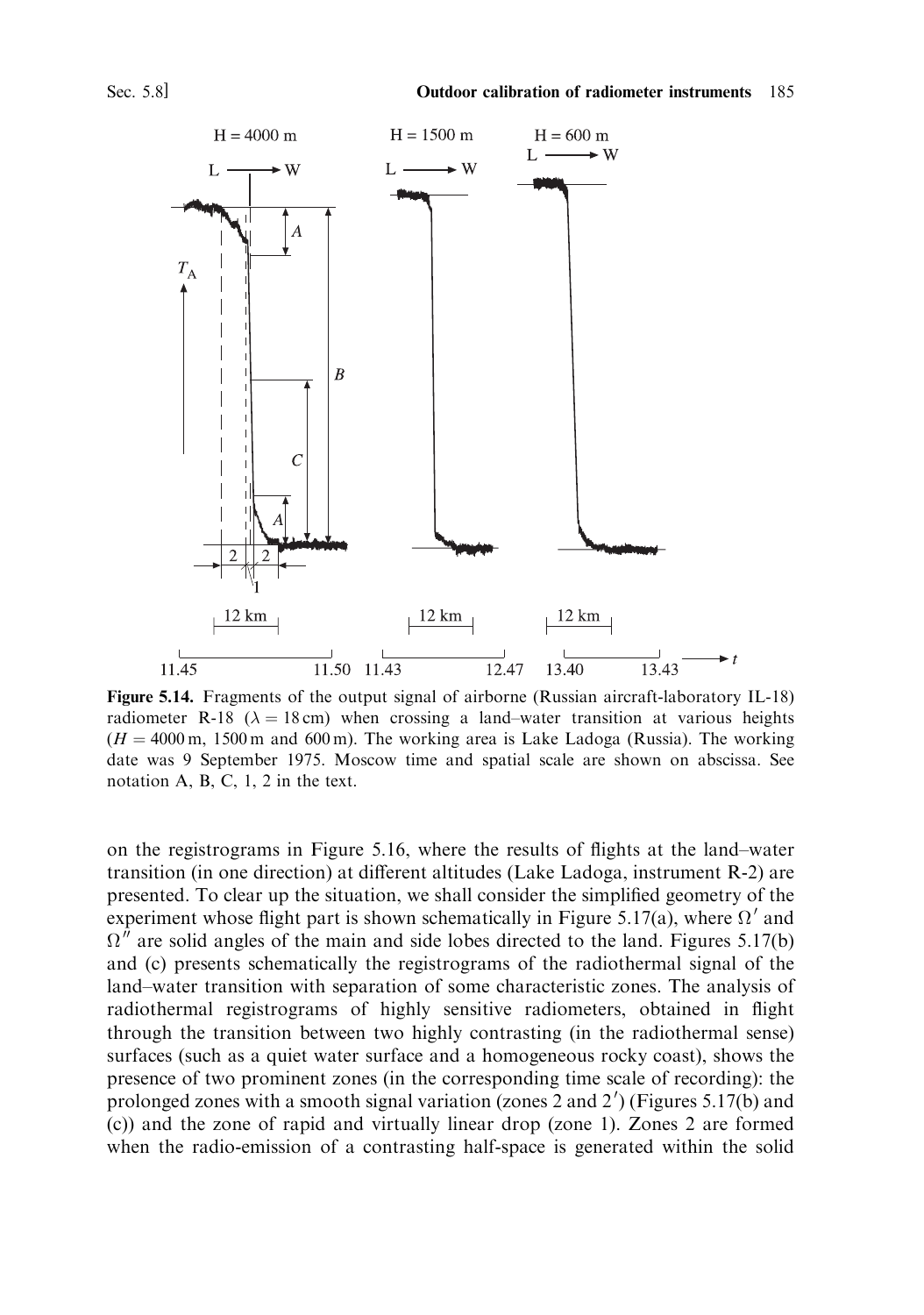

Figure 5.15. Fragments of the output signal of airborne radiometer R-18 when crossing a water-land and a land-water transition. The working area is Balkhash Lake. The flight height is 4300 m. The working date was 25 April 1975. Moscow time and spatial scale are shown on abscissa.

angle of the side antenna emission, and zone 1 when the same radio-emission is generated within the solid angle of the main lobe. Figure 5.17(c) presents schematically the case where the main lobe width is extremely small (the delta-function), and the side emission remains at the same level (as is observed in the real experiment; see Figure 5.16). As the experiments have shown, zones 2 are virtually symmetrical for many types of antenna used; and this indicates that the side-lobe radiation of antennas, averaged in solid angles into the forward and backward half-spaces, are generally equal.

With regard to expressions  $(5.37)$ – $(5.40)$  and  $(5.50)$ , obtained above, the antenna temperature of an onboard instrument at the time the flight vehicle intersects the water-land boundary by a flight vehicle can be written as:

$$
T_{\rm A} = [T_{\rm ABL}\beta' + T_{\rm ABW}(1-\beta')](1-\beta)\eta + T_{\rm SBL}\beta''\eta + T_{\rm SBW}(\beta-\beta'')\eta + T_0(1-\eta),
$$
\n(5.81)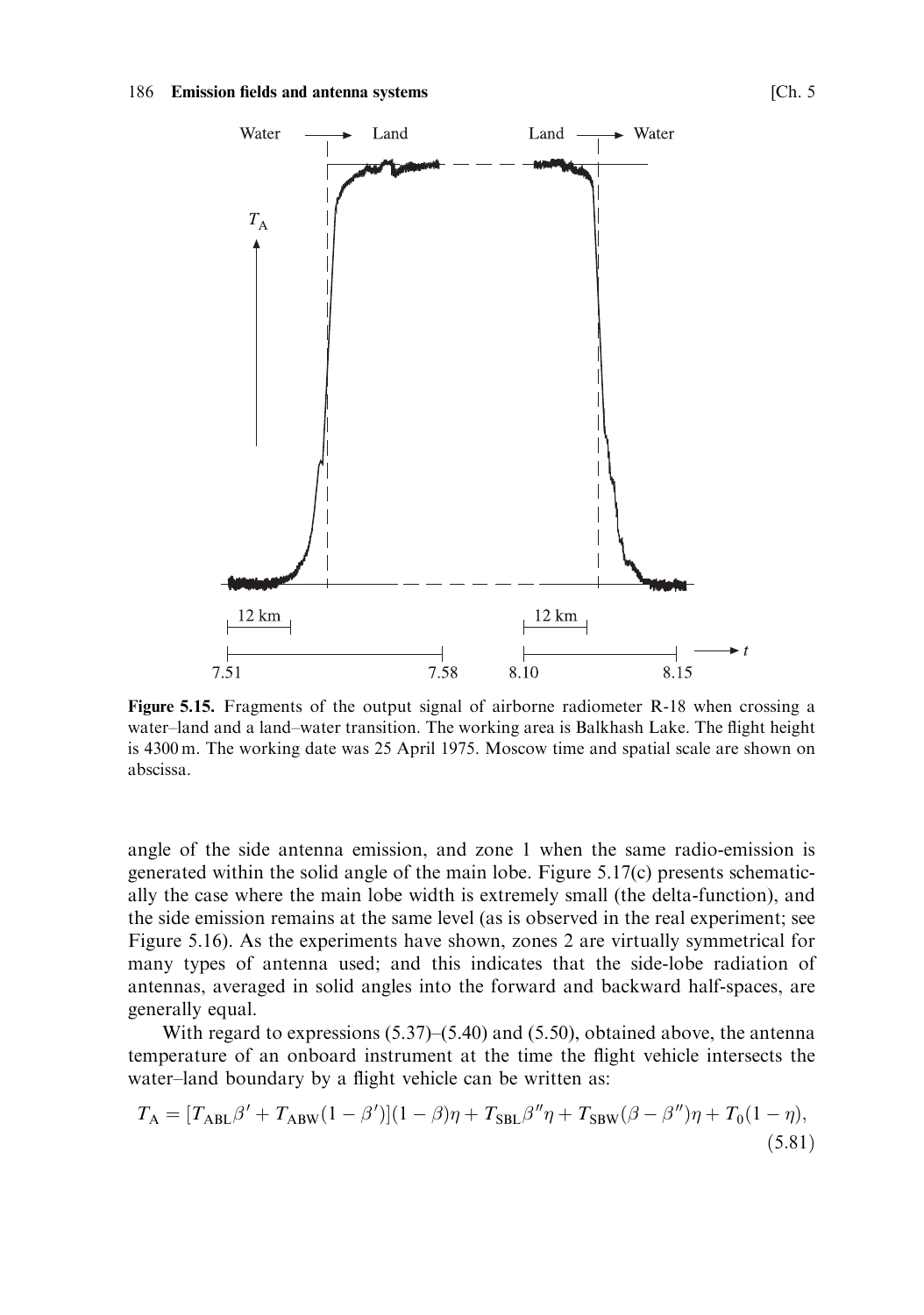

Figure 5.16. Fragment of the output signal of airborne radiometer R-2 when crossing a landwater (L–W) transition at various heights ( $H = 4000$  m, 600 m, 200 m). See notation A<sub>1</sub>, A<sub>2</sub>, B in the text. Legends as for Figure 5.13.

where  $T_{ABL}$ ,  $T_{ABW}$  are the radiobrightness temperatures received at the main lobe from the surface of land and water, respectively;  $T_{SBL}$  and  $T_{SBW}$  are the radiobrightness temperatures received in the side-lobe zone from the surface of land and water, respectively. Quantities  $\beta'$  and  $\beta''$  are the scattering coefficients of a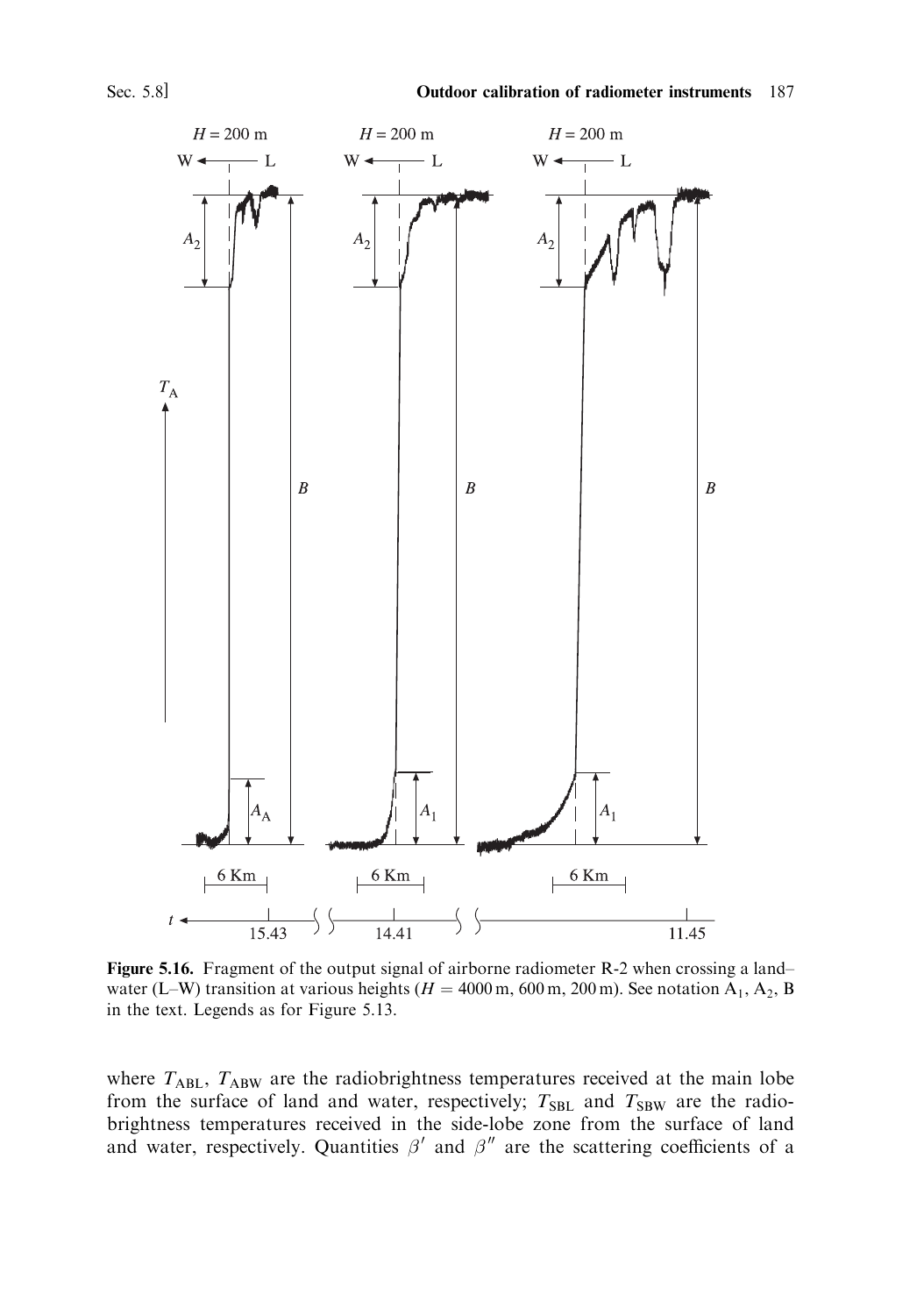

Figure 5.17. Schematic presentation of a water-land transition airborne experiment. (a) Simplified geometry of the experiment. (b) Qualitative picture of output radiometer signal (in arbitrary units). (c) Output signal when a main lobe zone is a delta-function. See notation in the text.

part of the main lobe and of the side-lobe zone, directed to the land surface, and they can be expressed as

$$
\beta' = \frac{\iint_{\Omega'} P \, d\Omega}{\iint_{\Omega_{AB}}} ; \beta'' = \frac{\iint_{\Omega''} P \, d\Omega}{\iint_{4\pi - \Omega_{AB}} P \, d\Omega}.
$$
\n(5.82)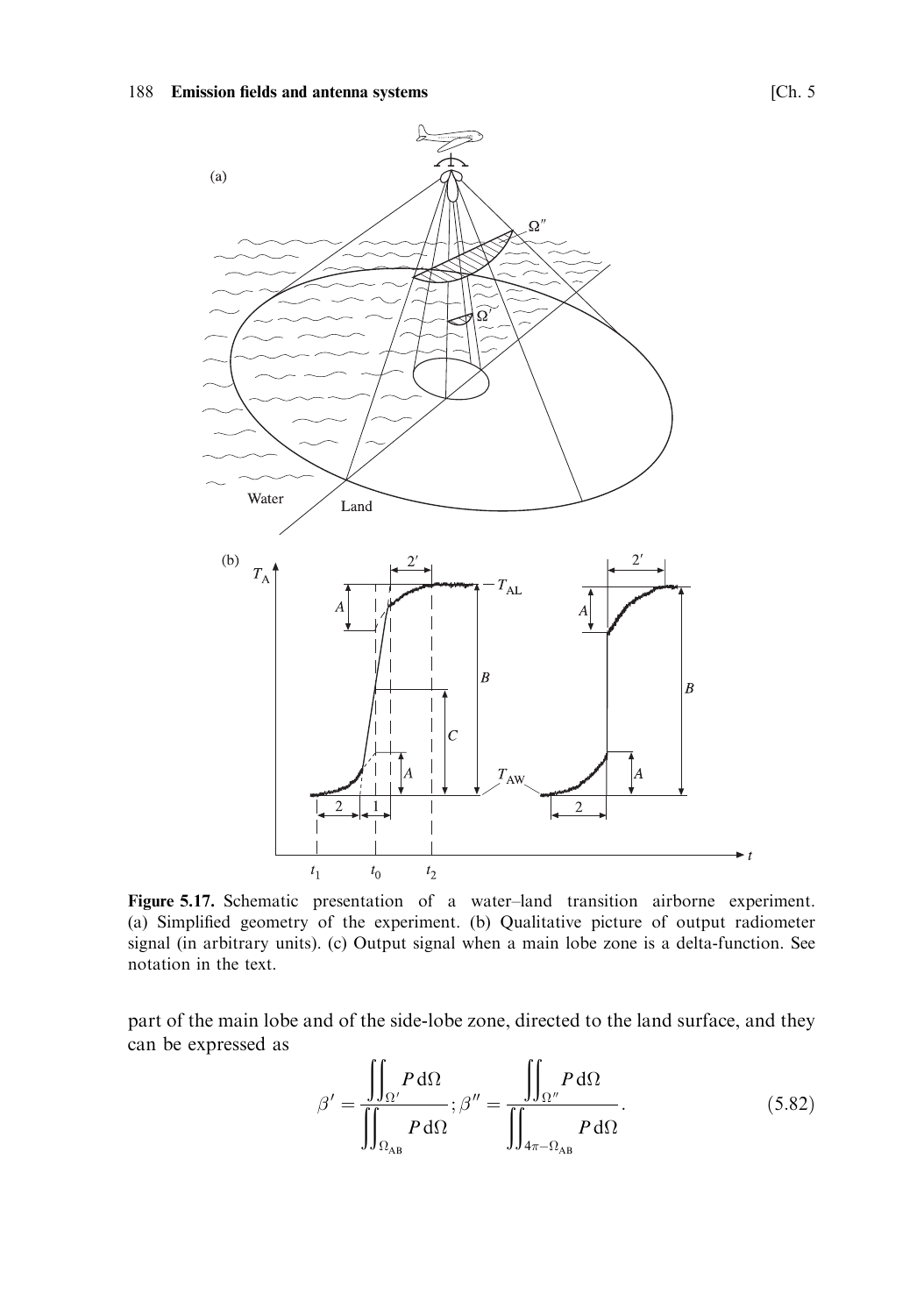Sec. 5.8]

From the analysis of relation  $(5.81)$  it can easily be seen that, irrespective of absolute values of brightness temperatures of contrast half-spaces, the character of antenna temperature  $T_A$  of the transition will be symmetrical (if the side emission of an antenna is symmetrical integrally), in the linear part of a registrogram (zone 1) the main contribution being made by the first term (5.81), and in zones 2 by the second one. The expression for the antenna temperature value for a middle of transition  $T_{AM}$  (at time instant  $t_0$  in Figure 5.17(b)) is equal to:

$$
T_{\rm AM} = \frac{T_{\rm ABL} - T_{\rm ABW}}{2} (1 - \beta)\eta + \frac{T_{\rm SBL} - T_{\rm SBW}}{2} \beta\eta + T_0(1 - \eta). \tag{5.83}
$$

In the case where the whole solid angle of an antenna is directed to one of contrast half-spaces (far from the transition), the expression for antenna temperature can be presented as  $(T_{\text{AL}}$  at a flight over the land and  $T_{\text{AW}}$  over the water):

$$
T_{\text{AL}} = T_{\text{ABL}}(1 - \beta)\eta + T_{\text{SBL}}\beta\eta + T_0(1 - \eta)
$$
  
\n
$$
T_{\text{AW}} = T_{\text{ABW}}(1 - \beta)\eta + T_{\text{SBW}}\beta\eta + T_0(1 - \eta).
$$
\n(5.84)

Now we shall consider the features of transition registrograms. These features include (see Figures  $5.13-5.14$ ,  $5.16$  and  $5.17$ ) the value of the total antenna temperature drop between two contrasting surfaces  $B$  and the contribution  $A$  of a contrast between the surfaces to the forward and backward half-spaces of a side-lobe zone (these zones are shown schematically in Figure  $5.17(a)$ ). The total brightness contrast of the land-water transition, recorded at instrument's output, will be:

$$
B = T_{\text{AL}} - T_{\text{AW}} = (T_{\text{ABL}} - T_{\text{ABW}})(1 - \beta)\eta + (T_{\text{SBL}} - T_{\text{SBW}})\beta\eta. \tag{5.85}
$$

The brightness contrast contribution from surfaces into the side-lobe zone (into the forward and backward half-spaces separately) will be equal to:

$$
A = (TSBL - TSBW))\frac{\beta}{2}\eta.
$$
 (5.86)

The parameters directly measured at the instrument's output are the values of antenna temperatures  $T_A$  (relations (5.81) and (5.84)), which can be determined by using the indoor calibration of a radiometer. In their turn,  $T_0$  and  $\eta$  can be obtained from the data of measurement of the antenna transmission line temperature and from the preliminary (pre-flight) measurements, for example, by the method of two loads (see Chapter 7). The principal unknown quantities remain the values of the antenna scattering coefficient (under specific conditions of its installation on the given flight vehicle) and the averaged values of brightness temperatures of contrast surfaces in the side-lobe zone for the given antenna (5.39). However, as detailed studies of this problem have shown (Veselov et al., 1981), the situation is not desperate. The fact is, that the contrasts between brightness temperatures, measured at the main lobe and at the side-lobe zone, are very close:

$$
T_{\rm SBL} - T_{\rm SBW} \approx T_{\rm ABL} - T_{\rm ABW}.\tag{5.87}
$$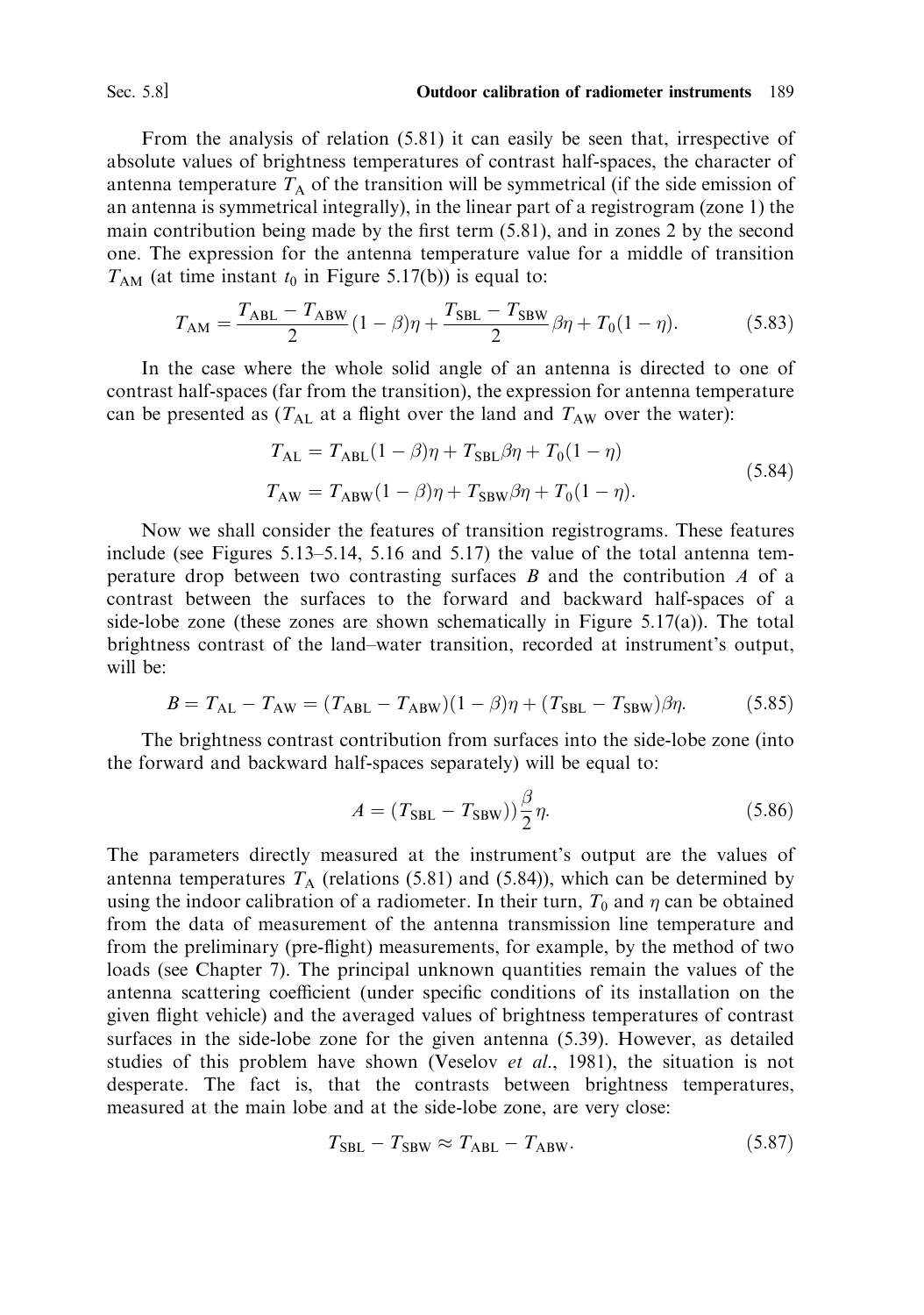This equality is observed to an accuracy better than 5%. In this case  $\beta$  and its components into the forward  $\beta_F$  and backward  $\beta_R$  half-spaces can be estimated, in the first approximation, directly from the transition registrogram geometry (Figures 5.16 and 5.17):

$$
\beta = \frac{2A}{B}; \beta_{\rm F} = \frac{A_1}{B}; \beta_{\rm B} = \frac{A_2}{B}.
$$
 (5.88)

It is important to note that the given estimate does not depend either on the internal scale of an output instrument or on the value of losses in the antenna line.

#### 5.8.1 **MCH** procedure

To construct the correct procedure for the method of contrasting half-spaces (MCH) and for further calculations of the receiving system's parameters it is necessary to specify, proceeding from theoretical estimates (see Chapter 8), the value of  $T_{ABW}$  and use the proposed iteration procedure ('a ring') to clear up the physical substantiation of the theoretic value. So, the following procedure is proposed:

- (1) First we perform the preliminary estimation of  $\beta$  from the transition registrogram (expression (5.88)).
- (2) Then, specifying the theoretical value of  $T_{ABW}$  and the estimate of  $\beta$ , we obtain the  $T_{SBW}$  value by the following formula:

$$
T_{SBW} = \frac{1}{\beta \eta} [T_{AW} - T_0(1 - \eta) - T_{ABW}(1 - \beta)\eta].
$$
 (5.89)

(3) Using the obtained  $T_{SBW}$  value, we find  $T_{SBL}$  according to the expression:

$$
T_{\rm SBL} = \frac{2A}{\eta \beta} + T_{\rm SBW},\tag{5.90}
$$

where the value of  $A$  is taken on the indoor calibration scale.

(4) Using the obtained value of the total drop (in the indoor scale) and the theoretical value of  $T_{ABW}$ , we obtain the estimate for  $T_{ABL}$ :

$$
T_{\rm ABL} = \frac{B - 2A}{\eta(1 - \beta)} + T_{\rm ABW}.
$$
 (5.91)

(5) Using the results of steps (1) and (2), we obtain the second (improved) estimate for the  $\beta'$  value:

$$
\beta' = \frac{2A}{T_{\text{SBL}} - T_{\text{SBW}}} \frac{1}{\eta}.\tag{5.92}
$$

(6) Proceeding from the measured value of  $T_{AW}$  and obtained values of  $T_{SBW}$  and  $\beta'$ , we calculate the  $T'_{ABW}$  value by formula:

$$
T'_{ABW} = \frac{1}{\eta(1-\beta)} [T_{AW} - T_0(1-\eta) - T_{SBW}\eta\beta]
$$
 (5.93)

for further comparison with the theoretical value.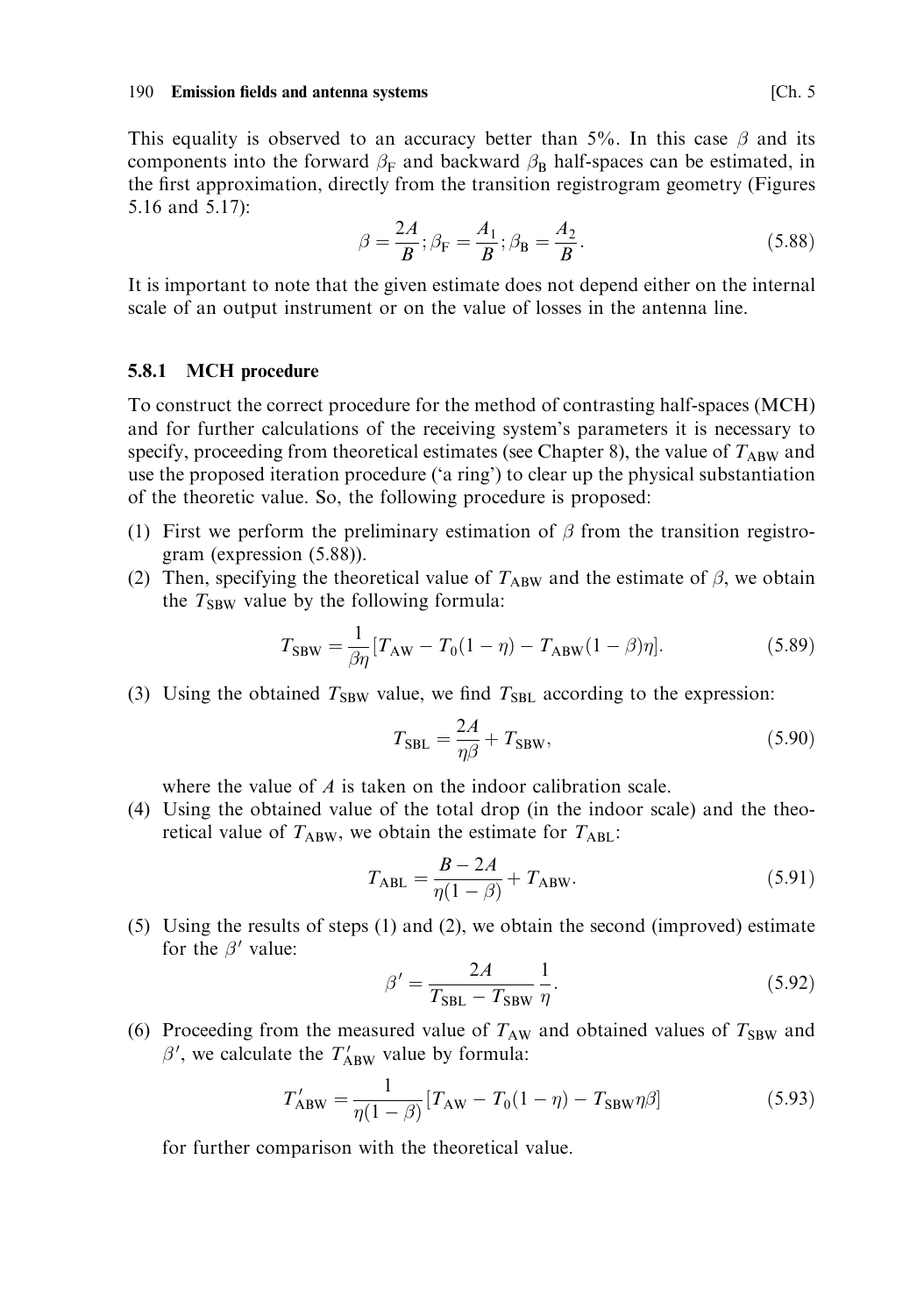| Radiometer<br>design | Working<br>wavelength,<br>cm | Sensitivity,<br>Antenna type; aperture<br>$\tau = 1$ sec<br>dimension, cm |                                                                      | $\theta_{3dB}$<br>degree of<br>circle<br>(calculated) |
|----------------------|------------------------------|---------------------------------------------------------------------------|----------------------------------------------------------------------|-------------------------------------------------------|
| R <sub>0.8</sub>     | 0.8                          | 0.08                                                                      | Parabolic antenna; 30                                                | 1.9                                                   |
| R <sub>2</sub>       | $\overline{2}$               | 0.04                                                                      | Parabolic antenna,<br>with displaced<br>irradiator; 100              | 1.4                                                   |
| R <sup>8</sup>       | 8                            | 0.05                                                                      | Horn-parabolic<br>antenna; 65                                        | 9.0                                                   |
| <b>R18</b>           | 18                           | 0.4                                                                       | Cage-parabolic antenna<br>with dipole irradiators;<br>$70 \times 70$ | 18                                                    |

Table 5.2. Antenna characteristics of microwave instruments onboard airplane-laboratory IL-18 (1975-1976)

(7) Using the obtained value of  $\beta'$ , we obtain the restoring coefficient for relative measurements (see expression (5.81)):

$$
k_{\mathbf{R}} = \frac{1}{(1 - \beta')\eta}.\tag{5.94}
$$

As an example, we shall perform the indicated procedure for the experimental data of the R18 (I, II) instrument (see Chapter 14 and Table 5.2).

(I). The flight took place on 25 April 1975, over Lake Balkhash and the steppe regions adjacent to it. The brightness temperatures of the water surface and land (on the indoor scale) were 164K and 267K, the performance coefficient of an antenna transmission line was estimated (from the ground measurements) as 0.66,  $T_0 = 280$  K (the in-flight measurements) (Figure 5.15).

The execution of the indicated procedure gives the following results:

- (1) The estimation of a scattering coefficient gives the value of  $0.27$ .
- (2)  $T_{SBW} = 95 \text{ K}$  (with the theoretical value of  $T_{ABW} = 108 \text{ K}$ ).
- (3)  $T_{SBL} = 251$  K.
- (4)  $T_{\text{ABL}} = 264 \text{ K}.$
- (5)  $\beta' = 0.264$ .
- (6)  $T'_{ABW} = 107.5 \text{ K}.$
- $(7)$   $k_{\rm R} = 2.04$ .

(II). The flight took place on 9 September 1976, over Lake Ladoga and rocky regions adjacent to it. The brightness temperatures of the water surface and land (on the indoor scale) were 182K and 272K, the performance coefficient of the antenna transmission line was estimated (from the ground measurements) as 0.57 (the design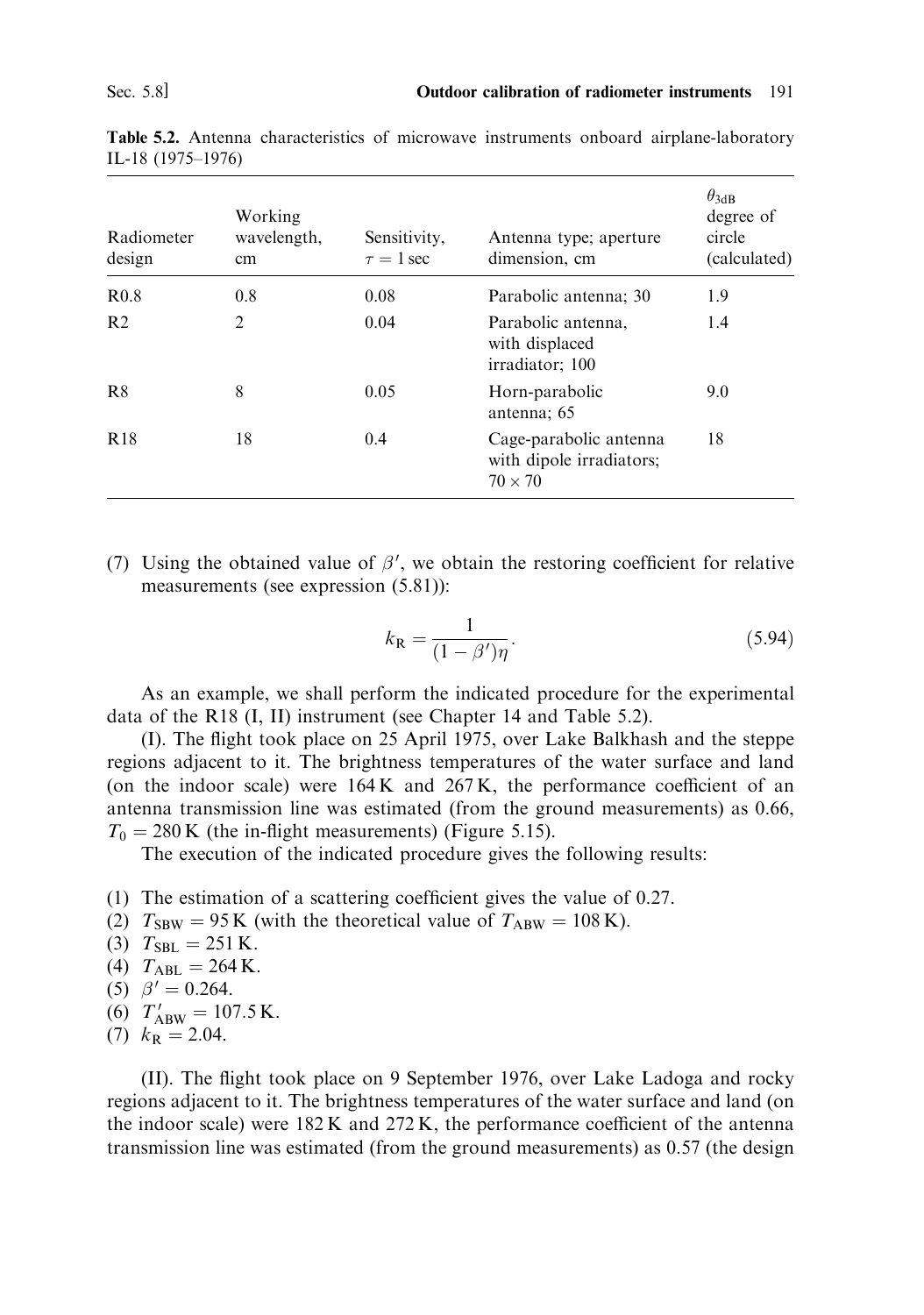modifications in the antenna system installation took place in April 1975),  $T_0 = 275$  K (the in-flight measurements) (Figure 5.14).

The execution of the indicated procedure gives the following results:

- (1) The estimation of a scattering coefficient gives the value of  $0.31$ .
- (2)  $T_{SBW} = 116$  K (with the theoretical value of  $T_{ABW} = 110$  K).
- (3)  $T_{\text{SBL}} = 274 \text{ K}.$
- (4)  $T_{\rm ABL} = 267$  K.
- (5)  $\beta' = 0.308$ .
- (6)  $T'_{ABW} = 111.9 \text{ K}.$
- $(7)$   $k_{\rm R} = 2.54$ .

The comparison of theoretical values of the brightness temperature of the water surface with the measured value proves the reliability of the procedure. In addition, it follows from the obtained data that the basic approximation  $(5.87)$  is satisfied to an accuracy better than  $2\%$ .

Attention should be paid to the fact that all iterative steps must be executed and mutually verified. And, in addition, analysis of the physical sense of results is necessary, since in some cases the peculiarity of the initial data can lead to 'falling' on a diverging branch of the iteration ring, which can give physically meaningless results (such as  $\beta > 1$ ). The indicated procedures can easily be executed onboard the flight vehicle by means of special processing units.

#### $582$ **Estimation of the main lobe width**

From the graphical representation of a radiothermal signal we can obtain one more important characteristic: the estimation of the angular size of the main lobe under onboard conditions. It can easily be seen that zone 1 (Figure 5.17(b)) in the angular measure characterizes the total main lobe width, and from simple geometrical considerations it is possible to obtain a satisfactory estimate of the main lobe width (by the 0dB level, i.e. the full lobe):

$$
\theta_{0dB} = 2\arctg \frac{V \Delta t}{2H},\tag{5.95}
$$

where  $\Delta t$  is the time of passage through zone 1 (Figure 5.17(b)) and V and H are the velocity and altitude of the carrier. And, since for the majority of beam antennas the  $2.3\theta_{3dB} = \theta_{0dB}$  relation is valid to an acceptable accuracy, we obtain the following estimate for the main lobe value by the 3dB level:

$$
\theta_{3\text{dB}} = \frac{V \Delta t}{2.3H}.\tag{5.96}
$$

The comparison of the estimates, found by the indicated method and calculated proceeding from the design data (Table 5.2 and 5.3), shows satisfactory correspondence. In conclusion, we consider briefly the typical errors. For example, Vinogradov (1976) completely arbitrarily takes for the spatial resolution on the surface a quantity equal to half of the total transition, i.e.  $\frac{1}{2} \{(t_2 - t_1)V\}$  (see Figure 5.17(b)), which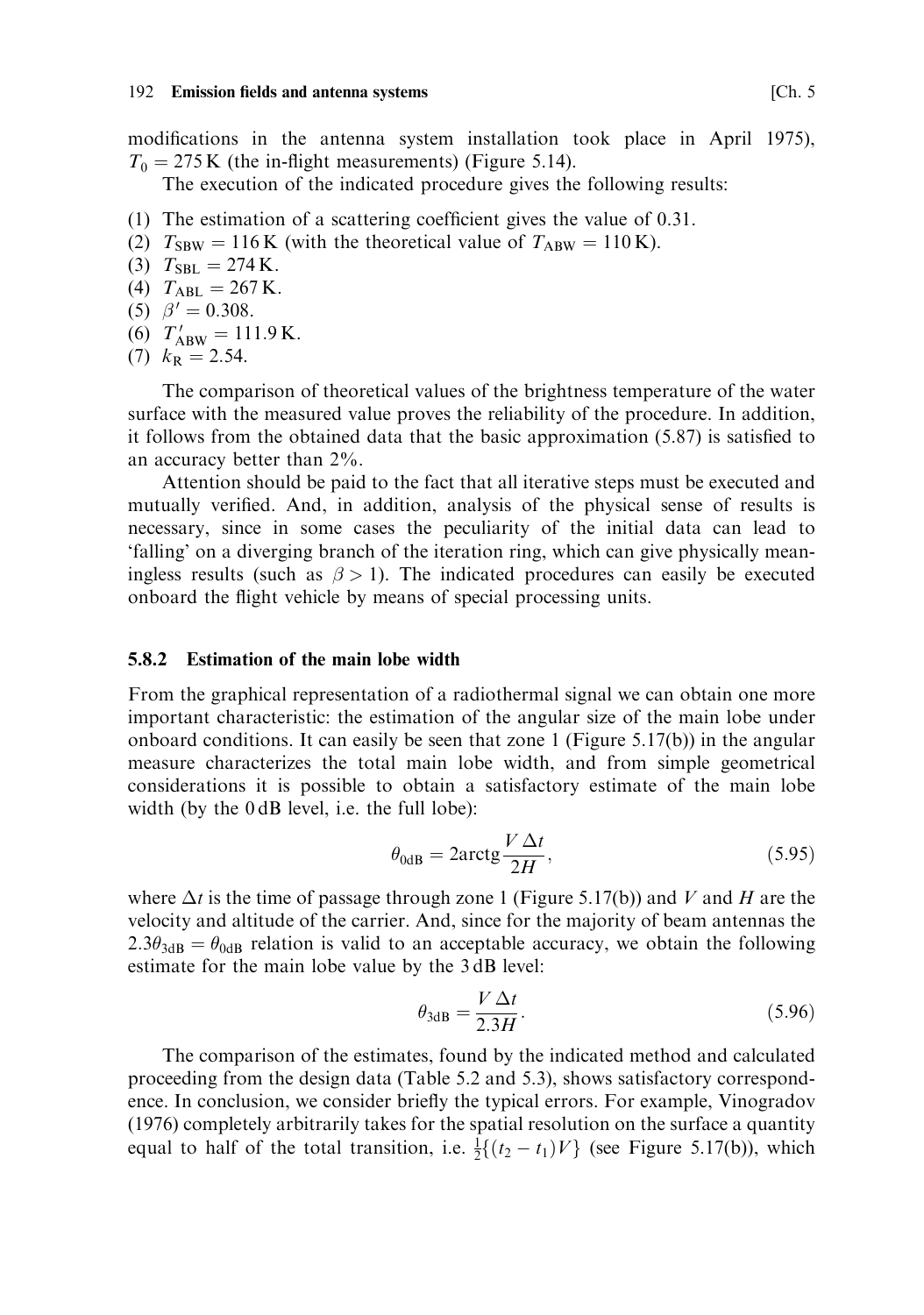| Time and<br>location of<br>experiments | Radiometer<br>design                                 | $\theta_{3dB}$ (calculated)<br>degree of circle | $\theta_{3dB}$ (measured)<br>and RMS,<br>degree of circle | Scattering<br>coefficient.<br>(measured)<br>and RMS   |
|----------------------------------------|------------------------------------------------------|-------------------------------------------------|-----------------------------------------------------------|-------------------------------------------------------|
| 25 April 1975;<br>Lake Balkhah         | R <sub>18</sub>                                      | 18                                              | $18 \pm 0.5$                                              | $0.20 \pm 0.03$                                       |
| 9 September 1976;<br>Lake Ladoga       | R <sub>18</sub><br>R <sub>2</sub>                    | 18<br>1.4                                       | $18 \pm 0.5$                                              | $0.24 \pm 0.03$<br>$0.26 \pm 0.03$                    |
| 13 July 1976;<br>the Barents Sea       | R <sup>8</sup><br>R <sub>2</sub><br>R <sub>0.8</sub> | 9<br>1.4<br>1.9                                 | $9.3 + 0.3$<br>$2.2 \pm 0.2$<br>$2.5 \pm 0.2$             | $0.25 \pm 0.05$<br>$0.27 \pm 0.05$<br>$0.21 \pm 0.05$ |

Table 5.3. Measured antenna characteristics of microwave instruments by the MCH method

more than twice exceeds the design value of a spatial resolution (the half of zone 1). However, the estimation we have carried out by the proposed technique for the 'Nimbus-5' spacecraft from the land-water transition registrograms, contained in the paper mentioned, gives the value of  $25-27$  km. This estimate fully agrees with the design spatial resolution values found proceeding from the spacecraft antenna parameters measured on the Earth. Thus, Vinogradov's (1976) concept of finding the spatial resolution as a half of the transtion length should be recognized to be wrong and his strong criticism of 'Nimbus-5' spacecraft developers to be unsubstantiated. Similar errors, nevertheless, have been repeated in some publications, including Western literature.

## 5.8.3 Geometry of position of beams of multifrequency instruments

The accurate timing of centres of transition registrograms for multifrequency instruments allows us to solve one more important problem  $-$  of the mutual spatialangular position of centres of antenna directional patterns for various transition lines (channels). For an example of the solution of such a problem we take the result of the following experiment on studying the mutual position of ADP centres of multifrequency radiothermal airborne instruments of the IL-18 aircraftlaboratory (Table 5.2) (Amirkhanyn et al., 1975; Bespalova et al., 1976a,b, 1979; Antonov et al., 1995). The ADP axes for the channels of 0.8, 2, 8 and 18 cm are presented in Figures 5.18 and 5.19. Note that it is impossible to reveal these geometrical features by any other experimental method.

## 5.9 ANTENNA PARAMETERS OF AIRBORNE MICROWAVE INSTRUMENTS

As an example of using the proposed technique, we shall consider the estimation (by means of the MCH method) of antenna parameters of airborne, high-sensitivity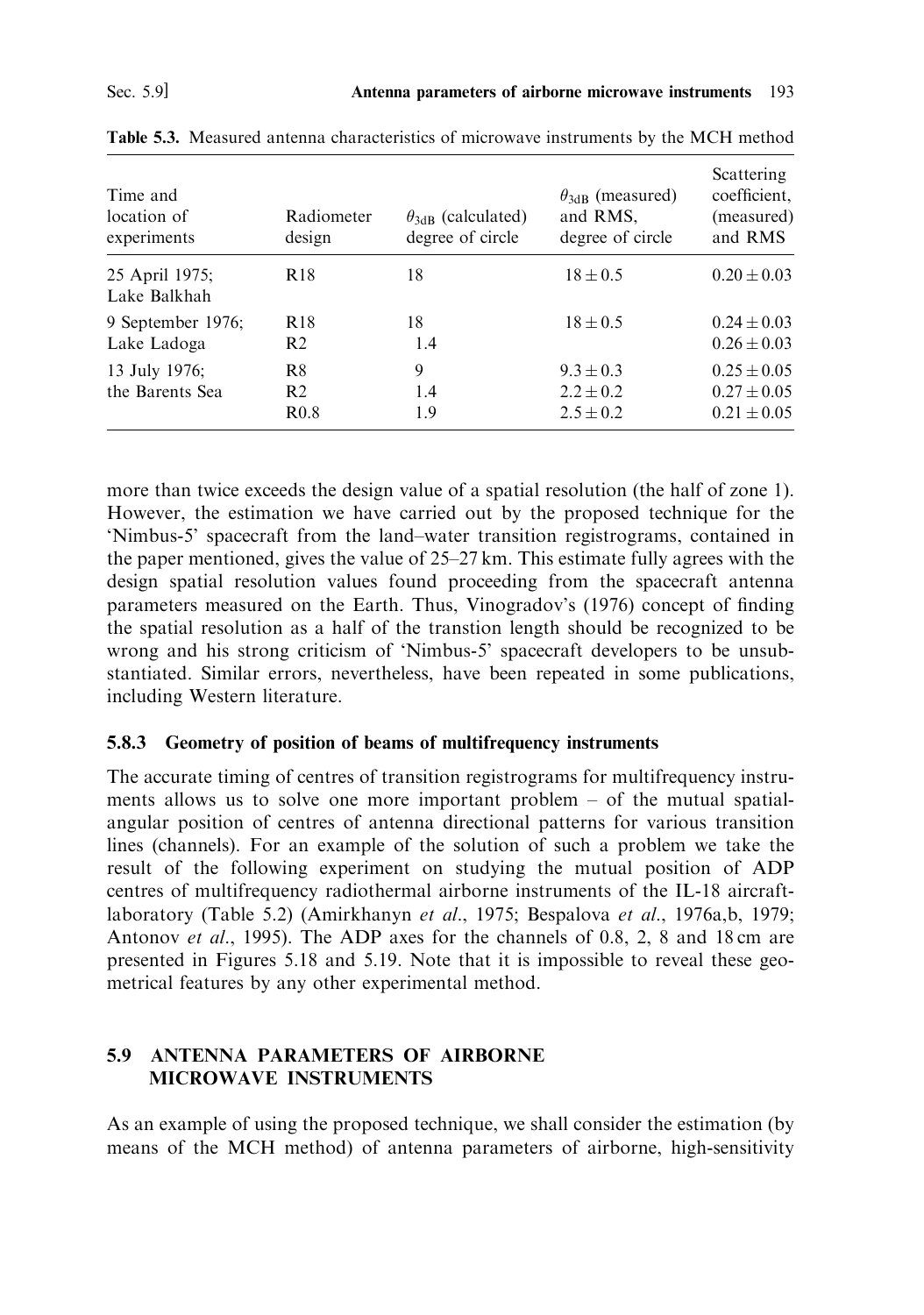

Figure 5.18. Schematic presentation (in no scale) of geometry for main axes and values of ADP main lobes of radiometric instruments onboard Russian aircraft-laboratory IL-18 (September 1975-July 1976): (a) for radiometers R2; R0.8; R8; (b) for radiometers R2; R0.8; R18.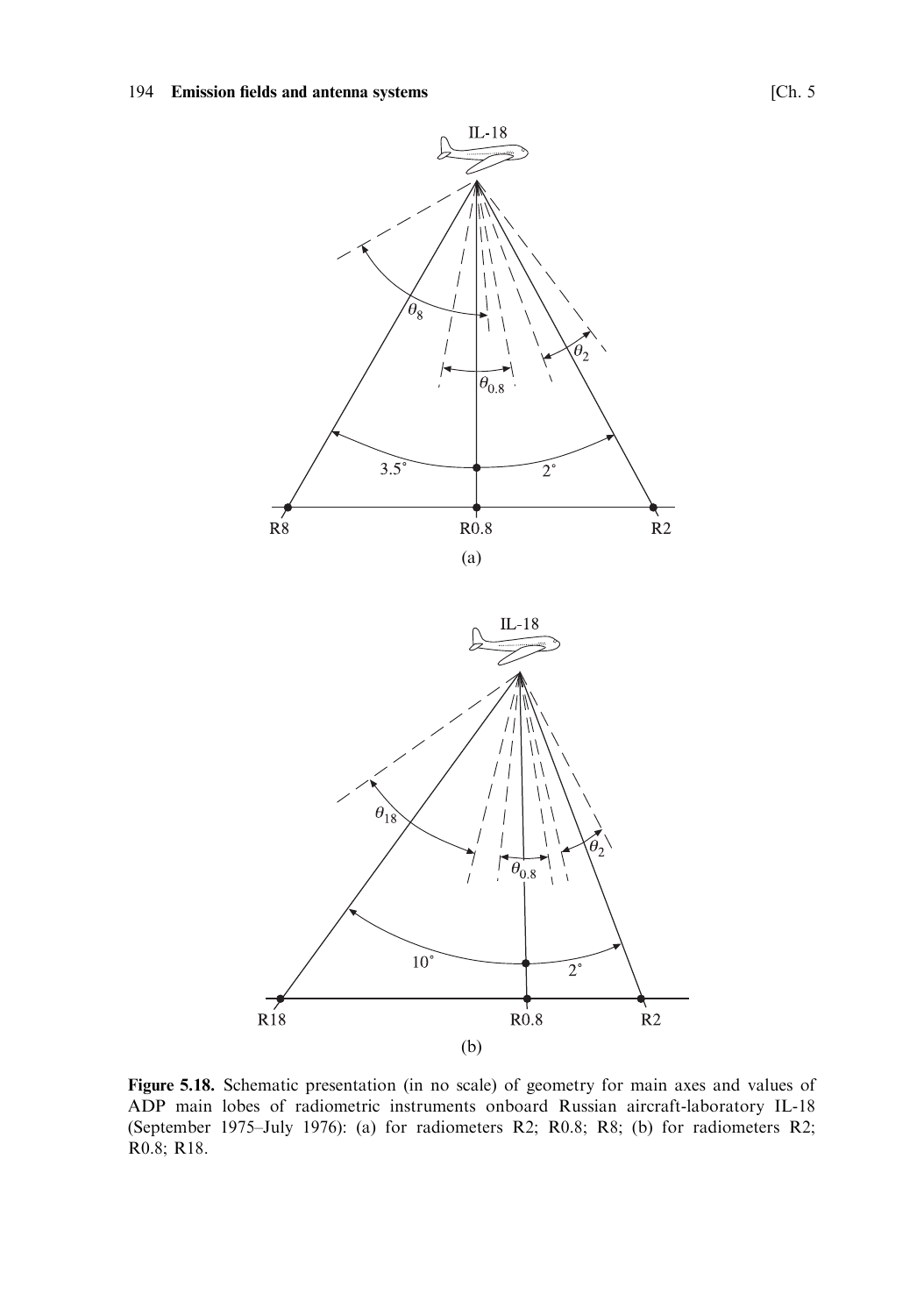

Figure 5.19. Fragments of synchronous output signals of airborne radiometers R8, R2 and R0.8 when crossing a land-sea transition. The working area is the Barents Sea, the Cape of Kanin Nose (13 July 1976;  $H = 400$  m). Moscow time and indoor temperature calibration are shown on abscissa and on ordinate

microwave instruments, produced at the Space Research Institute of the Russian Academy of Sciences, which underwent flight tests in 1975–1976 (see Chapter 14). The basic characteristics of radiothermal microwave airborne instruments of the Russian IL-18 aircraft-laboratory are presented in Table 5.2. Note that the table presents the data on the normalized fluctuation threshold sensitivity of instruments, measured directly under onboard conditions. The table also gives the numerical estimates of angular characteristics of the ADP main lobe, obtained in accordance with theoretical concepts (see expression  $(5.14)$ ).

The antenna parameters of instruments have been estimated using a great volume of in-flight data obtained during 1975–1976 in various regions of Russia: Lake Balkhash (April 1975), Lake Ladoga (September 1975), and the Barents Sea (July 1976).

The examples of fragments of registrograms, obtained at the intersection of contrasting land-water surfaces, are given in Figures 5.13 and 5.16 (channel R-2,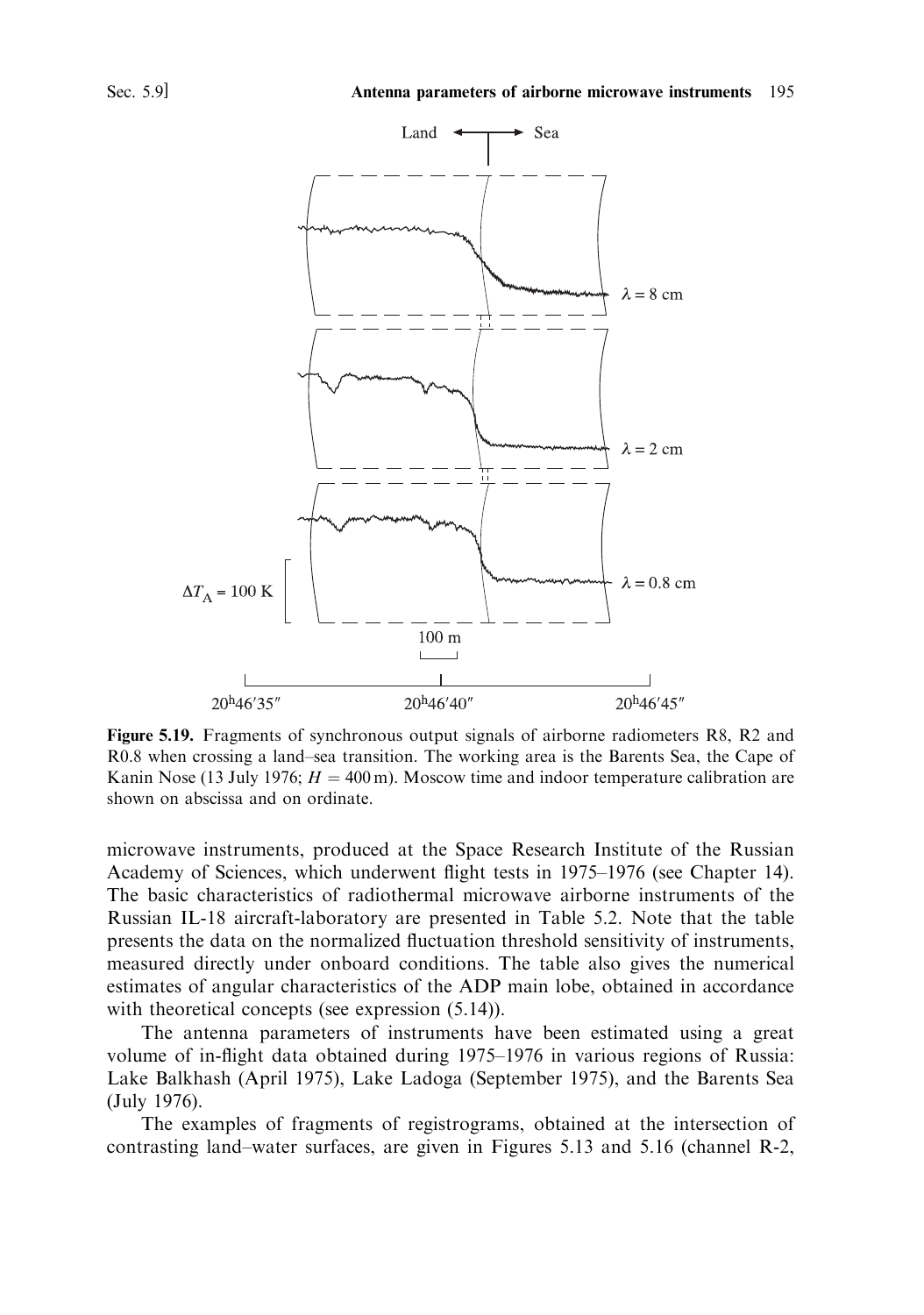

Figure 5.20. Scheme of satellite experiment geometry (longitudinal section in orbit plane).  $H_1 = 300$  km;  $H_2 = 1000$  km. O is the centre of the globe. See the rest of the notation in the text.

wavelength of 2cm) and in Figures 5.14 and 5.15 (channel R-18, wavelength of 18 cm). Figure 5.20 shows the fragment of synchronous registrograms for channels R-8 (wavelength of  $8 \text{ cm}$ ), R-2 and R-0.8 (wavelength of 0.8 cm). The analysis of registrograms indicates that, as the aircraft altitude increases (from 200 to  $4000 \text{ m}$ ), the degree of discrimination in the registrogram details increases (for the given aircraft velocity and registrator recording rate). The altitudes of 2000–4000 m were found to be most favourable from the viewpoint of discriminating the registrogram details and their subsequent analysis for airborne instruments. The results of registrograms processing in accordance with the MCH method are presented in Table 5.3. The analysis of the table shows good correspondence between calculated and measured (by the proposed technique) ADP main lobe widths for channels R-8 and R-18. At the same time, considerable (1.5-fold) discrepancies between the measured main lobe widths for the R-2 channel are observed. This circumstance was related to design features of the antenna mounting onboard the aircraft, specifically, to the mechanical displacement of the irradiator from the centre of the parabola and, as a consequence, to incomplete use of the aperture area. It was impossible to reveal this circumstance before flight tests under ground conditions.

Using synchronous registrograms of several channels (Figure 5.20), the geometry of the position of the main lobes' axes was calculated (see Figures 5.18 and 5.19). Noticeable displacements of the main lobes' axes of various channels are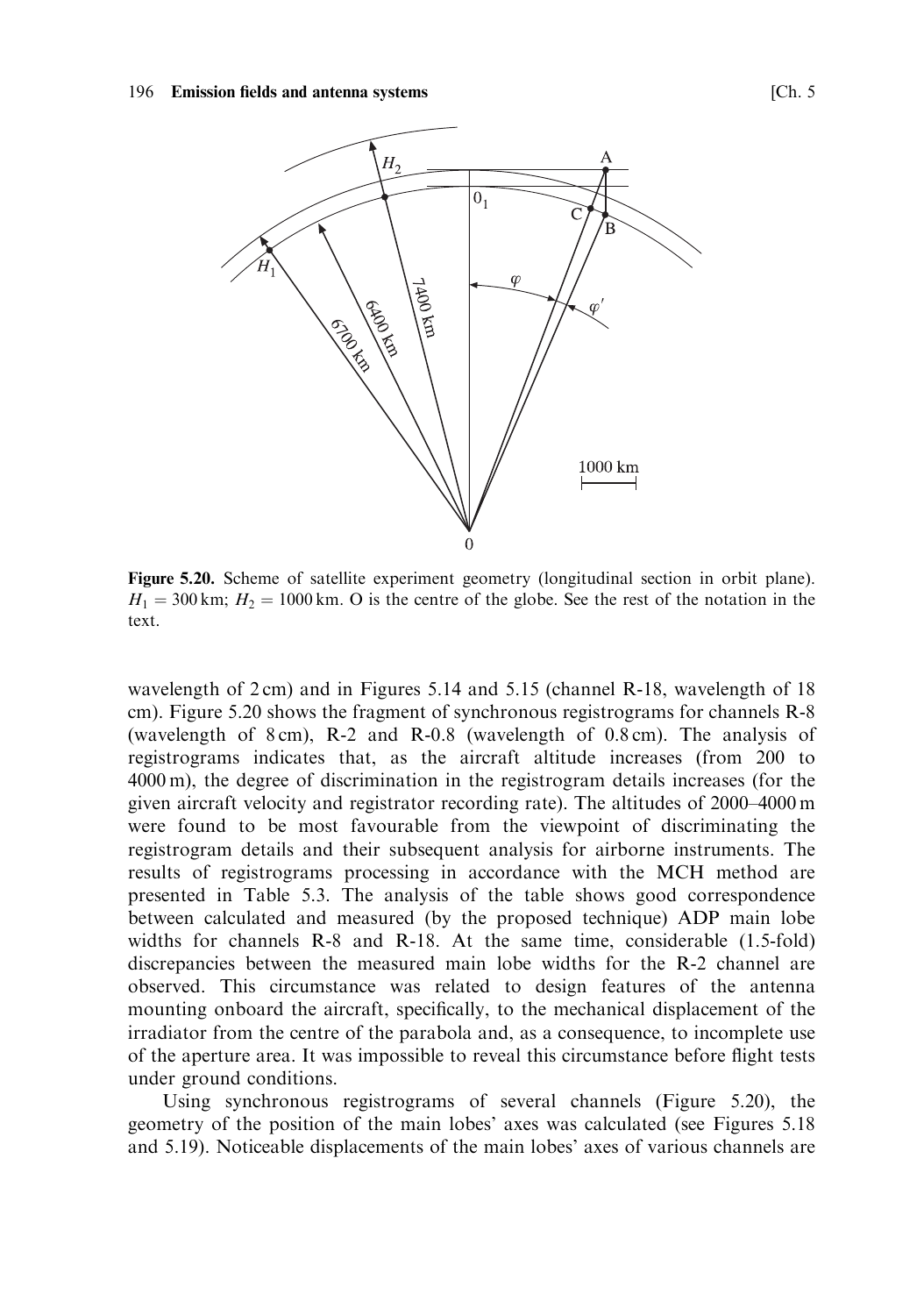related to the features of the mechanical installation of antennas onboard the aircraft, and these features should be taken into account in performing fine spatial experiments.

Another processing problem consisted in the experimental estimation of a scattering coefficient for antennas of the spectral bands used. It follows from the analysis of Table 5.3 that the antenna systems did not have a high value of efficiency: the scattering coefficient values varied from 0.21 to 0.31 for various antennas. It should be emphasized that at this stage of experimental works no special measures were undertaken to decrease the side-lobe radiation of standard antenna systems. Some variations of the scattering coefficient value for the antenna of the R-18 channel, measured at different seasons of years 1975–1976, were caused by design modifications, which took place at antenna mounting.

The most interesting point here is the feature of side-lobe radiation by the antenna system for the R-2 channel. The onboard experiments revealed the obvious anisotropy (Figures 5.13 and 5.16) in the zones of this antenna radiation into the forward and backward hemispheres (with respect to the velocity vector of an aircraft). Using the considered technique (see expression (5.88)), we can obtain values of the scattering coefficient over the forward ( $\beta_F$ ) and backward ( $\beta_R$ ) halfspace for the antenna of the R-2 channel:

$$
\beta_{\rm F} = 0.17 \pm 0.01; \beta_{\rm B} = 0.095 \pm 0.005. \tag{5.97}
$$

The physical reason for such a sharp anisotropy of side-lobe radiation is the aforementioned displacement of an irradiator from the focal point of a parabola for design reasons. Of course, it is obviously impossible to reveal such fine features of side-lobe radiation under ground-based tests.

### **ANTENNA PARAMETERS OF SATELLITE**  $510$ **MICROWAVE INSTRUMENTS**

The MCH method, developed in section 5.8 for the determination of antenna system parameters for microwave instruments, can be successfully used for measuring the indicated parameters of space systems as well. The only additional point in such applications is the problem of taking into account the sphericity of an experiment, which is schematically presented (in a reduced scale) in Figure 5.21 for spacecraft orbital altitudes of 300 km and 1000 km. It can be seen from this drawing, that the distinctions between plane-parallel and spherical geometries can be characterized by the ratio:

$$
\frac{O_1B - O_1C}{O_1C} = \frac{(\varphi - \varphi')R - \varphi R}{\varphi R} = \frac{\varphi'}{\varphi}
$$
(5.98)

It follows from trigonometric relations, that

$$
\frac{\varphi'}{\varphi} = \frac{2}{\varphi} \arctg \frac{R+H}{2R} \text{tg } \varphi - 1.
$$
 (5.99)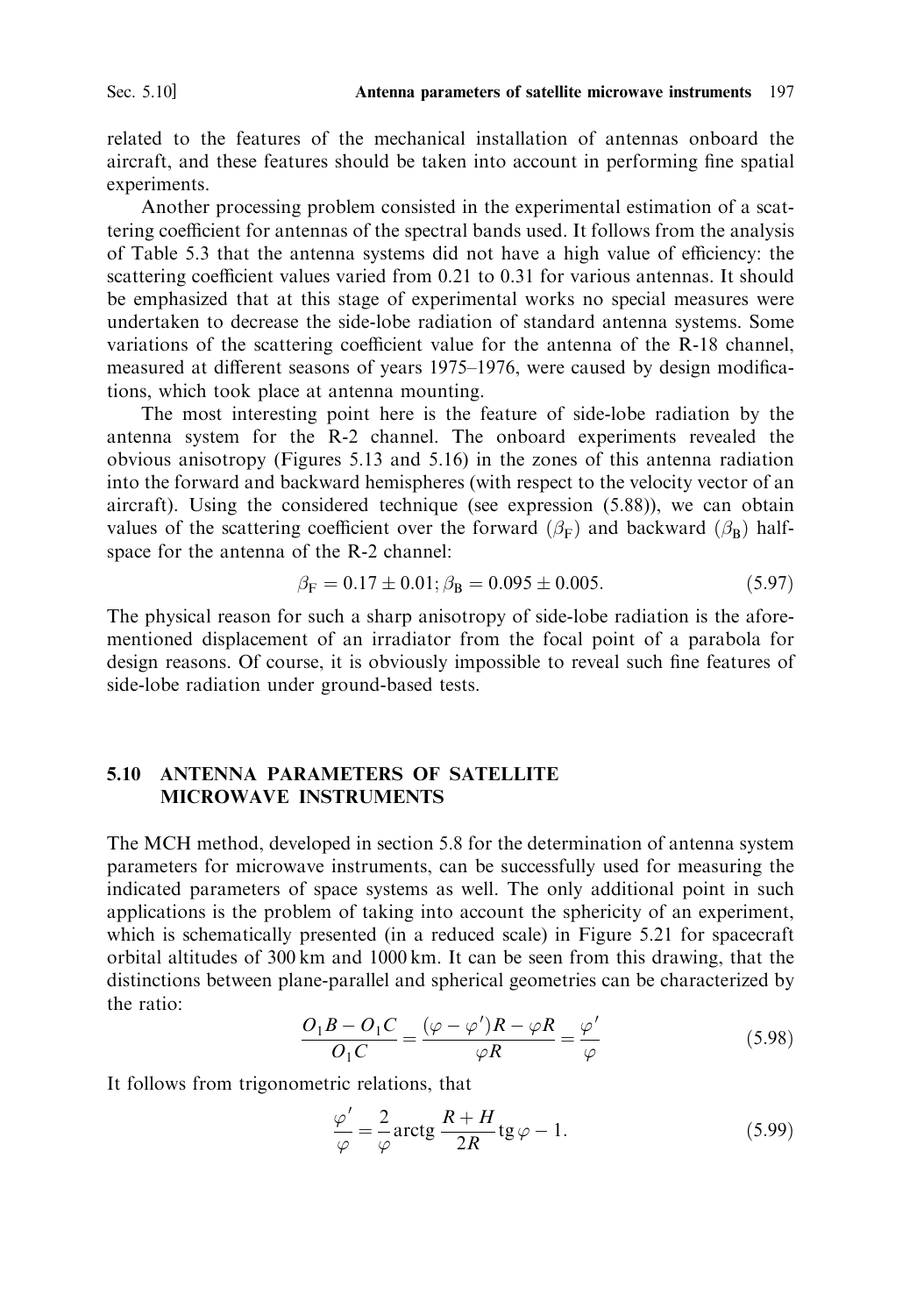

Figure 5.21. Fragment of radiometer ( $\lambda = 3.4$  cm) output signal of satellite (Russian 'Kosmos-243') instruments when crossing India-Arabian Sea transition (24 September 1968). Spatial scale and indoor temperature calibration are shown in figure. See notation in Figure 5.17.

For small values of angle  $\varphi$  and, accordingly, for small distances on the Earth's surface (the 10° variation of angle  $\varphi$  corresponds to 1000 km on the Earth's surface) we obtain:

$$
\frac{\varphi'}{\varphi} = \frac{CB}{O_1C} \approx \frac{H}{R}.\tag{5.100}
$$

Thus, it is clear from geometrical considerations, that the noticeable distinctions from planar geometry (for example, when  $CB$  will be equal to some resolution elements) can take place for the following spatial size of an investigated area on the Earth's surface:

$$
O_1C = \frac{CB}{H/R} = \frac{200}{H/R}.
$$
\n(5.101)

So, for  $H = 300 \text{ km}$  (the 'Cosmos-243' satellite)  $O_1C$  will be 5000 km, and for  $H = 1000$  km (the 'Nimbus-5' satellite)  $O<sub>1</sub>C$  will be 1300 km.

Within the limits of 50–200 km, however, the sphericity of the problem can be neglected, since the distortions will be less than the instantaneous field of resolution of microwave satellite instruments ( $CB < 8$  km for the 'Cosmos-243' satellite and less than 17 km for the 'Nimbus-5' satellite).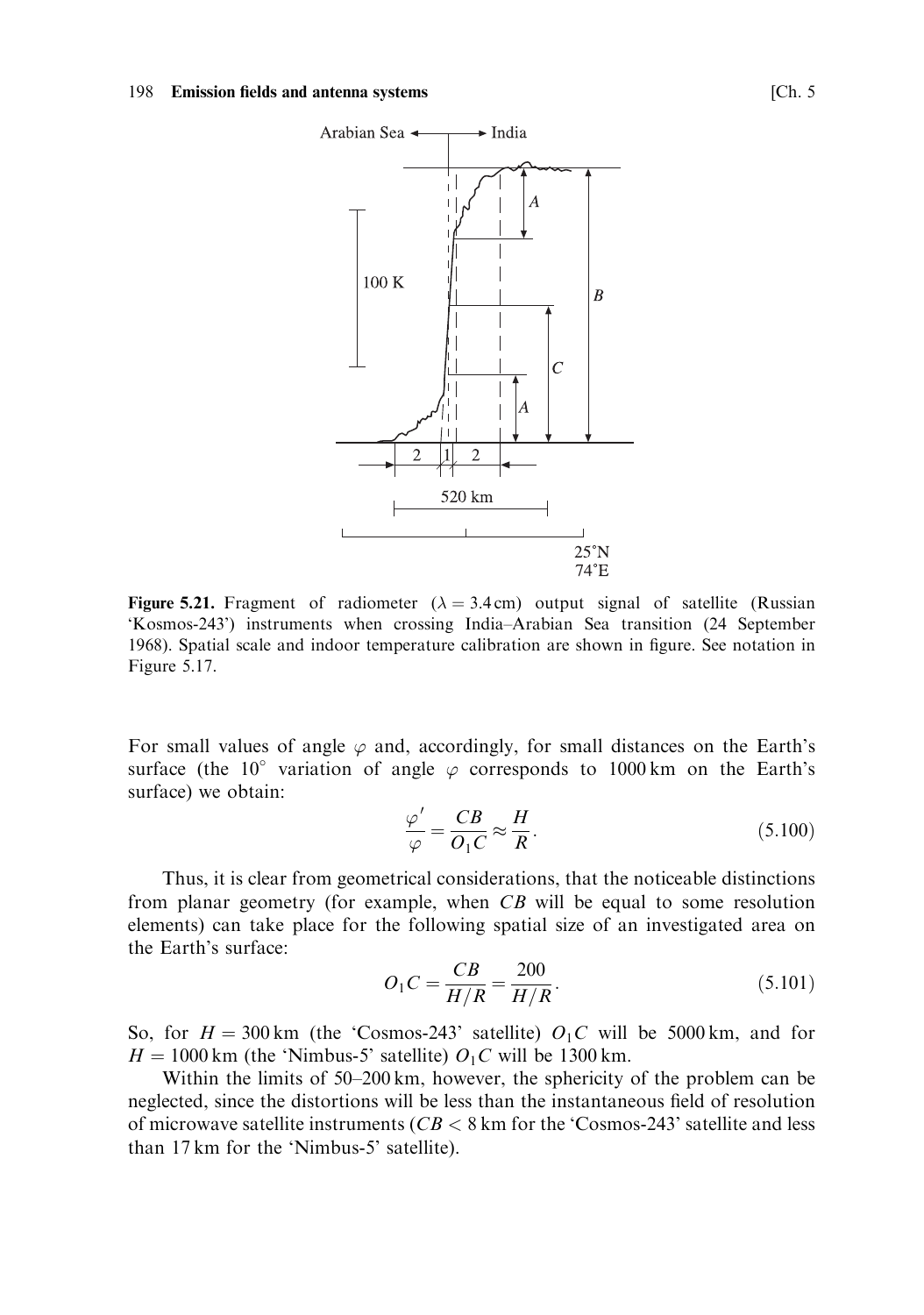

**Figure 5.22.** Fragment of radiometer ( $\lambda = 8.5$  cm) output signal of satellite 'Kosmos-243' instruments when crossing Australia-Coral Sea transition (25 September 1968). See notation in Figure 5.21.

To determine the parameters of space antenna systems we have used the available (in the literature) registrograms of land-ocean transitions for microwave instruments of the 'Cosmos-243' and 'Cosmos-384' satellites (Basharinov et al., 1969, 1971, 1973, 1974) and of the 'Nimbus-5' satellite (Vinogradov, 1976). Some characteristics of radiothermal satellite instruments are presented in Table 5.4. Note that the scattering coefficient values for antennas were taken from the data of laboratory (ground and pre-flight) tests. The registrograms of land-ocean transitions, with characteristic regions of brightness temperature variation drawn on them (as it was done in Figure 5.17), and the geographical coordinates are presented in Figures 5.22-5.24.

The analysis of Table 5.4 indicates that the accuracy of main lobe width determination is 10% better than the widths measured under Earth conditions, and for the 'Nimbus-5' antenna the data almost exactly coincide. The only exception is the result of the processing of the transition on 10 December 1970, in the region with coordinates of 80°N lat. and 13°E long.  $(6.0^{\circ}$  as compared to 4.0°), which is explained by the 'spread' character of radiothermal background of the land-ocean transition, rather than by the main lobe width of ADP. As would be expected, the scattering coefficient values for antennas of the 'Cosmos-243' and 'Cosmos-384' satellities obtained from the results of the processing of the land–ocean transitions, are almost  $2-2.5$  times greater than the values obtained in the laboratory. At the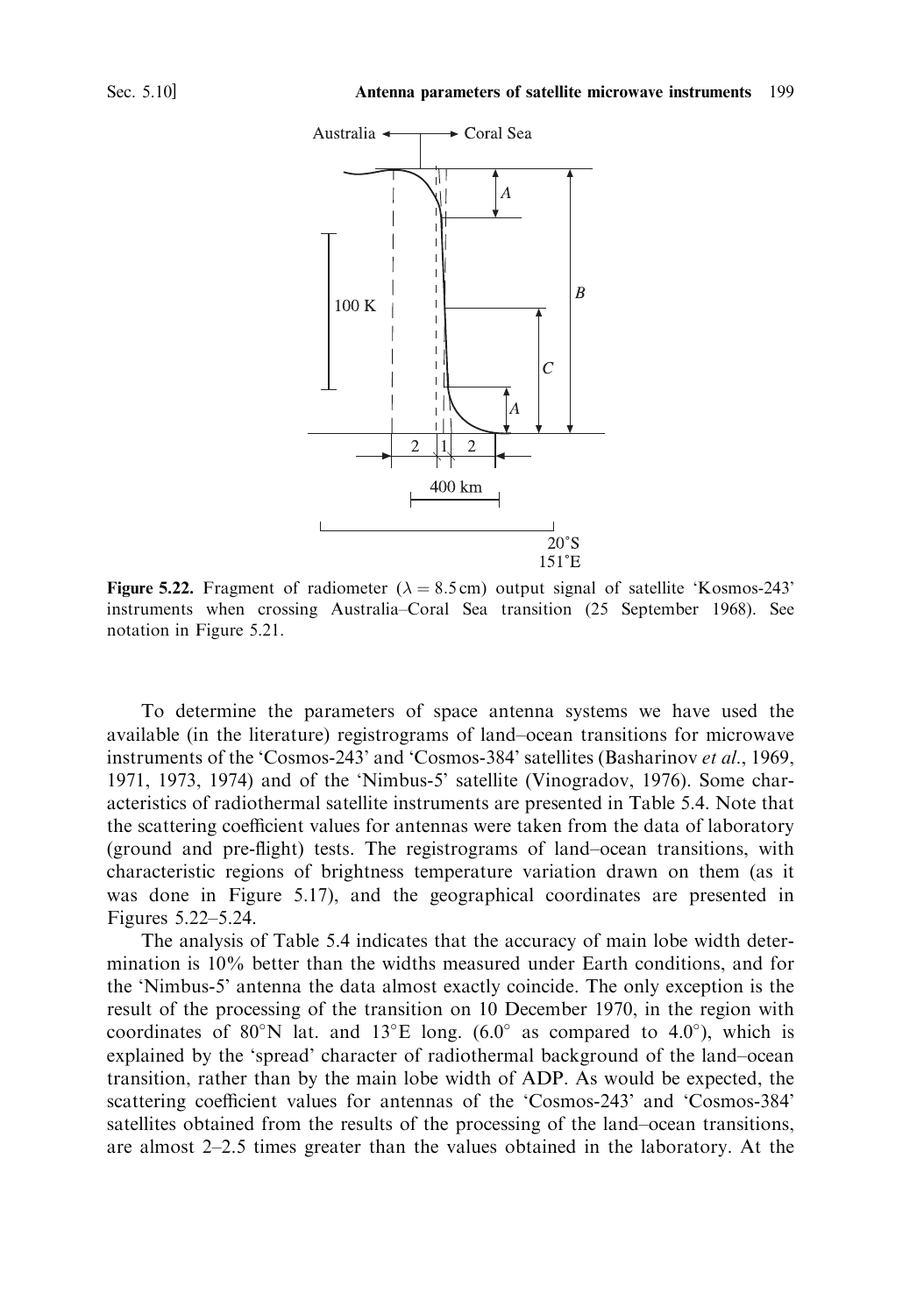| Spacecraft<br>(launch year)              | Orbit<br>height, km | Time<br>experiments  | Positions of<br>land-ocean<br>transition | Working<br>wavelength,<br>cm | Antenna<br>type | $\Delta X$ , km | $\theta^*_{3\text{dB}}$<br>degree | $\theta_{3dB}$<br>degree | $\beta^*$ | β<br>(measured) |
|------------------------------------------|---------------------|----------------------|------------------------------------------|------------------------------|-----------------|-----------------|-----------------------------------|--------------------------|-----------|-----------------|
| $^{\circ}$ Cosmos-243' 210-319<br>(1968) |                     | 24 September<br>1968 | $20^{\circ}$<br>$151^\circ$              | 8.5                          | HP              | $30 - 50$       | 8.5                               | 6.5                      | 0.2       | $0.28 \pm 0.05$ |
|                                          |                     |                      | $25^{\circ}$<br>$74^\circ$               | 3.4                          | HP              | $15 - 25$       | 4.0                               | 4.3                      | 0.15      | $0.32 \pm 0.05$ |
| $^{\circ}$ Cosmos-384' 212-314<br>(1970) |                     | 10 December<br>1970  | $35^{\circ}$<br>$5^\circ$                | 3.4                          | HP              | $15 - 25$       | 4.0                               | 4.5                      | 0.15      | $0.30 \pm 0.05$ |
|                                          |                     |                      | $8^{\circ}$<br>$13^{\circ}$              | 3.4                          | HP              | $15 - 25$       | 4.0                               | 4.8                      | 0.15      | $0.25 \pm 0.05$ |
| 'Nimbus-5'<br>(1972)                     | $1008 - 1043$       | September<br>1973    | __                                       | 1.55                         | <b>CPA</b>      | 25              | 1.6                               | 1.57                     |           | $0.15 \pm 0.05$ |

## Table 5.4. Antenna parameters of satellite microwave instruments

HP, horn parabolic antenna; CPA, cophased array with electronic scanning.  $\beta^*$  and  $\theta^*$  are values of scattering coefficient and ADP main lobe, obtained by laboratory test;  $\Delta X$  is special pixel on terrestrial surfac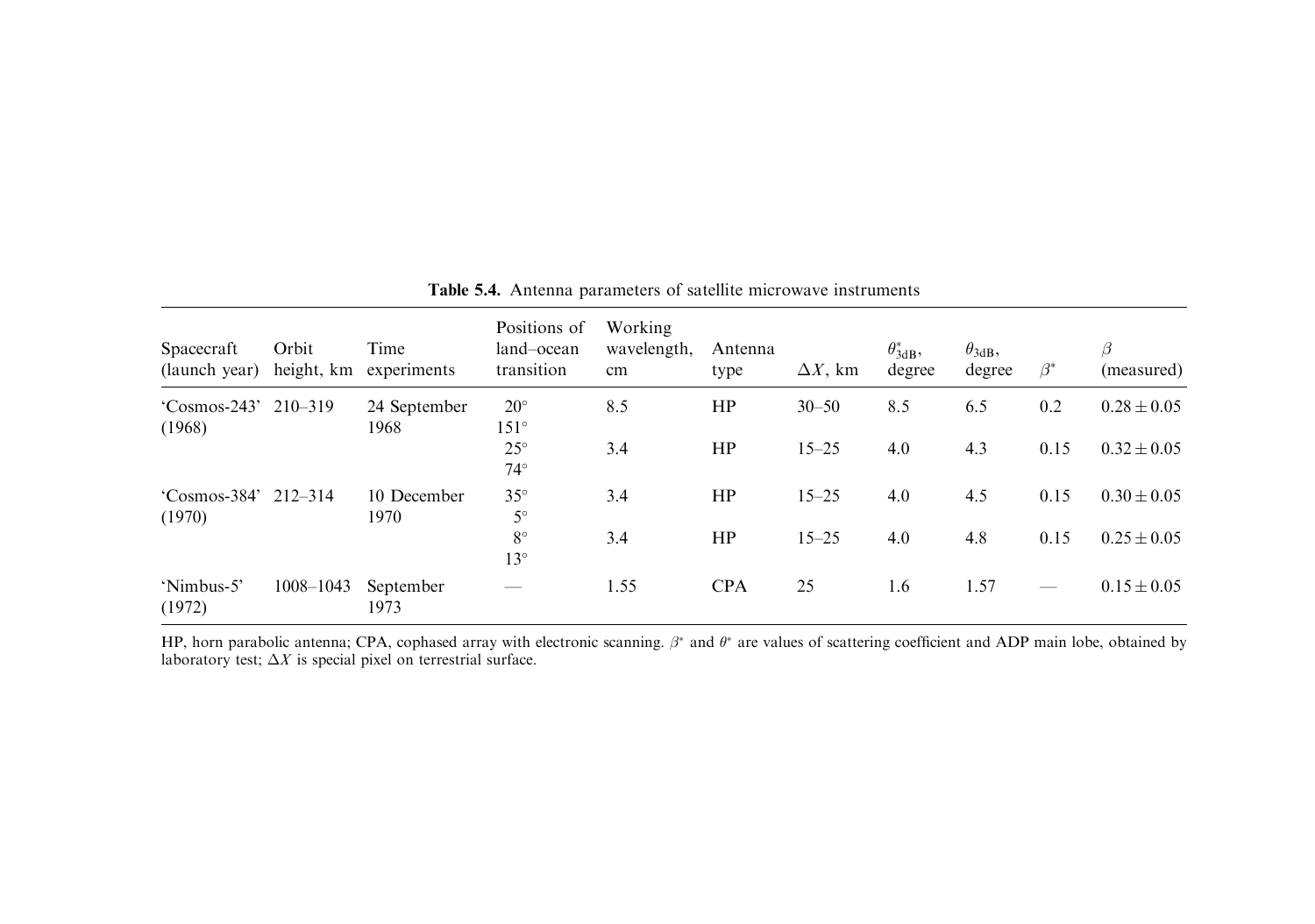

Figure 5.23. Fragment of radiometer ( $\lambda = 3.4$  cm) output signal of satellite Russian 'Kosmos-384' instruments when crossing Africa (10 December 1970). See notation in Figure 5.17.



Figure 5.24. Fragment of radiometer ( $\lambda = 1.55$  cm) output signal of satellite 'Nimbus-5' radiometric instruments when crossing land-sea transition (September 1973). See notation  $B, 1, 2$  in the text.